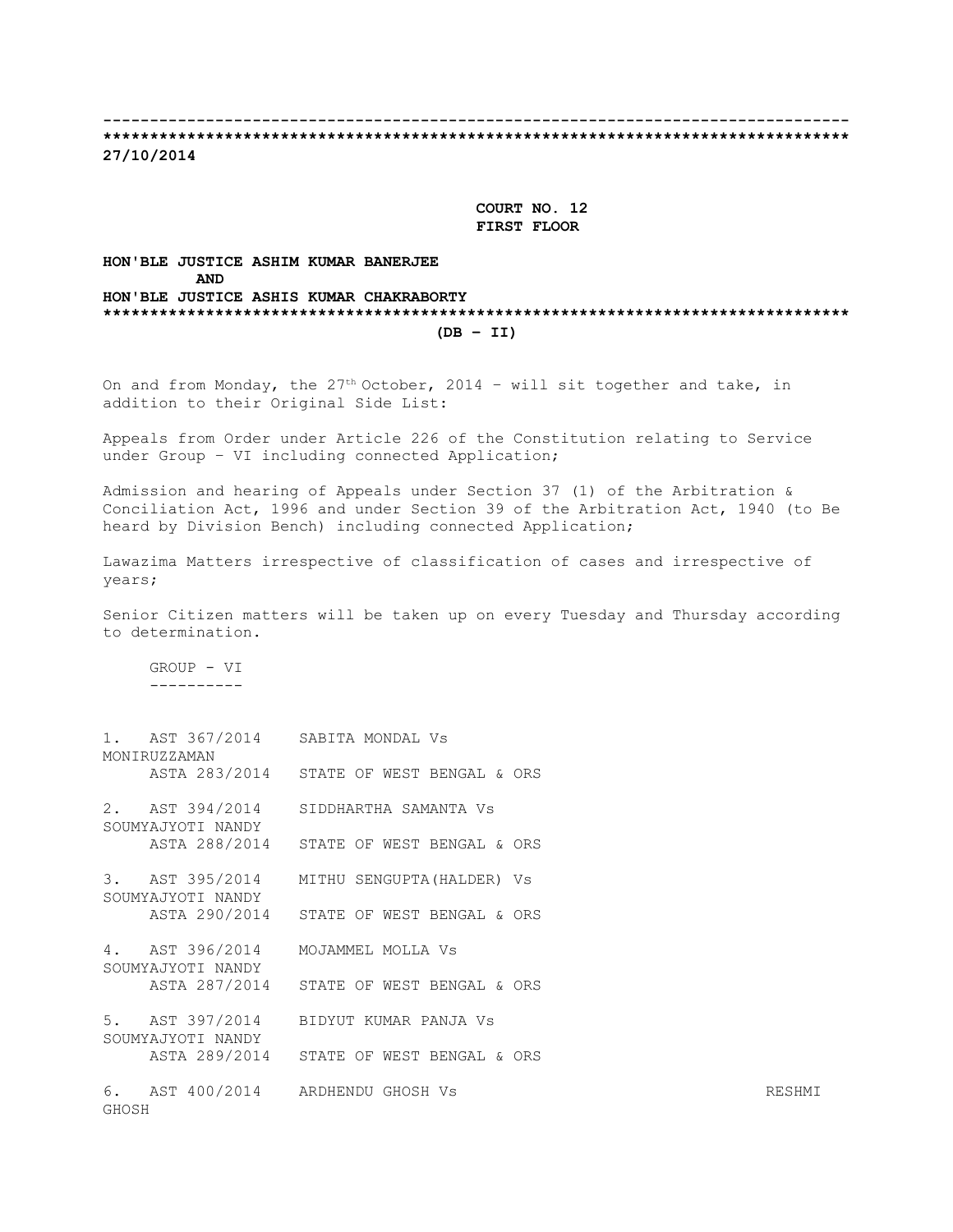ASTA 291/2014 ALLAHABAD BANK & ORS 7. AST 399/2014 ABDUL SABUR Vs SUBHAS CHANDRA HAZRA CAN 9999/2014 STATE OF WEST BENGAL & ORS 8. MAT 1013/2014 THE CHAIRMAN, LICI & ORS. Vs **DILIP KR.** KUNDU CAN 6065/2014 MANIK DAS & ANR. CAN 6086/2014 9. CAN 1309/2012 LALLAN RAI Vs UNION OF INDIA CAN 1308/2012 WITH FMA 527/2004 10. MAT 1383/2014 MOUSUMI SAHA Vs RITWIK PATTANAYAK CAN 7733/2014 UNION OF INDIA & ORS CAN 7736/2014 11. AST 390/2014 BASUDEB DATTA Vs **HEMRAJ** ADHIKARI ASTA 284/2014 STATE OF WEST BENGAL & ORS 12. MAT 1214/2014 SOHORAB ALI MONDAL Vs SULAGNA BHATTACHARYA CAN 6979/2014 SENTU GHOSH & BORS 13. MAT 1327/2014 BIMAN KRISHNA DHARA Vs GOUTAM ACHARYA CAN 7548/2014 THE WBSEDCL & ORS 14. MAT 541/2014 SHYAMAL KUMAR DAS GUPTA Vs INDRANATH MITRA CAN 3415/2014 BANGIYA GRAMIN VIKASH BANK & ORS 15. AST 165/2014 SHYAMA PRASAD DEY Vs INDRANATH MITRA ASTA 124/2014 BANGIYA GRAMIN VIKASH BANK & ORS 16. MAT 1404/2014 HARBANSH KR. BHATIA Vs **ARIJIT** PRADHAN CAN 8144/2014 UNION OF INDIA & ORS. 17. AST 157/2014 MILKAMAL SARKAR Vs Sammen BISWARUP BISWAS CAN 3955/2014 UNION OF INDIA & ORS ASTA 120/2014 18. CAN 7721/2014 STATE OF W.B. & ORS. Vs LAXMI NARAYAN KORA WITH FMA 2744/2002 WITH CPAN 1450/2003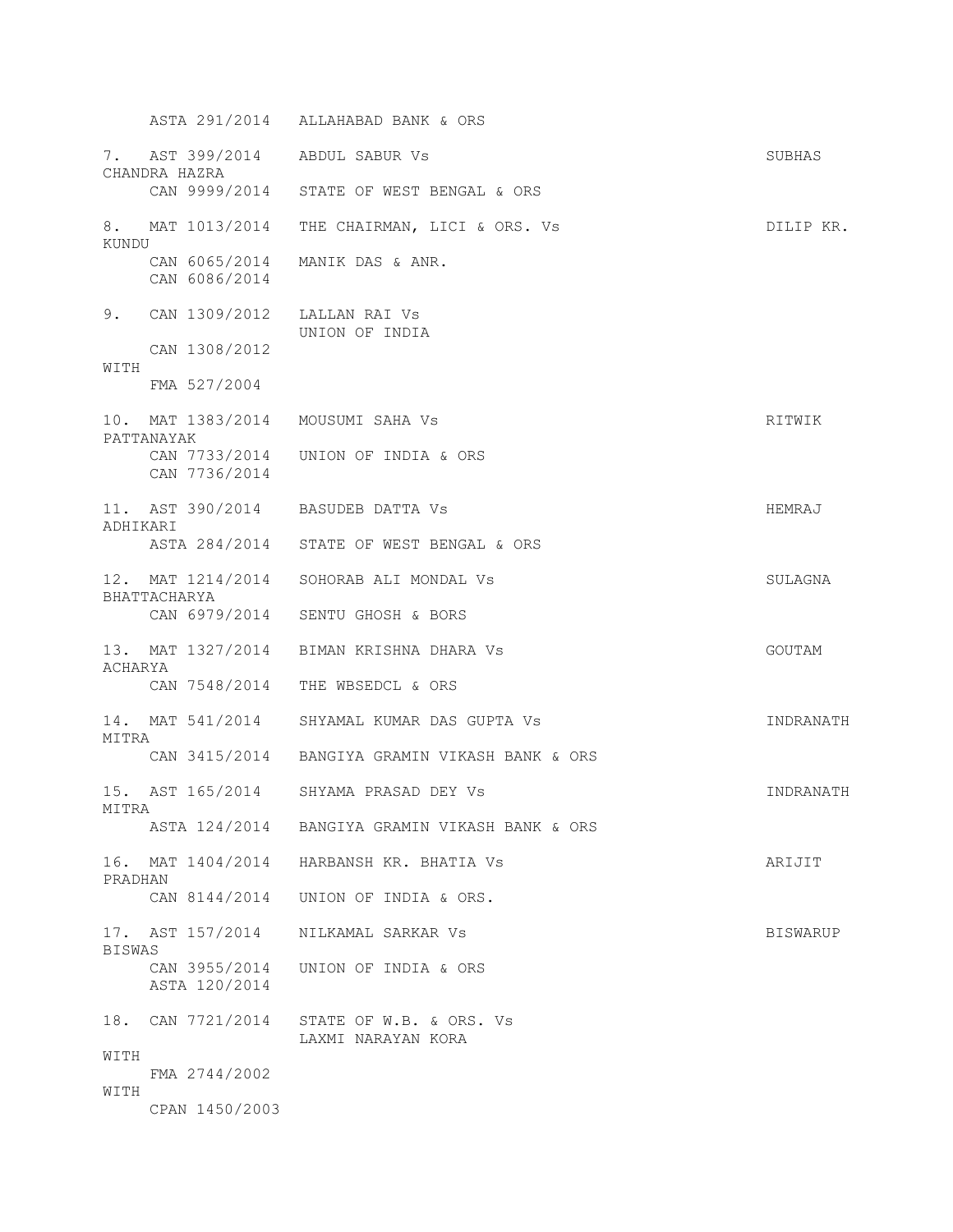19. MAT 482/2014 STAFF SELECTION COMMISSION EASTERN REGION & ORS VsRAJIV  $T.A.T.T.$  CAN 3188/2014 ARUP NANDI & ORS 20. AST 343/2014 MUKUL ISLAM Vs GAUS UL ALAM ASTA 244/2014 STATE OF WEST BENGAL & ORS 21. MAT 358/2014 JAYANTI HALDER & ANR Vs BARUN CHATTERJEE CAN 2359/2014 UNION OF INDIA & ORS 22. MAT 1265/2014 THE WBSEDCL & ORS Vs SAMMOHAN CHATTOPADHYAY CAN 7925/2014 KASHINATH CHAKRABORTY 23. MAT 1017/2014 DWIJENDRA NATH BERA & ANR. Vs SAMBHU NATH SARDAR CAN 5876/2014 UNION OF INDIA & ORS. 24. CAN 7694/2014 PRADIP KR. KARAK & ORS. Vs STATE OF WEST BENGAL CAN 7695/2014 CAN 7696/2014 **WITH**  MAT 36/2001 25. AST 246/2014 ADITYA KARMAKAR Vs PARTHA GHOSH ASTA 188/2014 BANK OF INDIA & ORS. 26. CAN 7103/2014 BULU CHAKRABORTY Vs STATE OF WEST BENGAL CAN 7107/2014 WITH FMA 1146/2012 WITH WP 19354W/2005 27. FMA 487/2014 M/S. INSTRUMENTATION LTD SERVICE & ANR Vs BHABANI PRASAD MONDAL CAN 10674/2013 KRISHNA CHANDRA DAS & ORS 28. MAT 1592/2014 UTPAL PRASAD ROY Vs SANTIMOY BHATTACHARYYA CAN 9194/2014 STATE OF WEST BENGAL & ORS 29. MAT 1593/2014 UTPAL PRASAD ROY Vs SANTIMOY BHATTACHARYYA CAN 9195/2014 STATE OF WEST BENGAL & ORS CONTESTED APPLICATION

---------------------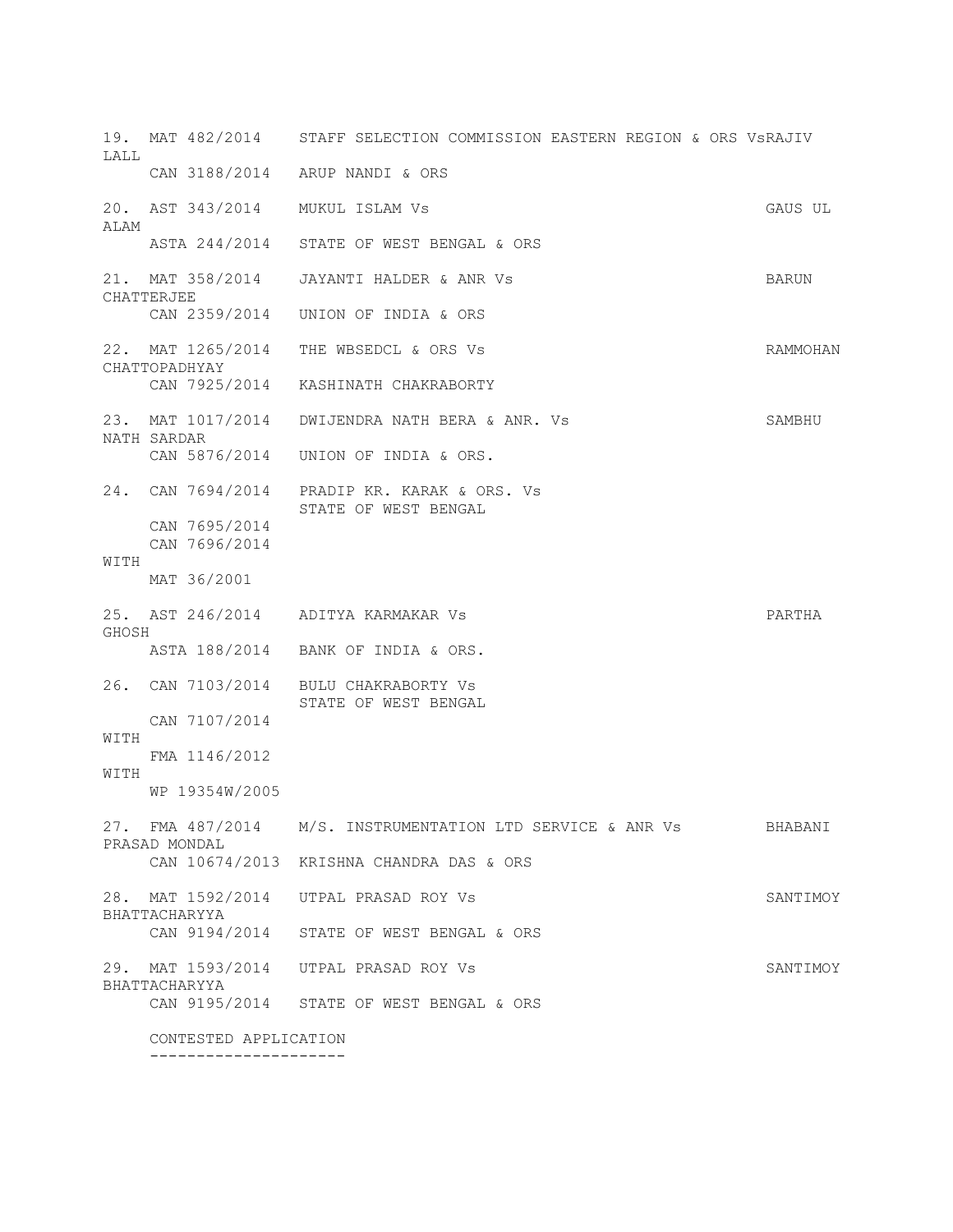30. MAT 429/2014 PRADEEP KUMAR Vs JOYDEEP SEN CAN 2802/2014 UNION OF INDIA & ORS 31. MAT 1888/2013 ASHOK KR PANDA Vs ANGSHUMOY GUHA CAN 12663/2013 STATE OF WEST BENGAL & ORS 32. AST 354/2012 BIPLAB DAS Vs JAYANTA DAS ASTA 234/2012 THE CHAIRMAN BANGIYA GRAMIN BANK 33. FMA 333/2014 THE BOARD OF COUNCILLORS , BERHAMPORE MUNICIPALITY VsARJUN RAY MUKHERJEE CAN 12380/2013 FIROZ AHMED & ORS CAN 3375/2014 34. MAT 141/2014 GAUTAM DHARA Vs CHANDRIMA KUNDU CAN 4736/2014 NATIONAL INSURANCE COMPANY LIMITED & ORS 35. AST 52/2014 SADA SHIV YADAV Vs PRATIK MAJUMDER ASTA 25/2014 UNION OF INDIA & ORS 36. MAT 98/2013 NARAYAN CH. DAS Vs EJAZ HOSSAIN CAN 10263/2013 STATE OF WEST BENGAL & ORS. 37. MAT 122/2014 DEBASIS BANDYOPADHYAY Vs PRATIK MAJUMDER CAN 978/2014 UNION OF INDIA & ORS 38. MAT 394/2014 STATE OF WEST BENGAL Vs PINAKI DHOLE CAN 2920/2014 PRABIR KUMAR DUTTA & ORS 39. MAT 395/2014 STATE OF WEST BENGAL Vs PINAKI DHOLE CAN 2724/2014 NEMAI MUKHERJEE & ORS 40. AST 132/2014 ANANDA KUMAR SEN Vs ANGSHUMAN CHAKRABORTY ASTA 99/2014 STATE OF WEST BENGAL & ORS 41. FMA 825/2014 RABINDRA NATH DEY Vs SUSANTA PAL CAN 514/2014 STATE OF WEST BENGAL & ORS 42. AST 61/2014 BALBIR SINGH SIDHU @ B.S.SIDHU Vs ABHRA MUKHERJEE ASTA 33/2014 UNION OF INDIA & ORS 43. MAT 480/2012 KRISHNA DEVI & ORS. Vs DEBAPRIYA SAMANTA CAN 4871/2012 UNION OF INDIA & ORS.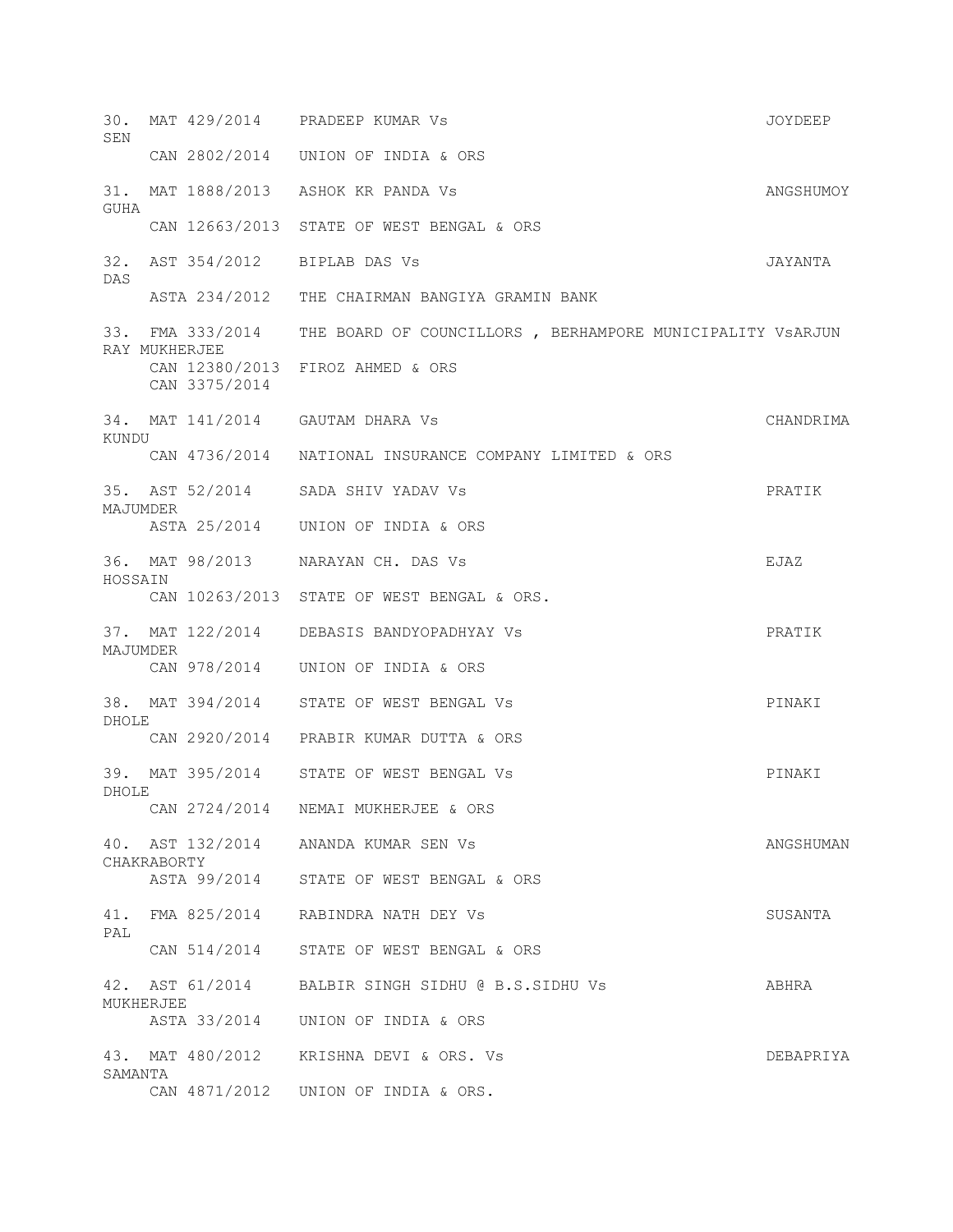| GANGULY     |                                                 | 44. AST 211/2014 SIDDHARTHA SANKAR NANDY Vs    | MAINAK    |
|-------------|-------------------------------------------------|------------------------------------------------|-----------|
|             |                                                 | ASTA 156/2014 STATE OF WEST BENGAL & ORS       |           |
|             | 45. FMA 2411/2013 ARJUN GHOSH Vs                |                                                | SUNIL     |
|             | KUMAR PAUL                                      | CAN 7131/2013 STATE OF WEST BENGAL & ORS.      |           |
| DAS         |                                                 | 46. MAT 302/2014 PARTHA SARATHI SAHA Vs        | SUTIRTHA  |
|             |                                                 | CAN 3391/2014 UNION OF INDIA & ORS             |           |
|             | 47. MAT 649/2014 ABED KHAN Vs<br>MUJIBAR RAHMAN |                                                | SK.       |
|             |                                                 | CAN 4140/2014 UNION OF INDIA & ORS             |           |
|             | PRASAD GUPTA                                    | 48. MAT 379/2014 SHIBA BRATA PRADHAN VS        | MAHENDRA  |
|             |                                                 | CAN 4000/2014 CENTRAL BANK OF INDIA & ORS      |           |
| DUTTA       |                                                 | 49. MAT 874/2013 KALESWAR MAHATO Vs            | MADHUMITA |
|             |                                                 | CAN 545/2014 M/S COAL INDIA LTD. & ORS.        |           |
| DATTA       | 50. MAT 875/2013 DILIP NUNIA Vs                 |                                                | MADHUMITA |
|             |                                                 | CAN 671/2014 M/S COAL INDIA LTD.               |           |
| DATTA       |                                                 | 51. MAT 876/2013 MAHENDRA GARERI VS            | MADHUMITA |
|             |                                                 | CAN 543/2014 M/S COAL INDIA LTD. ORS.          |           |
| MITRA       |                                                 | 52. AST 188/2014 PHANIBHUSHAN CHAKRABORTY Vs   | INDRANATH |
|             |                                                 | ASTA 137/2014 BANGIYA GRAMIN VIKASH BANK & ORS |           |
| GANGULY     | 53. AST 80/2014 BINAY KUMAR Vs                  |                                                | ARUNAVA   |
|             |                                                 | ASTA 73/2014 EASTERN COAL FIELDS LIMITED & ORS |           |
| DUTTA       |                                                 | 54. MAT 872/2013 KISHORI MOHAN CHAKRABORTY Vs  | MADHUMITA |
|             |                                                 | CAN 484/2014 M/S COAL INDIA LTD. & ORS         |           |
| 55.<br>KHAN | MAT 532/2014                                    | MITHU PAL Vs                                   | MAHADEB   |
| WITH        |                                                 | CAN 4149/2014 STATE OF WEST BENGAL & ORS       |           |
|             | CAN 4550/2014<br>FMA 1315/2014                  |                                                |           |
| 56.         | MAT 21/2014 MINATI DAS Vs                       |                                                | ABHIJIT   |
| SINHA       |                                                 | CAN 154/2014 UNION OF INDIA & ORS              |           |
| 57.         | MAT 1491/2013<br>NAZAR CHOWDHURY                | MANJURI DUTTA VS                               | MD M      |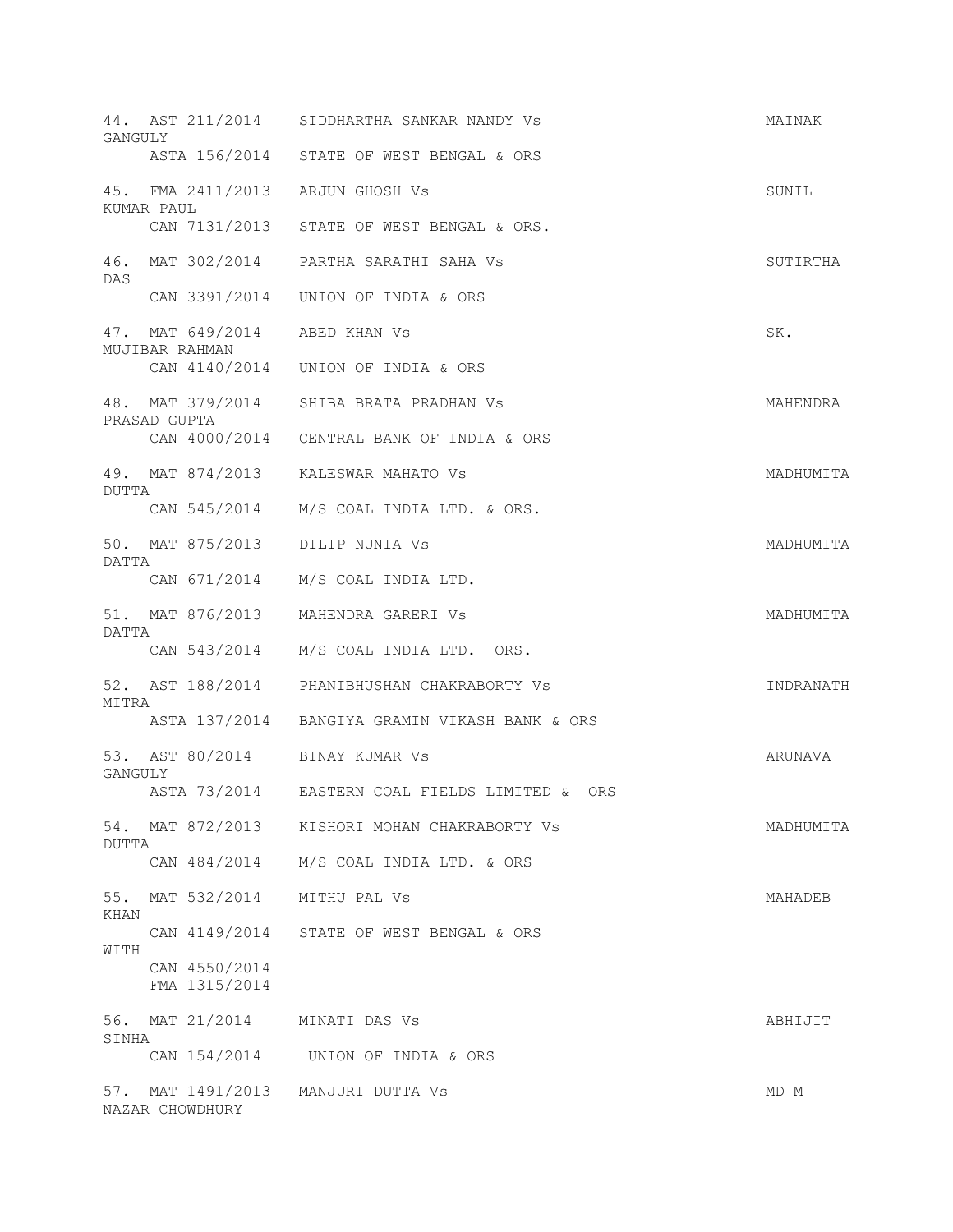CAN 10008/2013 NARAYAN MAJUMDER & ORS 58. MAT 192/2014 HIRANMAY KUMAR MAITY Vs DR. BISHNUPADA DUTTA CAN 1583/2014 STATE OF WEST BENGAL & ORS 59. MAT 1963/2011 PRANAB KUMAR MUKHERJEE Vs INDRANATH MITRA CAN 11669/2011 STATE OF WEST BENGAL & ORS 60. MAT 27/2014 UNION OF INDIA & ORS Vs ASISH KUMAR ROY CAN 661/2014 SANJEEVA ROY 61. FMA 241/2014 UNION OF INDIA & ORS Vs ASISH KR ROY CAN 11898/2013 LAKHAN SINGH MANDAMUS APPEAL HEARING ----------------------- 62. MAT 1242/2011M WB SC & SC TRIBES DEVELOPMENT & FINANCE CORPORATION & ANR VsBASABI ROYCHOWDHURY DIBYENDU SEN & ORS 63. MAT 1714/2013 UNION OF INDIA & ORS Vs RAJA SAHA SURJEET SINGH 64. FMA 388/2010 RAMASIS PANDEY Vs SIDDHARTHA RUJ UNION OF INDIA & ORS. 65. MAT 502/2012 UNION OF INDIA & ORS Vs DEBASHIS KUNDU SRI MANORANJAN ROUT & ORS 66. FMA 1190/2013 UNION OF INDIA & ORS Vs SANJAY BARDHAN MAHENDRA KUMAR 67. FMA 3718/2013M ASHIS KR. DUTTA Vs SOURAV SENGUPTA COAL INDIA LTD. & ORS. 68. MAT 1328/2010 UNION OF INDIA & ORS Vs SUBRATA TALUKDER MD.ABDUL HANNAN KABIRAJ 69. AST 22/2014 RIVU DUTTA Vs ENAKSHI MITRA STATE OF WEST BENGAL ORS 70. AST 38/2014 MARY COARI Vs SUKUMAR DUTTA STATE OF WEST BENGAL & ORS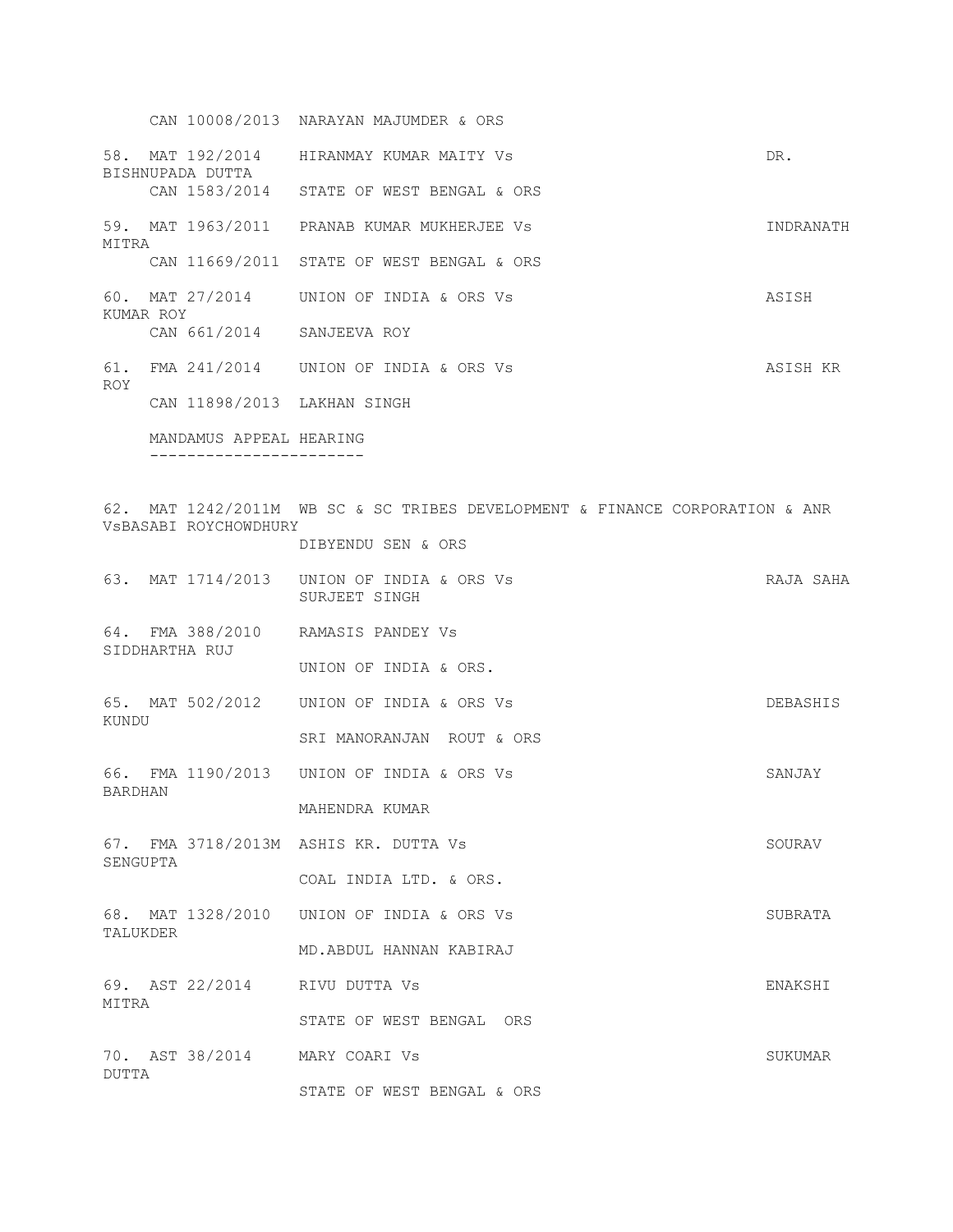| BISWAS        |             | 71. AST 39/2014 SUKESH KUMAR MISHRA Vs                                        | SRABANI  |
|---------------|-------------|-------------------------------------------------------------------------------|----------|
|               |             | STATE OF WEST BENGAL & ORS                                                    |          |
| BISWAS        |             | 72. AST 40/2014 SALIL SARKAR Vs                                               | SRABANI  |
|               |             | STATE OF WEST BENGAL & ORS                                                    |          |
| BISWAS        |             | 73. AST 41/2014 BISWADEEP ROY Vs                                              | SRABANI  |
|               |             | STATE OF WEST BENGAL & ORS                                                    |          |
| BISWAS        |             | 74. AST 42/2014 SUBRATA ROY Vs                                                | SRABANI  |
|               |             | STATE OF WEST BENGAL & ORS                                                    |          |
| BISWAS        |             | 75. AST 43/2014 KAUSHIK PRADHAN Vs                                            | SRABANI  |
|               |             | STATE OF WEST BENGAL & ORS                                                    |          |
| <b>BISWAS</b> |             | 76. AST 44/2014 SUSMITA DHAR Vs                                               | SRABANI  |
|               |             | STATE OF WEST BENGAL & ORS                                                    |          |
| <b>BISWAS</b> |             | 77. AST 45/2014 MOUMITA CHOUDHURY Vs                                          | SRABANI  |
|               |             | STATE OF WEST BENGAL & ORS                                                    |          |
| TIWARI        |             | 78. AST 46/2014 SUPRIYA DATTA Vs                                              | BISWAJIT |
|               |             | STATE OF WEST BENGAL & ORS                                                    |          |
| TIWARI        |             | 79. AST 47/2014 KASTURI SENGUPTA VS                                           | BISWAJIT |
|               |             | STATE OF WEST BENGAL & ORS                                                    |          |
| TIWARI        |             | 80. AST 48/2014 MITHI MUKHERJEE Vs                                            | BISWAJIT |
|               |             | STATE OF WEST BENGAL & ORS                                                    |          |
| BHATTACHARJEE |             | 81. FMA 123/2014 PLABAN MUKHERJEE & ORS. Vs                                   | SOUMEN   |
|               |             | THE HON'BLE HIGH COURT AT CALCUTTA & ORS.                                     |          |
| KUMAR GAYEN   |             | 82. MAT 519/2009 UNION OF INDIA & ORS. Vs                                     | AMIYA    |
|               |             | SRI RAJ NARAYAN SINGH                                                         |          |
| WITH          | COT 57/2009 |                                                                               |          |
|               |             | 83. FMA 319/2014 H S KERR, REGIONAL MANAGER & DISCIPLINARY AUTHORITY, UIC LTD |          |
| VSRANJAY DE   |             | SAJAL KR BANERJEE & ANR                                                       |          |
|               |             |                                                                               |          |
|               |             |                                                                               |          |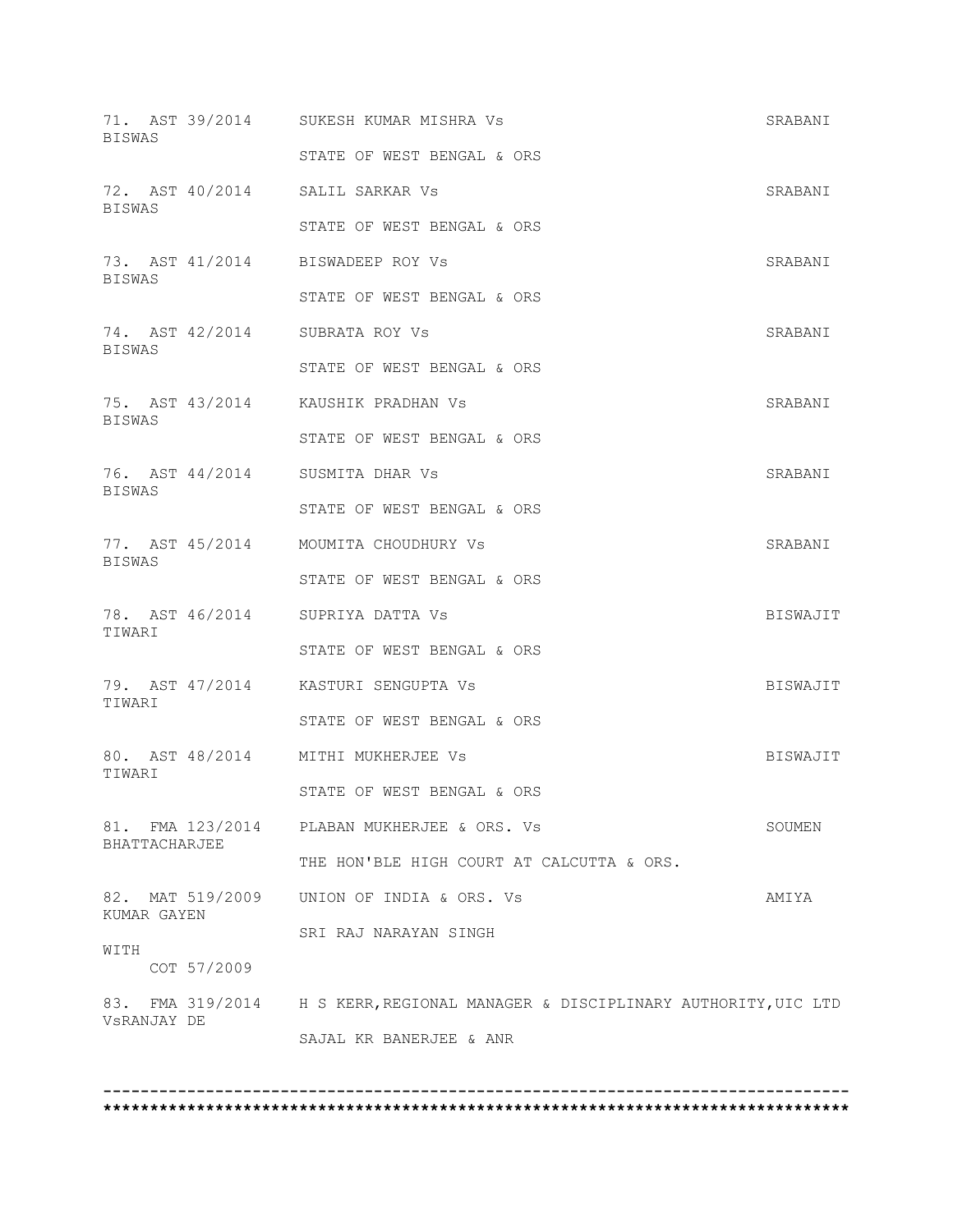**27/10/2014**

 **COURT NO. 2 FIRST FLOOR**

**HON'BLE JUSTICE SUBHRO KAMAL MUKHERJEE AND HON'BLE JUSTICE SUBRATA TALUKDAR \*\*\*\*\*\*\*\*\*\*\*\*\*\*\*\*\*\*\*\*\*\*\*\*\*\*\*\*\*\*\*\*\*\*\*\*\*\*\*\*\*\*\*\*\*\*\*\*\*\*\*\*\*\*\*\*\*\*\*\*\*\*\*\*\*\*\*\*\*\*\*\*\*\*\*\*\*\*\*\***

(DB IV)

**ON AND FROM MONDAY, THE 27TH OCTOBER, 2014 – WILL SIT TOGETHER AND TAKE FIRST APPEALS, FIRST MISCELLANEOUS APPEALS AND ALSO CIVIL RULES AND ORERS AND APPLICATIONS RELATING THERETO;**

**EJECTMENT SUITS AND EJECTMENT DECREES AND APPLICATIONS RELATING THERETO;**

**MOTOR ACCIDENT CLAIM CASES, RAILWAY ACCIDENT CLAIM CASES, WORKMEN'S COMPENSATION APPEALS AND OTHER ACCIDENT CLAIM CASES NOT ASSIGNED TO ANY OTHER BENCH INCLUDING CONNECTED APPLICATION;**

**MATRIMONIAL APPEALS, APPEALS ARISING OUT OF GUARDIANS & WARDS ACT AND ALSO APPEALS ARISING OUT OF FAMILY COURT ACT);**

*AND* 

**ALL TRIBUNAL MATTERS (EXCEPT SAT, CAT & TAX TRIBUNAL);**

**LAWAZIMA MATTERS IRRESPECTIVE OF CLASSIFICATION OF CASES AND IRRESPECTIVE OF YEARS;**

**SENIOR CITIZEN MATTERS WILL BE TAKEN UP ON EVERY TUESDAY AND THURSDAY ACCORDING OF DETERMINATION.**

 **AND**

**On and From Wednesday, the 24th September, 2014 – will take, in addition to their own list and determination, Application for Bail being CRM No. 10935 of 2014**

**ON MONDAYS, MOTION (LAND TRIBUNAL) AND APPLICATION (LAND TRIBUNAL) SHALL BE TAKEN UP FIRST AFTER MISCELLANEOUS MATTERS.**

**ON TUESDAY AND WEDNESDAYS, CIVIL MATERS SHALL BE TKEN UP FIRST AFTER MISCELLANEOUS MATTERS.**

**ON THURSDAY AND FRIDAY, CLAIM CASES SHALL BE TAKEN UP FIRST AFTER MISCELLANEOUS MATTERS.**

 TO BE MENTIONED ---------------

1. WPLRT 231/2014P KANAK LATA DAS Vs BVHASKAR CH. MANNA

STATE OF WEST BENGAL & ORS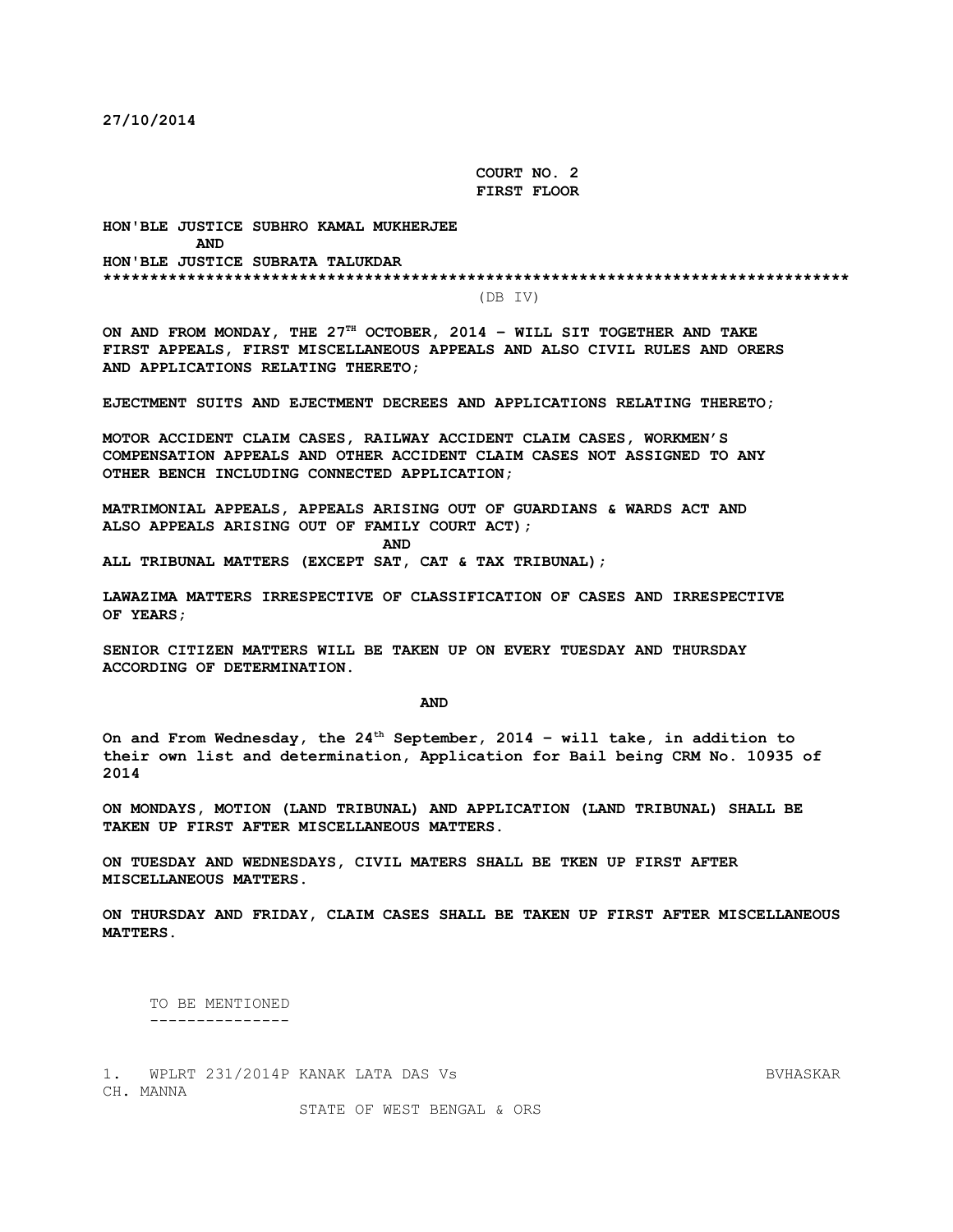FOR ORDERS

----------

2. CPAN 810/2013 SUMAN BERA & ORS. Vs ISHITA CHAKRABORTY ALAPAN BANDOPADHYAY & ANR. **WITH**  WP 19550W/2011 3. FMAT 1518/2013 JATINDRA NATH PATRA Vs AMIT RANJAN ROY CAN 2336/2014 UNITED INDIA INSURANCE CO. LTD. & ORS 4. FMAT 115/2014 CHANDANA ROY & ORS Vs **MUKTAKESH** DAS CAN 6759/2014 DILIP SAHA & ANR 5. CAN 1633/2012 NATIONAL INSURANCE CO. LTD Vs DEBASIS BERA WITH FMA 157/2008 6. FA 362/2002 RAMANI BINDAI Vs **KANAI LAL** SAMANTA CAN 7254/2014 BADAL CHANDRA HAIT WITH CAN 7234/2014 7. CAN 11040/2011 THE PRWSIDENT,WB BOARD OF MADRASAH EDUCATION Vs MAHIRUDDIN KHAN WITH FMA 106/2014 WITH CPAN 1411/2013 8. FMA 2822/2013 KAUSTAV DEY Vs RAHUL KARMAKAR CAN 1633/2014 SUDHIR CH. DAS CAN 6692/2014 MOTION ------ 9. WPLRT 242/2014 SANATAN GHOSH Vs B SAMANTA STATE OF WEST BENGAL & ORS 10. WPLRT 252/2014 JAHAR MUNDA (SARDAR) & ORS Vs A SAHA STATE OF WEST BENGAL & ORS 11. WPLRT 258/2014 SMT JABA GOLDER & ORS Vs N PAUL STATE OF WEST BENGAL & ORS 12. WPLRT 259/2014 SULTANA BEWA & ORS Vs SANYAL STATE OF WEST BENGAL & ORS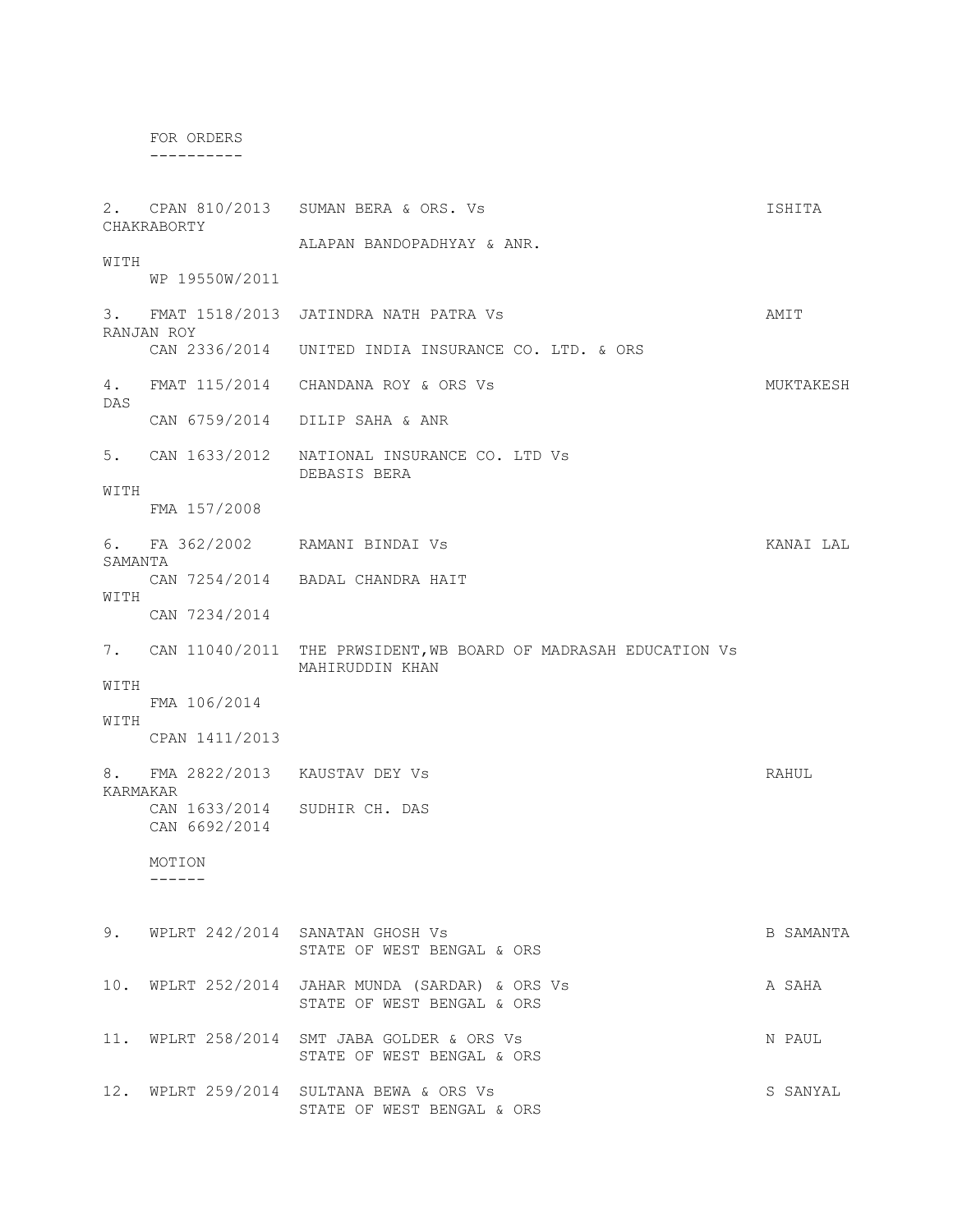| MITRA    |                                               |                                                       | 13. WPLRT 219/2014 BAIDYANATH KAR & ORS Vs                                     | JAYANTA   |
|----------|-----------------------------------------------|-------------------------------------------------------|--------------------------------------------------------------------------------|-----------|
|          |                                               |                                                       | STATE OF WEST BENGAL & ORS                                                     |           |
| DUTTA    |                                               |                                                       | 14. WPLRT 200/2011 SACHINDRA NATH SARKAR Vs                                    | RAJAT     |
|          |                                               |                                                       | STATE OF W B & ANR                                                             |           |
|          |                                               | VSBHASKAR CHANDRA MANNA                               | 15. WPLRT 270/2014 MAHISADAL RAJ COLLEGE REPT BY THE PRINCIPAL ASIM KUMAR BERA |           |
|          |                                               |                                                       | STATE OF WEST BENGAL & ORS                                                     |           |
| SENGUPTA |                                               |                                                       | 16. WPLRT 272/2014 QUALITY STEEL WIRE PRODUCTS (PVT) LIMITED & ANR VSN         |           |
|          |                                               |                                                       | STATE OF WEST BENGAL & ORS                                                     |           |
| JANA     |                                               |                                                       | 17. WPLRT 273/2014 SRIKANTA KR MAJHI Vs                                        | ANIL KR   |
|          |                                               |                                                       | STATE OF WEST BENGAL & ORS                                                     |           |
|          | MOKARAM HOSSAIN                               |                                                       | 18. WPLRT 275/2014 BARUN SHOME Vs                                              | MD        |
|          |                                               |                                                       | STATE OF WEST BENGAL & ORS                                                     |           |
|          |                                               |                                                       | 19. WPLRT 276/2014 SK RUSTAM ALI & ANR Vs<br>STATE OF WEST BENGAL & ORS        | B C MANNA |
|          | 20. WPLRT 234/2014 SUSEN JANA Vs<br>CH. MANNA |                                                       |                                                                                | BVHASKAR  |
|          |                                               | STATE OF WEST BENGAL & ORS                            |                                                                                |           |
|          |                                               | 21. WPLRT 277/2014 MATLUB ANWAR & ORS Vs              | H.K.                                                                           |           |
| MAHATA   |                                               |                                                       | STATE OF WEST BENGAL & ORS                                                     |           |
|          |                                               |                                                       | 22. WPLRT 279/2014 SUKDEV CHANDRA MANDAL Vs<br>STATE OF WEST BENGAL & ORS      | B C MANNA |
| SINHA    |                                               | 23. WPLRT 280/2014 GOPAL CHANDRA LOUHA @LOHA & ORS Vs | TAPAS KR                                                                       |           |
|          |                                               |                                                       | STATE OF WEST BENGAL & ORS                                                     |           |
| PATRA    |                                               |                                                       | 24. COLRT 7/2014 KAMAL SAMANTA Vs                                              | MADHUMITA |
|          |                                               |                                                       | & ORS                                                                          |           |
|          |                                               |                                                       | 25. WPLRT 281/2014 SUBHAS CHANDRA HALDER & ORS Vs                              | SOUMITRA  |
|          | BANDYOPADHYAY                                 |                                                       | STATE OF WEST BENGAL & ORS                                                     |           |
|          |                                               |                                                       | 26. WPLRT 282/2014 NANDA RANI HALDER & ORS Vs                                  | SOUMITRA  |
|          | BANDYOPADHYAY                                 |                                                       | STATE OF WEST BENGAL & ORS                                                     |           |
|          |                                               |                                                       | 27. WPLRT 283/2014 MD. HASMAT Vs<br>STATE OF WEST BENGAL & ORS                 | A.K. ROY  |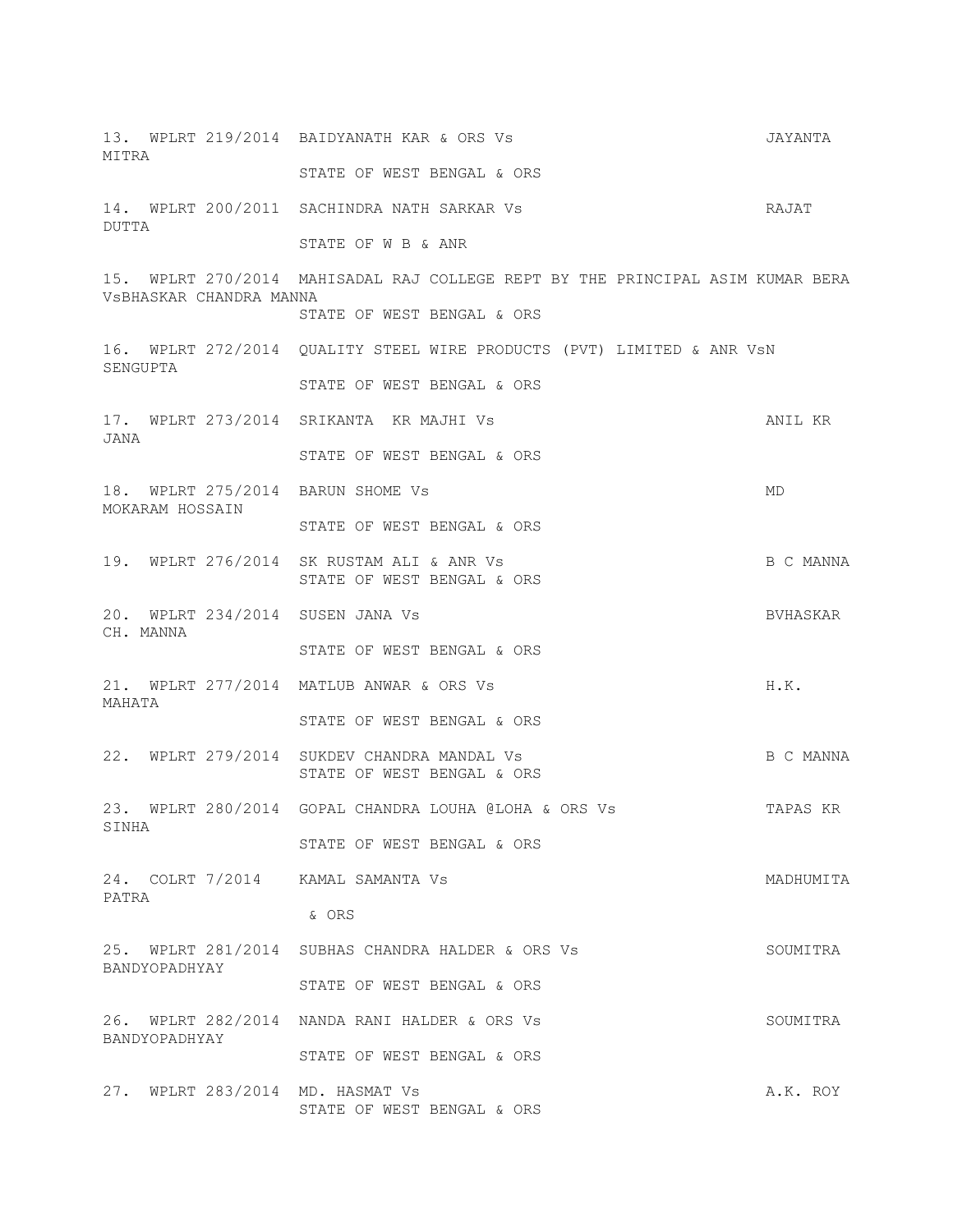28. WPLRT 284/2014 GOPAL CHANDRA BANERJEE Vs MD H RAHAMAN STATE OF WEST BENGAL & ORS  $\qquad \qquad .$ 29. WPLRT 285/2014 CHANDRACHUR MUKHOPADHYAY Vs A KALAM STATE OF WEST BENGAL & ORS 30. WPLRT 194/2013 JAHANARA AHAMED & ANR Vs DILIP KR SAHA STATE OF WEST BENGAL & ORS 31. WPLRT 269/2014 HARIPADA SANA & ORS Vs D.K. ADHIKARI THE PRINCIPAL SECRETARY LAND & LAND REFORMS DEPT. & ORS 32. WPLRT 287/2014 SJAHAN ALI MALLICK & ORS Vs SMAHATA STATE OF WEST BENGAL & ORS 33. WPLRT 288/2014 RABINDRA NATH BARMAN & ORS Vs A K CHATTOPADHYAYA STATE OF WEST BENGAL & ORS 34. WPLRT 289/2014 MENOKA GHOSH Vs RADHAMOHAN RAY STATE OF WEST BENGAL & ORS 35. WPLRT 290/2014 NUT BEHARI GURIA Vs BAPIN BAIDYA STATE OF WEST BENGAL & ORS 36. WPLRT 292/2014 RANAPRATAP SINGHA & ORS Vs SALIL KUMAR MAITI STATE OF WEST BENGAL 37. WPLRT 294/2014 REJAUL KARIM SARDAR & ORS. Vs SHYAMA PRASAD PURKAIT STATE OF WEST BENGAL & ORS. 38. WPLRT 296/2014 JIBAN KRISHNA DAS & ANR Vs BHASKAR CHANDRA MANNA STATE OF WEST BENGAL & ORS 39. WPLRT 297/2014 SANTOSH BERA Vs BHASKAR CHANDRA MANNA STATE OF WEST BENGAL & ORS 40. WPLRT 298/2014 JAHANARA BIBI Vs SHASKAR CHANDRA MANNA STATE OF WEST BENGAL & ORS 41. WPLRT 299/2014 KANAKLATA JANA Vs BHASKAR CHANDRA MANNA STATE OF WEST BENGAL & ORS 42. WPLRT 300/2014 RAFIQ MALLICK & ANR Vs K.C. DAS STATE OF WEST BENGAL & ORS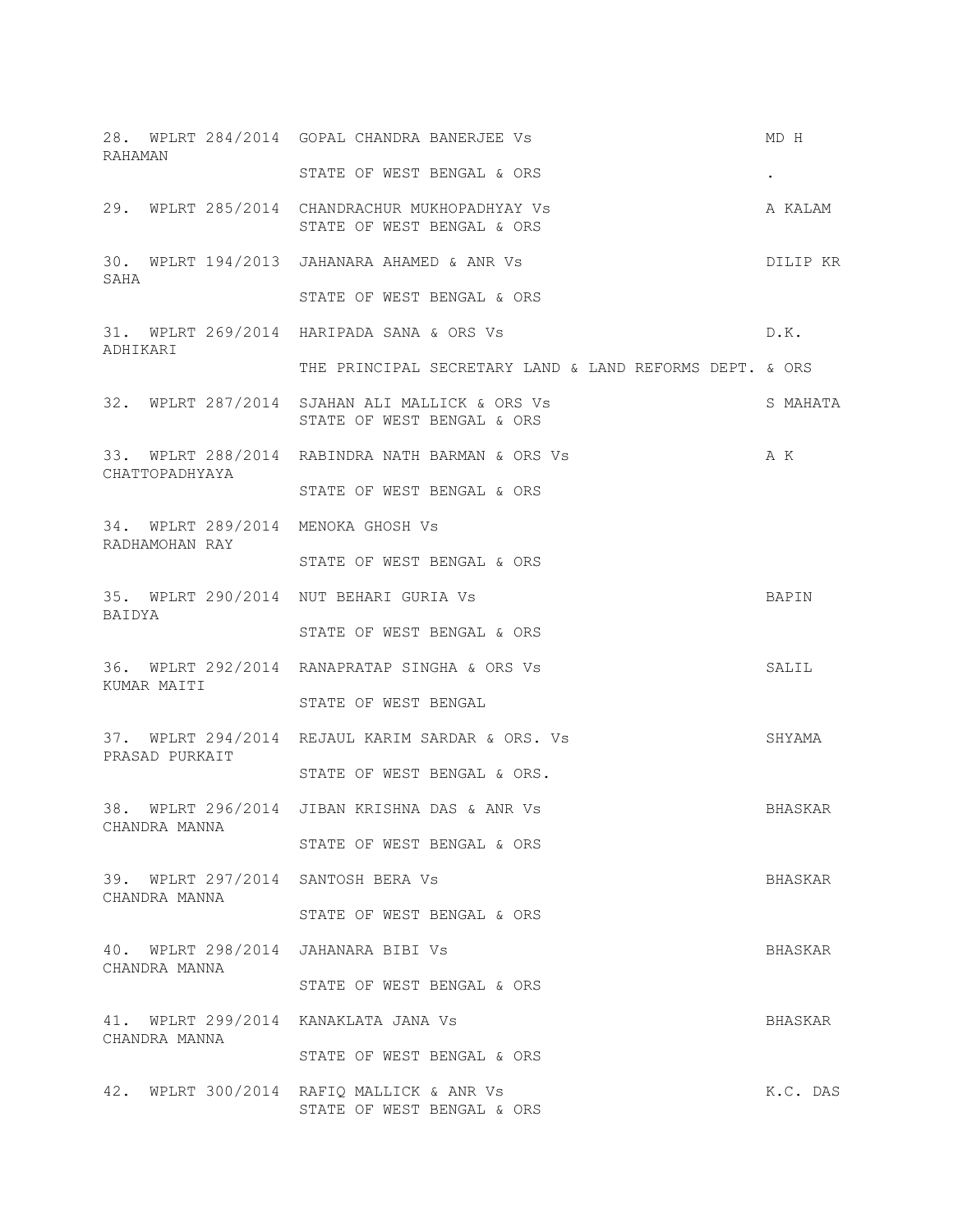| CHAKRABORTY                                          | 43. WPLRT 218/2014 SRIPATI KR. BARUI & ORS Vs                               | KALIPADA  |
|------------------------------------------------------|-----------------------------------------------------------------------------|-----------|
|                                                      | STATE OF WEST BENGAL & ORS                                                  |           |
| CHANDRA MANNA                                        | 44. WPLRT 157/2013 KHAGENDRA NATH MAITY & ORS Vs                            | BHASKAR   |
|                                                      | STATE OF WEST BENGAL & ORS                                                  |           |
|                                                      | 45. WPLRT 312/2014 BANESWAR LAYA & ORS Vs<br>STATE OF WEST BENGAL & ORS     | A MAITI   |
| BAJPAYEE                                             | 46. WPLRT 313/2014 PUJA DUTTA CHOWDHURY Vs                                  | PULAKESH  |
|                                                      | WB LAND REFORMS & TENANCY TRIBUNAL & ORS.                                   |           |
| BAJPAYEE                                             | 47. WPLRT 314/2014 M/S. LOKENATH BUILDER P. LTD. Vs                         | PULAKESH  |
|                                                      | WBLR TENANCY TRIBUNAL & ORS.                                                |           |
| PANDEY                                               | 48. WPLRT 315/2014 PUJA GORAI & ANR Vs                                      | ASHUTOSH  |
|                                                      | STATE OF WEST BENGAL & ORS                                                  |           |
|                                                      | 49. WPLRT 316/2014 PRADYUT KUMAR KAR & ORS Vs<br>STATE OF WEST BENGAL & ORS | B C MANNA |
|                                                      | 50. WPLRT 317/2014 SMT NAMITA DHARA & ANR Vs<br>STATE OF WEST BENGAL & ORS  | B C MANNA |
|                                                      | 51. WPLRT 318/2014 SK JULFIKAR & ORS Vs<br>STATE OF WEST BENGAL & ORS       | B C MANNA |
|                                                      | 52. WPLRT 319/2014 SAKTIPADA PATRA & ANR Vs<br>STATE OF WEST BENGAL & ORS   | B C MANNA |
|                                                      | 53. WPLRT 320/2014 MONARANJAN PALLEY & ORS Vs<br>STATE OF WEST BENGAL & ORS | B C MANNA |
| 54. WPLRT 321/2014 JHARNA MANDAL Vs                  | STATE OF WEST BENGAL & ORS                                                  | B C MANNA |
| 55. WPLRT 322/2014 RABIN KHARA Vs                    | STATE OF WEST BENGAL & ORS                                                  | S SABUD   |
| BAYERD                                               | 56. WPLRT 323/2014 BIMAN KUMAR MAITY & ORS Vs                               | S S       |
|                                                      | STATE OF WEST BENGAL & ORS                                                  |           |
| CHAKRABORTY                                          | 57. WPLRT 289/2013 KANGAL JANA & ORS Vs                                     | KALIPADA  |
|                                                      | STATE OF W B & ORS                                                          |           |
| 58. WPLRT 41/2014 SARANAN PANDA\ Vs<br>CHANDRA MANNA |                                                                             | BHASKAR   |
|                                                      | STATE OF WEST BENGAL & ORS                                                  |           |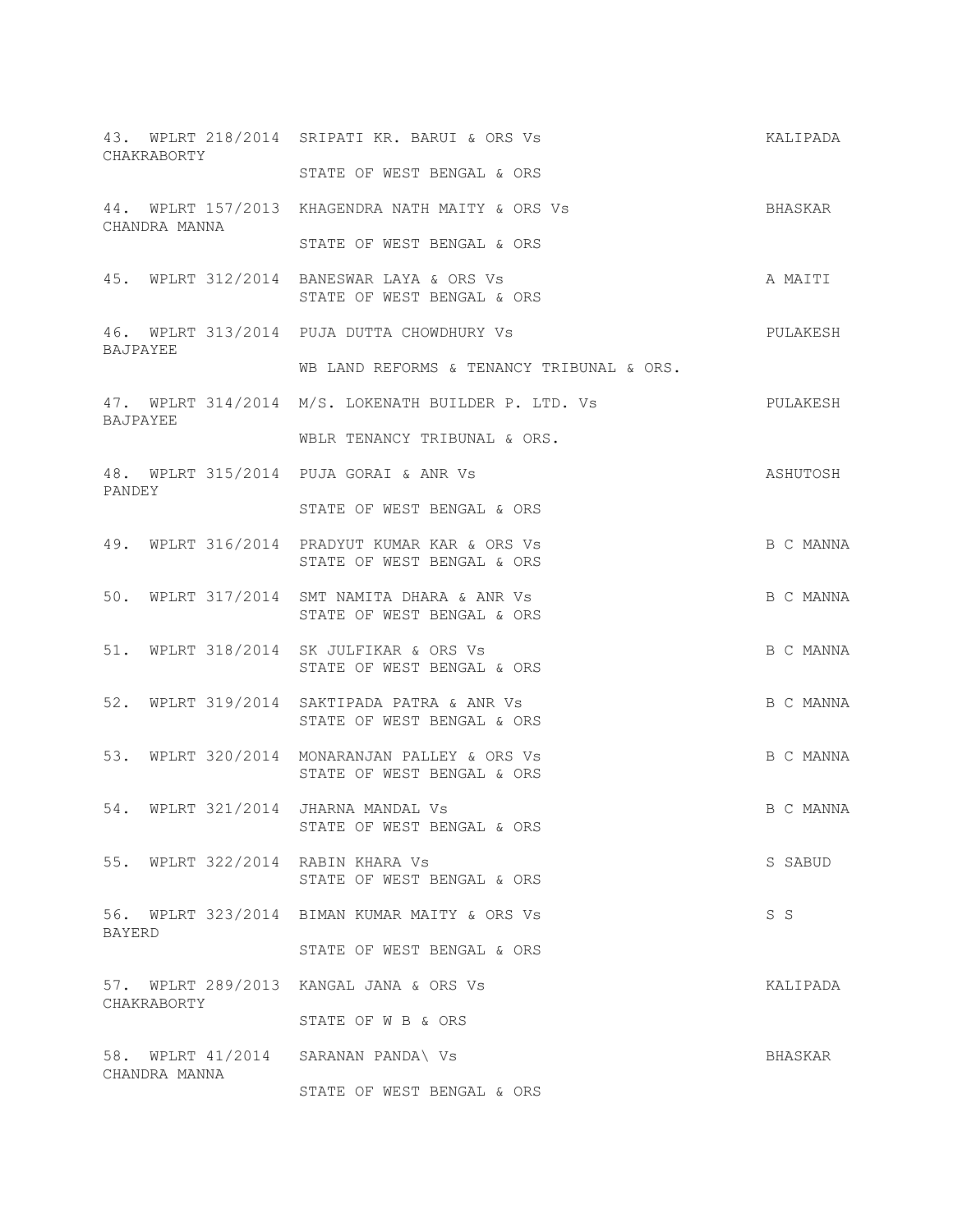|             | BINDU CHAKRABORTY                           | 59. WPLRT 324/2014 JAYASREE SAHA & ANR Vs                                      | AMBU      |
|-------------|---------------------------------------------|--------------------------------------------------------------------------------|-----------|
|             |                                             | STATE OF WEST BENGAL & ORS                                                     |           |
|             | CHANDRA SAHOO                               | 60. WPLRT 325/2014 PINAKI RANJAN DAS & ANR Vs                                  | KAPIL     |
|             |                                             | STATE OF WEST BENGAL & ORS                                                     |           |
| SINHAROY    | 61. WPLRT 326/2014 NILMONI ROY Vs           |                                                                                | SUPRATIK  |
|             |                                             | STATE OF WEST BENGAL & ORS                                                     |           |
| SUR         |                                             | 62. WPLRT 328/2014 AMRIT LAL MAITY Vs                                          | TARUN KR. |
|             |                                             | PINAKI RANJAN DAS                                                              |           |
|             | CHANDRA MANNA                               | 63. WPLRT 333/2014 BIBHUTI BHUSAN MANDAL & ORS Vs                              | BHASKAR   |
|             |                                             | STATE OF WEST BENGAL & ORS                                                     |           |
|             | CHANDRA MANNA                               | 64. WPLRT 334/2014 SUDHANGSU SEKHAR MONDAL & ORS Vs                            | BHASKAR   |
|             |                                             | STATE OF WEST BENGAL & ORS                                                     |           |
| KR MAHATA   |                                             | 65. WPLRT 335/2014 MADHURI DAS & ORS Vs                                        | HIMADRI   |
|             |                                             | STATE OF WEST BENGAL & ORS                                                     |           |
|             | KUMAR GAYEN                                 | 66. WPLRT 332/2014 ARASAL TARUN SANGHA CLUB, REP.BY SANJOY KUMAR MAITY VSTARUN |           |
|             |                                             | STATE OF WEST BENGAL & ORS                                                     |           |
| BANERJEE    |                                             | 67. WPLRT 337/2014 SK. SARIF ALI & ANR. Vs                                     | ASOK      |
|             |                                             | STATE OF WEST BENGAL & ORS.                                                    |           |
| GAYEN       | 68. WPLRT 338/2014 AMOY MONDAL Vs           |                                                                                | SAUMEN    |
|             |                                             | STATE OF WEST BENGAL & ORS                                                     |           |
| CHAKRABORTY |                                             | 69. WPLRT 293/2014 SUPRIYA DHAWA & ORS Vs                                      | K         |
|             |                                             | STATE OF WEST BENGAL & ORS                                                     |           |
|             | APPLICATION<br>---------                    |                                                                                |           |
|             |                                             |                                                                                |           |
| GUPTA       |                                             | 70. WPLRT 1033/2002 RAJAT KUMAR CHATTERJEE & ORS. Vs                           | PURNASISH |
|             | CAN 943/2013 SUJATA PODDAR<br>CAN 8328/2014 |                                                                                |           |
|             | CHANDRA MANNA                               | 71. WPLRT 50/2011 PURANJAN JANA Vs                                             | BHASKAR   |
|             |                                             | CAN 7872/2012 STATE OF WEST BENGAL & ORS                                       |           |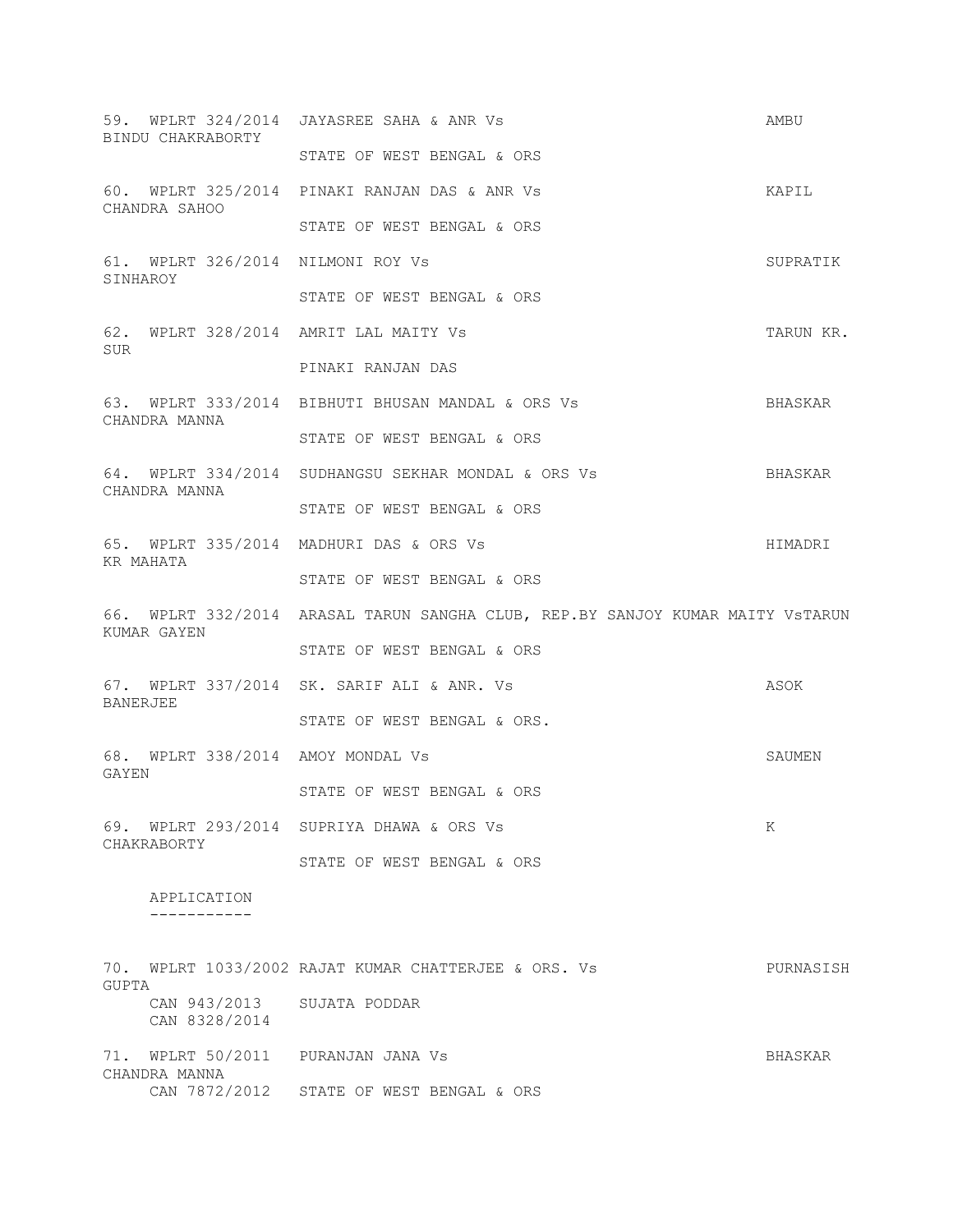72. WPLRT 748/2003 HRIDAY KRISHNA PATRA & ORS. Vs MANORANJAN MAHATA CAN 1390/2014 THE STATE OF WEST BENGAL 73. CAN 2501/2013 NARAYAN CH. AICH Vs STATE WITH WPLRT 689/2006 74. CPAN 1225/2013 DARJEELING CANNING CO. (P) LTD Vs SOURAV SENGUPTA DEBASIS BANDYOPADHYAY , SECY., L & LR & ORS WITH WPLRT 331/2005 75. CPAN 2042/2013 ABANI KANTA MAHATA Vs PRASANTA BEHARI MAHATA LAKSHMAN BISWAS WITH WPLRT 180/2013 76. CPAN 2043/2013 ASWINI KR. MAHATA Vs PRASANTA BEHARI MAHATA LAKSHMAN BISWAS **WITH**  WPLRT 181/2013 77. CPAN 2044/2013 DHARANIDHAR MAHATA Vs PRASANTA BEHARI MAHATA LAKSHMAN BISWAS WITH WPLRT 182/2013 78. CPAN 1404/2013 ASHOKE KUMAR MATHUR & ORS Vs HIMADRI KUMAR MAHATA RANJAN KUMAR PAL, BLRO, KHANDAGOSH, BURDWAN WITH WPLRT 141/2013 79. CAN 7109/2014 SOURINDRA MOHAN DAS Vs STATE WITH WPLRT 358/2002 WITH WPLRT 359/2002 80. WPLRT 403/2004F STATE OF WEST BENGAL & ORS. Vs SITARAM SAMANTA SMT. BINAPANI DEVI WITH WPLRT 404/2004 WPLRT 405/2004 WPLRT 406/2004 WPLRT 407/2004 WPLRT 408/2004 WPLRT 409/2004 WPLRT 410/2004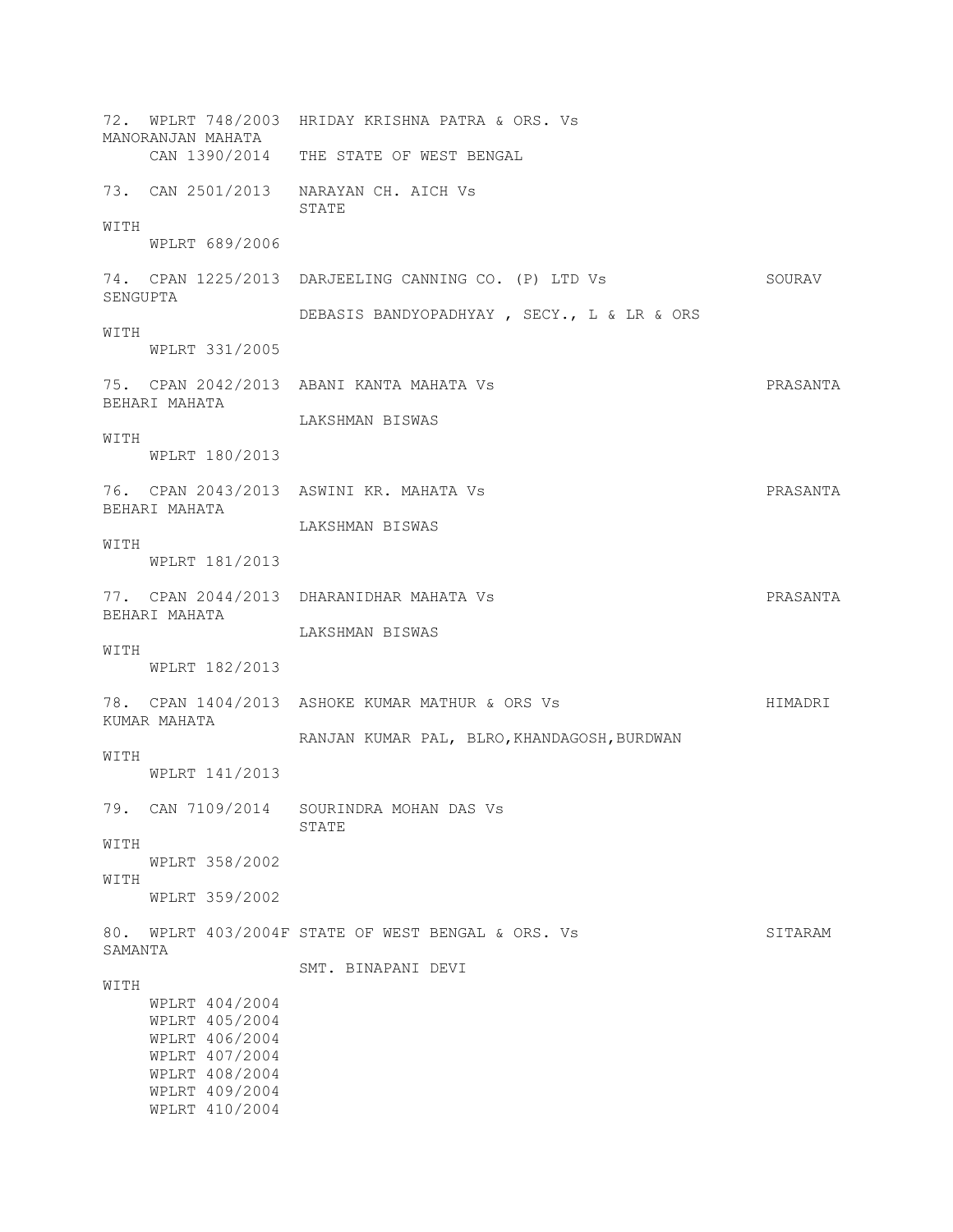WPLRT 411/2004 WPLRT 412/2004 WPLRT 413/2004 WPLRT 414/2004 WPLRT 415/2004 WPLRT 416/2004 WPLRT 417/2004 81. CPAN 1157/2009 JAMINI CHOWDHURY Vs Sandbook of the March 18 Separation of the Separation of the Separation of the Separation of the Separation of the Separation of the Separation of the Separation of the Separation of SHAHIB SARAT BISWAS WITH WPLRT 4/2009 82. CAN 8648/2014 DHARMADAS GHANTI & ORS Vs STATE OF WEST BENGAL &ORS WITH WPLRT 229/2013 83. CAN 8647/2014 GOUTAM GHOSH & ORS Vs STATE OF WEST BENGAL & ORS WITH WPLRT 228/2013 84. CPAN 1796/2014 OUAZI ABDUL MOJID Vs **DEBNATH** MAHATA ANUP SAHA WITH WPLRT 185/2013 85. CPAN 933/2014 SK NUR MAHHAMAD MIYA Vs SHASKAR CHANDRA MANNA AVIK BASU WITH WPLRT 148/2013 86. CAN 5718/2014 ARUN KR GHOSH & ANR Vs STATE OF WEST BENGAL & ORS WITH WPLRT 133/2014 87. WPLRT 191/2013 NANDA BERA & ORS. Vs NAMRATA DAS CAN 6799/2014 STATE OF WEST BENGAL & ORS. 88. CAN 7506/2013 BASUDEV GUCHAIT & ORS Vs STATE OF WEST BENGAL & ORS WITH WPLRT 41/2010 89. CAN 9365/2014 JAYASRI BANERJEE & ORS Vs STATE OF WEST BENGAL & ORS CAN 9366/2014 WITH WPLRT 36/2009 90. CAN 8920/2014 SALIL BRAMACHARI Vs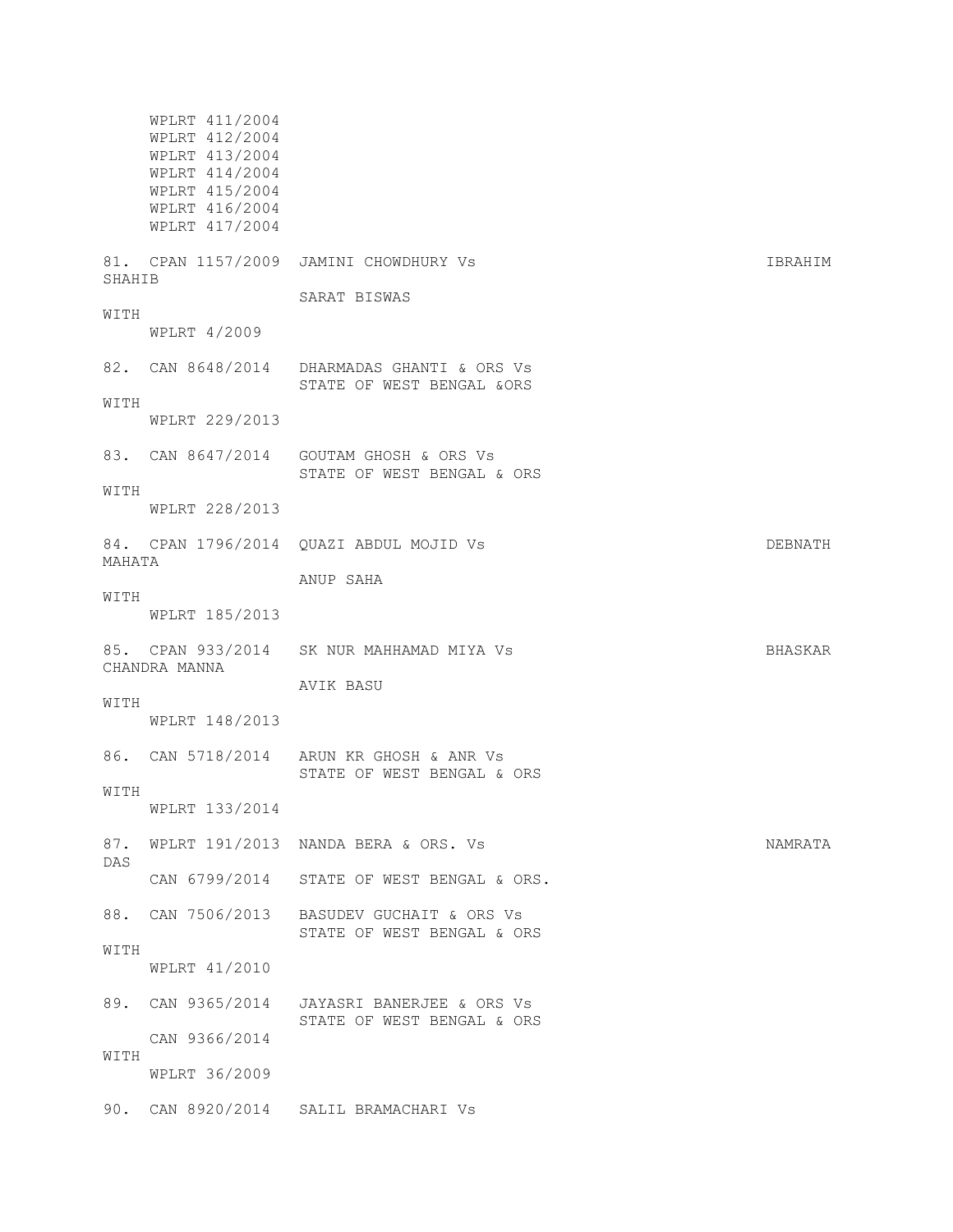STATE OF WEST BENGAL & ORS **WITTH**  WPLRT 223/2014 91. CPAN 1945/2012 SAIBAL SEKHAR KUNDU & ORS. Vs MANORANJAN JANA ANUPAM MAZUMDER **WITH**  WPLRT 208/2011 APPLICATION ----------- 92. FMA 380/2011 NIKHIL MAZUMDER Vs K L YADAV CAN 9905/2014 HINDUSTAN PETROLEUM CORPORATION LTD & ORS 93. FA 265/2012 DEBALEENA BHAWAL Vs SOUNAK BHATTACHARYA CAN 6791/2012 CHIRANJIT PARESH CHANDRA BHAWAL CAN 1159/2014 WITH CPAN 1972/2013 FAT 290/2012 94. FAT 97/2014 ANNAPURNA GHOSH Vs SAIKAT SEN CAN 8439/2014 BIPLAB GHOSH (MINOR) & ORS 95. FA 211/2011 SUBHADEEP KARMAKAR @ K.S. DEEP Vs ISA NATH JANA SMT. KABITA KARMAKAR & ORS WITH CAN 6131/2010 96. FA 98/2014 SHIBAJI BOSE @ SHIVAJI BOSE Vs KAUSHIK DEY CAN 5880/2014 TANIA GHOSH (BOSE) CAN 5881/2014 97. FA 301/2011 M/S. RESOURCE ADVERTISING & MARKETING SERVICES Vs MANOJ MALHOTRA CAN 6336/2009 INDIRA MUKHERJEE CAN 4638/2011 CAN 6409/2012 CAN 9693/2014 98. FMA 1925/2013 MERCHANDISE (INDIA) Vs ANIRBAN DAS CAN 6168/2014 THE SEC. GOVT. OF WB & ORS. 99. FAT 444/2008 KANTA DEVI BERLIA Vs AMIT AGARWALLA CAN 1040/2014 MOHIT JHUNJHUNWALLA & ANR 100. FMA 1231/2012 MANIK SUTRADHAR & ANR Vs SIVA PRASAD GHOSH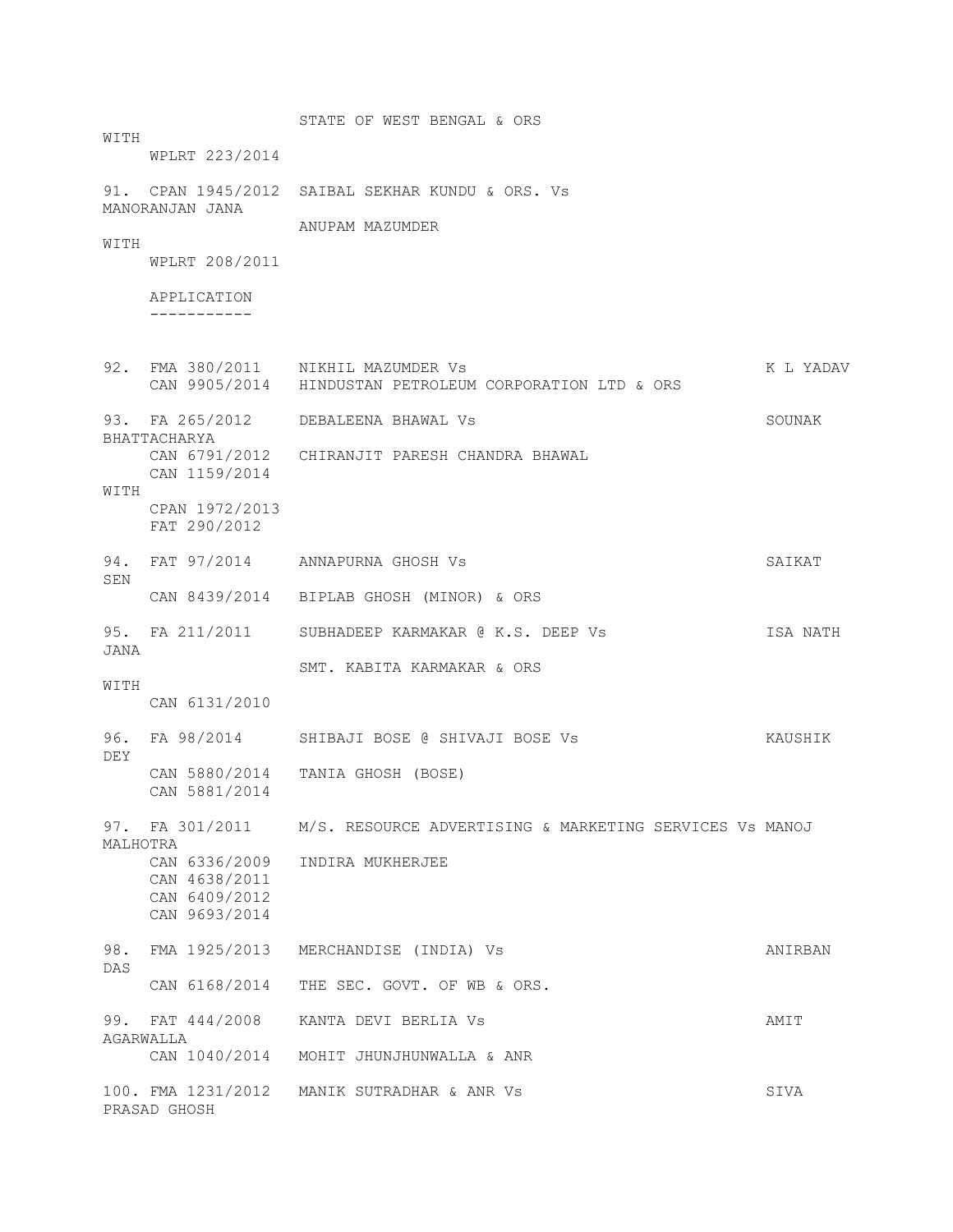CAN 10258/2012 SUKUMAR DUTTA & ORS 101. FAT 444/2013 GOLAM RASUL Vs INDRANI NANDI CAN 4523/2014 HAFIZ MD. IRFANALAM & ORS 102. FA 59/2014 KRISHNA HOWLADER Vs NILADRI BANERJEE CAN 4480/2014 DILIP KUMAR HOWLADER 103. CAN 9969/2013 STATE Vs BIMALENDU MAJHI WITH FAT 75/2010 104. FAT 259/2014 ABHIJIT MALLICK Vs SOURAV SENGUPTA CAN 4927/2014 RATNA MONDAL (MALLICK) 105. FAT 363/2014 UCO BANK Vs PRABIR CHANDRA GHOSE CAN 5898/2014 GUPTA BISCUITS PVT LTD & ANR CAN 9238/2014 106. FAT 424/2014 KHAIRUN BIBI Vs SAMIRAN GIRI CAN 8379/2014 SUBHAS CHANDRA ROY & ORS 107. FAT 336/2014 SUTAPA CHAKRABORTI(ADHIKARY) Vs PRANTICK GHOSH CAN 6829/2014 ASISH CHAKRABORTY 108. FA 154/2002 RINA JAISWAL Vs AMARENDRA NATH RAY CAN 6611/2014 DILIP KUMAR JAISWAL 109. FAT 345/2012 CALCUTTA INSTITUTE OF INGINEERING & MANAGEMENT & ORS VsARPITA CHOWDHURY CAN 9051/2012 DIPALI RANI PODDAR CAN 8444/2012 CAN 9405/2014 110. FA 29/2008 PANNALAL GHOSH Vs CHAITALI CHATTERJEE CAN 12573/2013 MUNAIAMMA DEVI 111. FAT 371/2014 ASOKE KUMAR JANA Vs SUKUMAR SARKAR CAN 7369/2014 NIRADA JANA 112. CAN 6897/2014 BIJAN SARKAR Vs SUJAN SARKAR & ORS WITH FA 56/2012 113. RVW 22/2008 KASHINATH MONDAL & ORS Vs **ARNAB ROY** CAN 12607/2013 STATE & ORS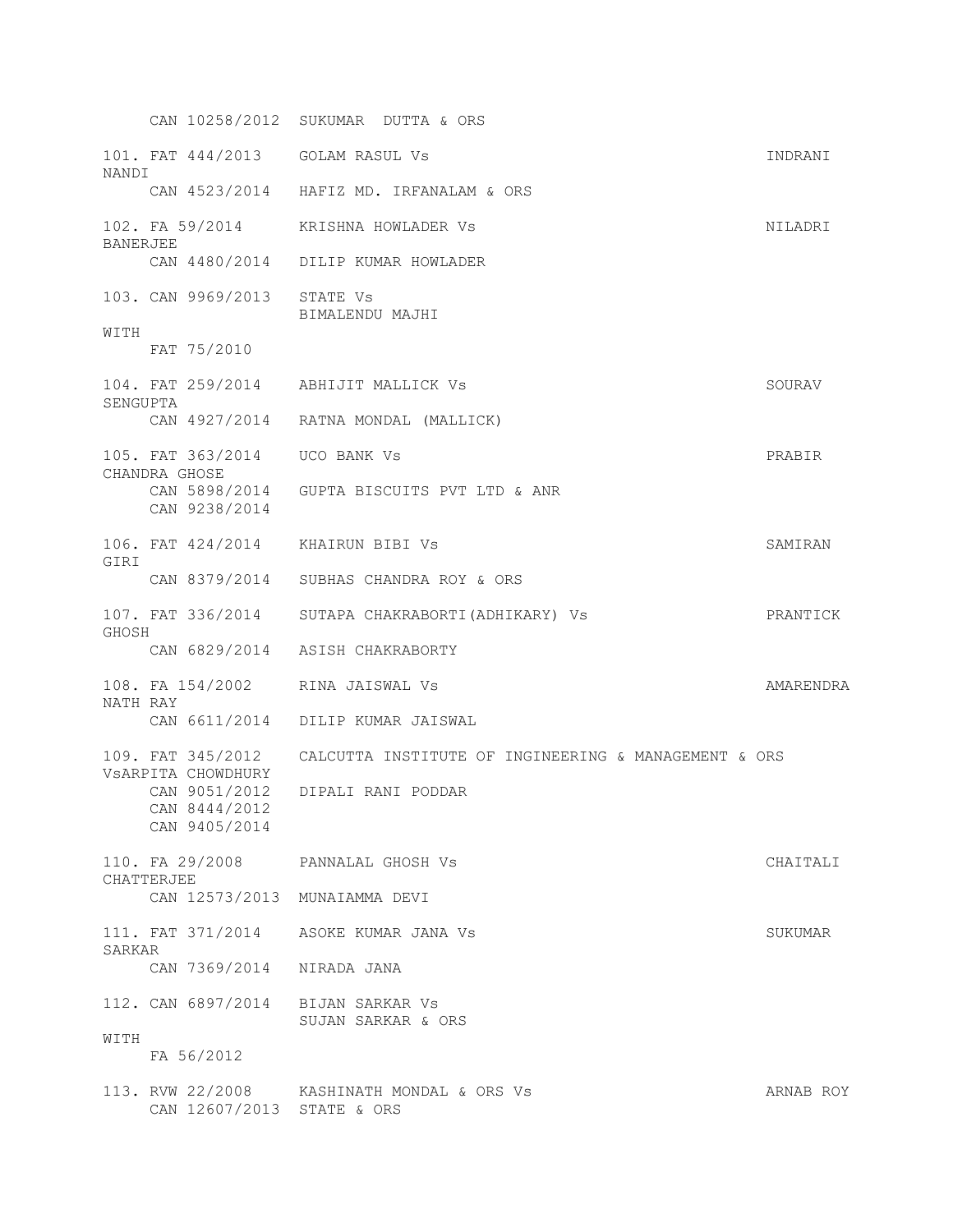WITH WPLRT 778/2002 114. FAT 350/2014 SHASWATI CHATTERJEE Vs **MALAY** BHATTACHARYYA CAN 7119/2014 SOUGATA CHATTERJEE WITH CAN 7125/2014 FAT 255/2014 115. FAT 440/2014 RAKESH JHA Vs RIYA BANERJEE CAN 9100/2014 DEVJANI JHA (NEE DAS) CAN 9101/2014 116. FMA 2257/2013 MITHU DUTTA Vs TARUNJYOTI TEWARI CAN 8436/2014 NIRMAL DUTTA CAN 8437/2014 117. FMA 2192/2014 RABIUL ALAM Vs MIR ANURUZZAMAN CAN 5284/2014 DINESH KUMAR GOEL 118. CAN 8849/2014 ASHIS KUMAR MAITI & ORS. Vs STATE OF WB & ORS. WITH FMA 74/2010 119. FA 134/2012 SMT.SOMA BASU @ SOMA RANI BOSE @ BARUI Vs SOMA ROY CHOWDHURI CAN 9460/2014 SUKUMAR BASU 120. FMAT 768/2013 PARBATI ROY & ORS. Vs DEBORSHI DHAR CAN 6199/2013 BHUBANESWAR HAZRA & ORS. 121. FAT 149/2014 KALYANI BISWAS Vs PRASANTA BISHAL CAN 2906/2014 DEBABRATA BISWAS 122. FA 255/2014 WBSEDCL & ORS. Vs SAMPA SARKAR CAN 9035/2014 ASHIM GARAI & ORS., 123. FA 202/2014 ASHALATA DAS & ORS. Vs SHAHARAYAR ALAM CAN 8474/2014 KHAGENDRA NATH TARAFDAR & ORS. 124. FA 180/2014 PRAMATHA RANJAN SARKAR & ORS Vs ANITA DEB JANA CAN 9240/2014 MADHUSUDHAN SARKAR 125. CAN 9356/2011 MOUSUMI MITRA NEE MOUSUMI KUNDU Vs SUBRATA MITRA WITH FA 178/2007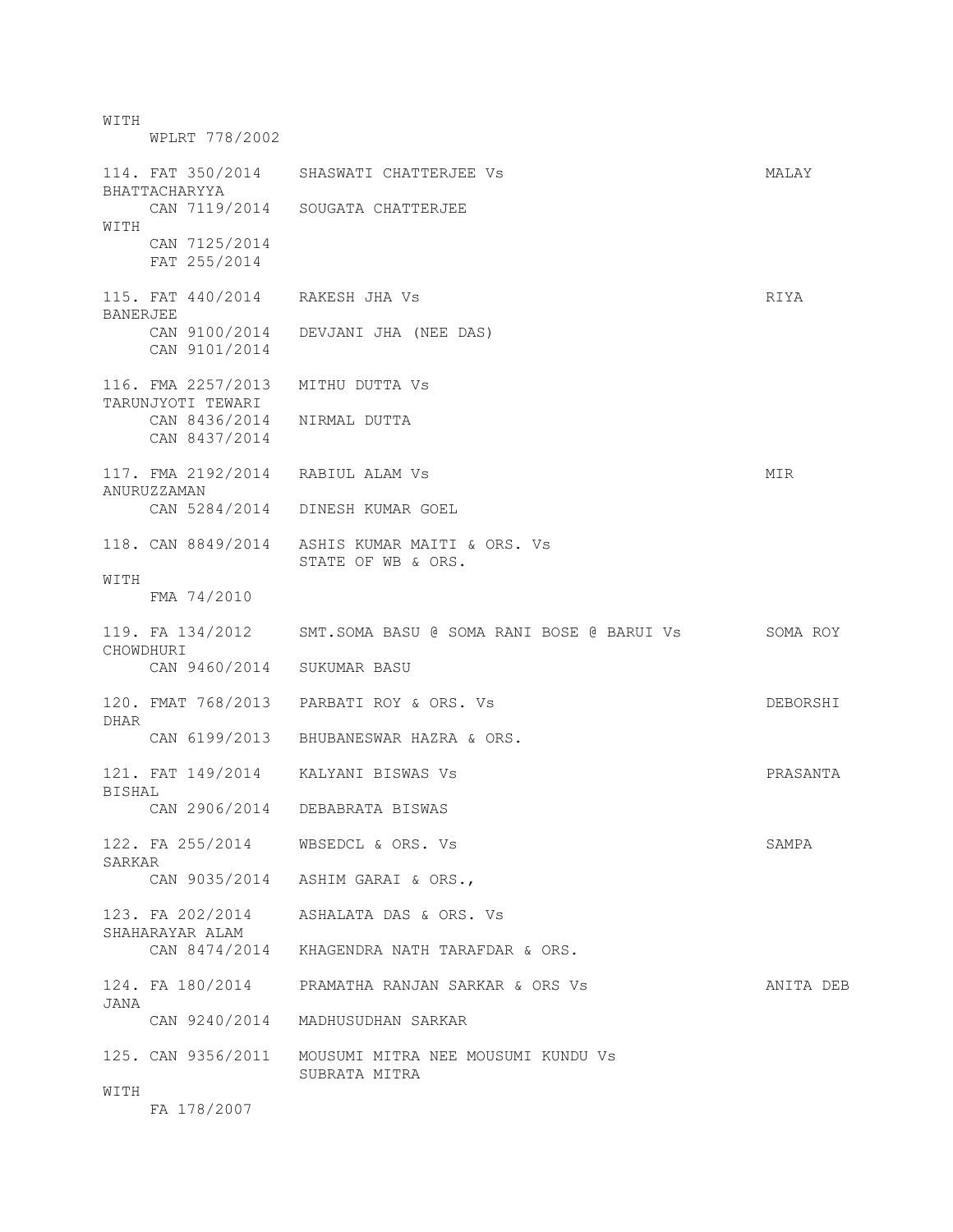126. CAN 6455/2011 CHANDANA SATPATI Vs PRADIP SATPATI WITH FA 114/2011 127. FMA 239/2014 NARAYAN LAL DUTT & ORS Vs SOURAV SEN CAN 6793/2014 TEH KOLKATA MUNICIPAL CORPORATION & ORS 128. FAT 432/2014 DR. KRISHNA CHANDRA MITRA Vs SHAMPA SARKAR CAN 8663/2014 BIPLAB SENGUPTA & ANR 129. FAT 16/2014 UNION OF INDIA REPTD BY SECRETARY DEPARTMENT OF POST & ORS VsSHYAMAL CHAKRABORTY CAN 5297/2014 THE KUSUM COMMERCIAL CO. LTD 130. FMA 3542/2013 NARAYAN LAL DUTT & ORS Vs SOURAV SEN CAN 6792/2014 KMC & ORS 131. CAN 8974/2014 RABINDRA NATH DAS Vs SIBNATH DAS **WITH**  FA 4/2002 132. FA 152/2014 RAJIB KUMAR DAS Vs KAUSTAV CHANDRA DAS CAN 7247/2014 MINA REKHA DAS & ORS 133. FMAT 995/2014 PARIMAL BISWAS Vs PULAK ROY CAN 8948/2014 AMAL BISWAS & ORS 134. FAT 400/2014 SAMPA ROY Vs ANURAN SAMANTA CAN 7787/2014 TRIDIP RANJAN ROY CAN 7788/2014 CAN 8918/2014 135. FAT 329/2013 UMA SAMANTA & ORS Vs Sammer School and the RAJDEEP BHATTACHARYA CAN 1097/2014 SANAT KUMAR SAMANTA 136. FAT 316/2013 ARUNIMA BASU Vs SARBANANDA SANNYAL CAN 6961/2014 BARINDRA NATH BASU CAN 6962/2014 137. FAT 88/2014 SALIL KUMAR BISWAS Vs SARBANANDA SANYAL CAN 1798/2014 EDITOR PUB PRINTER & PROP SERA KHOBOR KUSUM KANTI BISWAS &OR 138. FAT 374/2012 SUNIL KUMAR DUTTA & ORS Vs KAUSHIK DEY CAN 8960/2012 MOHAN DUTTA & ORS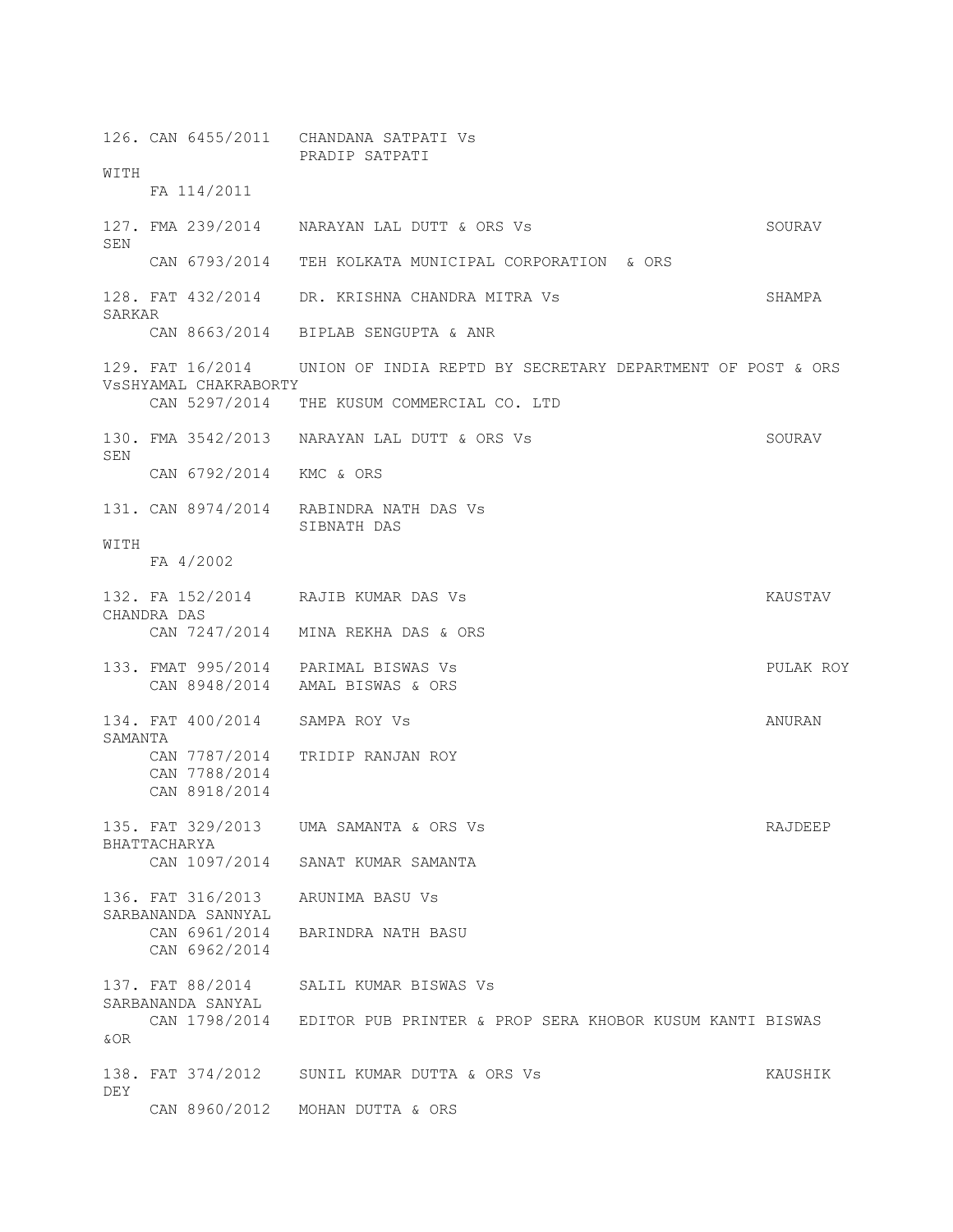CAN 7696/2013 CAN 1855/2014 139. FAT 25/2014 SUJIT MUKHERJEE Vs SAGNIK CHATTERJEE CAN 2381/2014 BELA MUKHERJEE & ORS CAN 6658/2014 140. FAT 428/2014 MOSOMMAT FATEMA BIBI Vs BHUSHAN JAIN CAN 8966/2014 GALJAN BIBI & ORS CAN 8967/2014 141. FAT 355/2014 SUBODH CHANDRA BISWAS Vs SOUMO CHAUDHURY CAN 7832/2014 BRITTISH MAZUMDER & ORS 142. FMA 2410/2014 TAPAS ROY & ANR Vs TANOY CHAKRABORTY CAN 8252/2014 PRADIP PAUL & ORS 143. FMA 563/2012 LOURDES TEXTILE PVT. LTD. Vs JUTHI BANERJEE CAN 2403/2012 CERTIFICATE OFFICER 144. FAT 557/2013 DR. SAMIR ADHIKARI Vs ANIT KR. RAKSHIT CAN 1806/2014 DR. RAMA ADHIKARI (CHAKRABORTY) CAN 1807/2014 145. FMAT 1686/2009 SANDHYA NEOGI & ORS. Vs L.P TIWARI CAN 9960/2009 SUDHIR CHATTERJEE & ORS. 146. FAT 435/2014 RITA LAHA Vs ARUN KUMAR SAHA CAN 8897/2014 SAMIRAN LAHA CAN 9501/2014 147. SA 321/2011M VIVEKANANDA SAHA & ORS. Vs ARUN KUMAR SAHA SANATAN SAHA 148. CAN 9183/2014 SYED MOHAMMED ATIQUE Vs ARUP KR. TODI & ANR WITH FA 343/2009 149. FAT 281/2010 ANADISH KR. PAL (PAUL) Vs MOHAN KR. MALLICK CAN 7646/2014 ASHIM KR. PAL (PAUL) & ANR CAN 7658/2014 150. CAN 6177/2013 NAMITA GHOSH Vs DEBABRATA SANYAL & ORS **WITH** FMA 1918/2013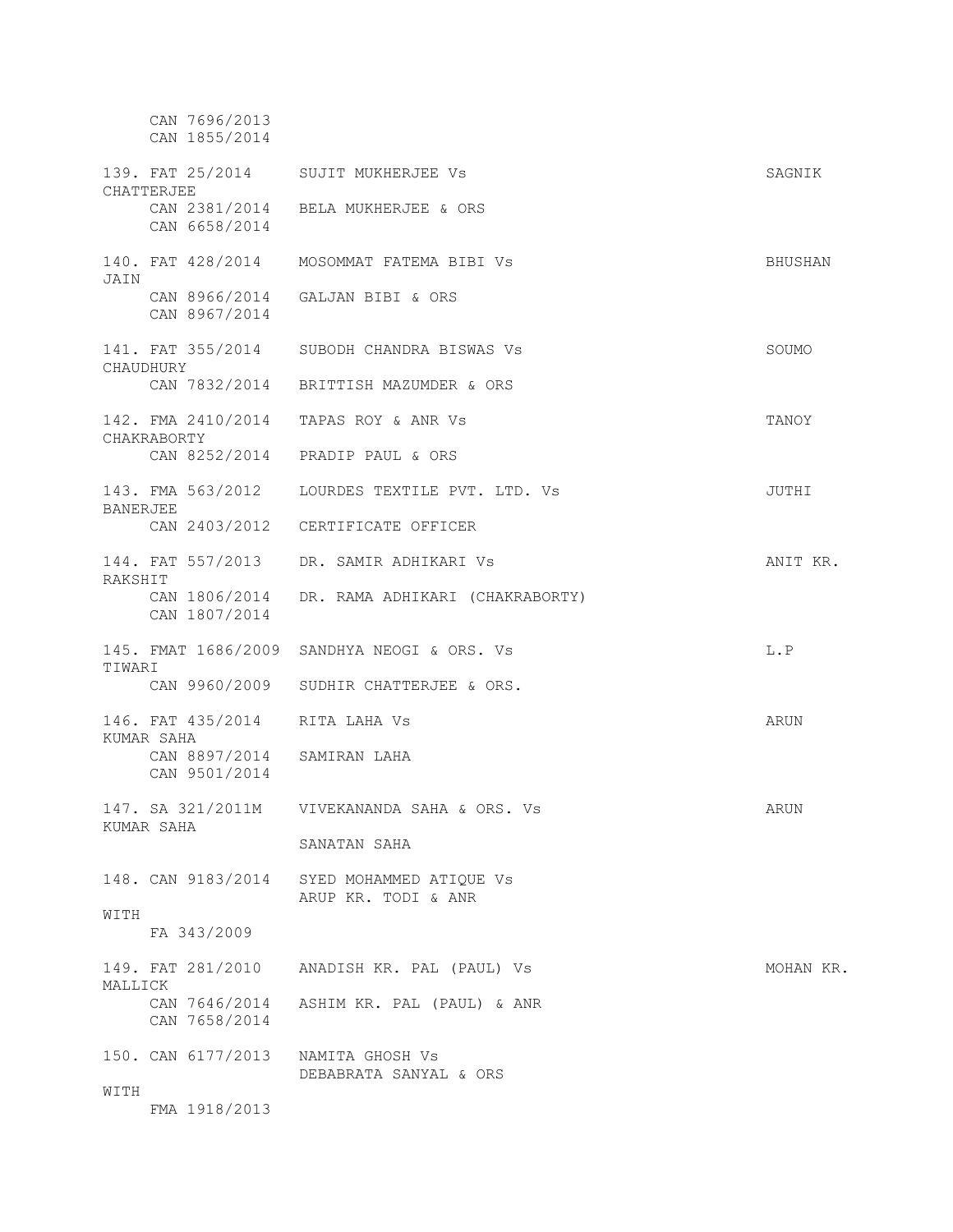151. FA 373/2013 KARUNAMOYEE BARMAN & ORS Vs SHILA SARKAR CAN 5490/2014 SREE SREE I.T.M.THAKURANI REPRESENTED. BY DEBA PRASAD DEY 152. FA 17/2002 RAMESH CHANDRA MONDAL & ORS. Vs TAPASH KUMAR BHATTACHARYA CAN 9274/2014 PHUL KUMARI MONDAL 153. CPAN 1823/2014 MAHESH PRASAD Vs  $MD$ . AHSANUZZAMAN A. DATTA WITH WP.CT 406/2013 154. FAT 29/2014 NARAYAN CH. DAS @ HALDER Vs SABYASACHI MONDAL CAN 2987/2014 DEBENDRA NATH DAS 155. FAT 339/2013 SUBRATA KUMAR CHATTOPADHYAY Vs SULEKHA MITRA CAN 9472/2014 SUBODH KUMAR CHATTOPADHYAY & ORS 156. FAT 40/2014 SUBHRADEEP BANERJEE @ DEEP @ SUBHRADIP BANERJEE VsPROJOY CHATTERJEE CAN 855/2014 CHAITALI BANERJEE (GUHA) 157. FAT 135/2014 SUMANTA MISHRA & ANR Vs DWAIPAYAN BANERJEE CAN 2372/2014 BHULU GHOSH & ORS CAN 2374/2014 CAN 9335/2014 158. CAN 10369/2012 KAUSHIK PAHARI Vs ADHOC PRESIDENT,DIST.PRY SCHOOL BOARD,PURBA MEDINIPUR & ORS WITH FMA 2763/2012 159. FA 251/2014 MD. YASIN & ORS Vs GOUR BARAN SAU CAN 2765/2014 ABDUL KUDDUS & ORS 160. FA 225/2014 BIJOY KRISHNA CHANDRA Vs SYED NURUL AREFIN CAN 8086/2014 BISHNUPADA DAS & ORS 161. FAT 415/2012 BIMAL KUMAR MAITY Vs MANORANJAN JANA CAN 4164/2014 SMT ANITA MAITY(GAYEN) 162. FAT 540/2013 BIRESWAR MONDAL Vs **AMIT KR.** GHOSH BISHAKHA MONDAL WITH

CAN 5653/2014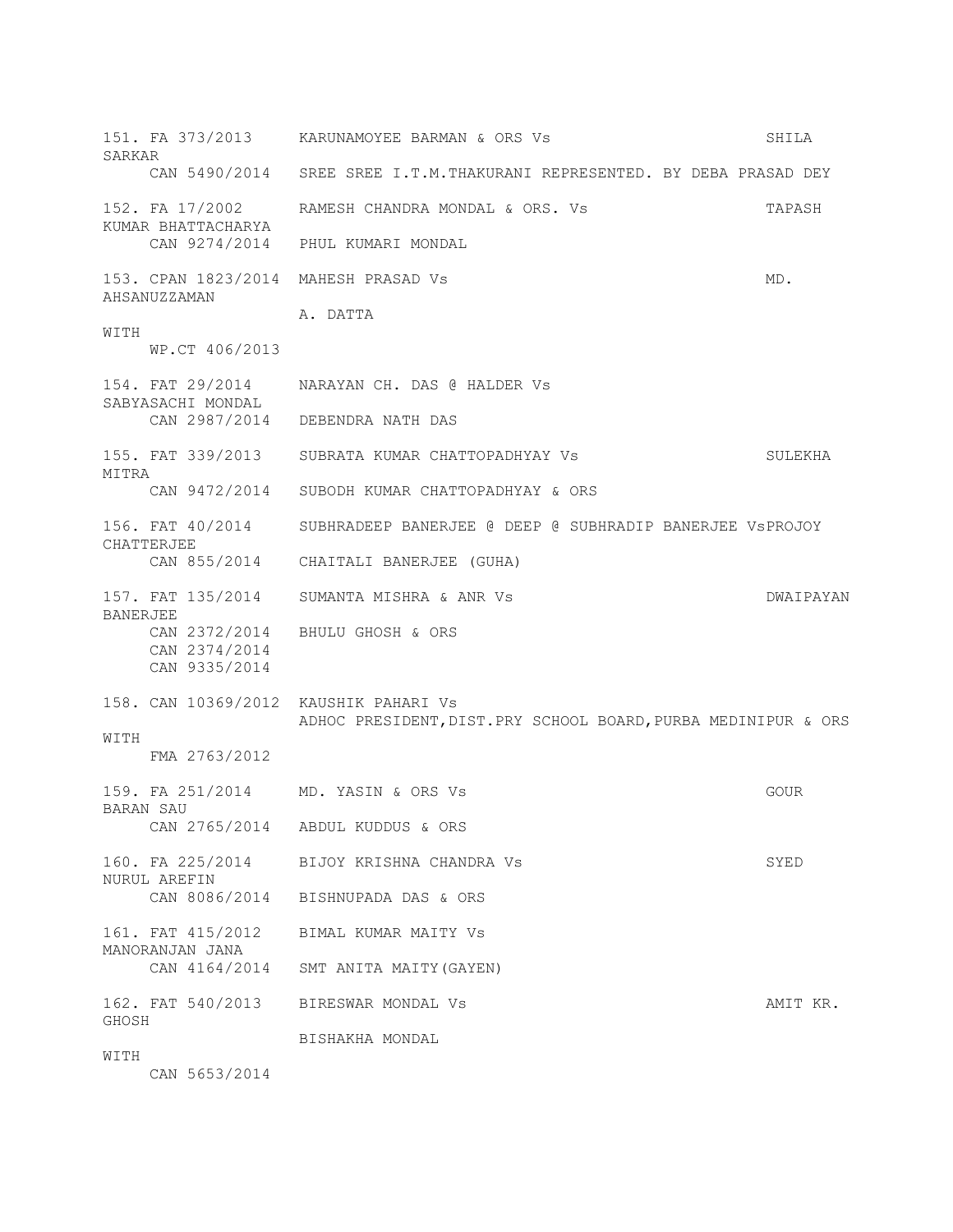163. FAT 361/2012 SHYMANANDA MONDAL & ANR Vs SIDDHESWAR CHANDRA CAN 7343/2014 MANJU SAHA & ANR 164. FAT 468/2011 DEBABRATA MAZUMDER Vs **ASHRAFUL** HUQ CAN 5416/2014 GARGI KUNDU 165. CAN 9342/2014 JAGABANDHU MAJHI Vs ANU BALA DASI WITH FA 160/1985 166. FA 95/2013 MANA MUKHOPADHYAY Vs SURYA PRASAD CHATTOPADHYAYA CAN 9932/2012 KALLOL MUKHOPADHYAY 167. CAN 9489/2014 SK. ABDUR RASID @ ABDUR RASID Vs ABDUR RAJAK (KHADIM) & ORS WITH SA 212/2014 168. FAT 476/2013 GOUTAM BANERJEE Vs BASUDEB GAYEN CAN 11944/2013 GITA RANI BANDYOPADHYAY & ANR APPLICATION CLAIM CASE ---------------------- 169. FMA 392/2008 TARUN KANTI GHOSH Vs SANTOSH KR. DAS CAN 9868/2011 NATIONAL INSURANCE CO. LTD. & ANR 170. FMAT 443/2010 REKHA BISWAS Vs AMIT RANJAN ROY CAN 2314/2011 THE NATIONAL INSURANCE CO. LTD. & ANR. 171. CAN 3819/2014 THE ORIENTAL INSURANCE CO. LTD. Vs BIMALA ROY & ORS. WITH FMA 2073/2012 172. FMA 843/2010 ORIENTIAL INSURANCE CO. LTD. Vs SANJAY PAUL CAN 6317/2013 RUPA AGARWAL & ORS 173. FMAT 1296/2009 NATIONAL INSURANCE CO. LTD. Vs PARIMAL KUMAR PAHARI CAN 8410/2009 KRISHNA @ KRISHNA PADA CHOWDHURY & ORS. CAN 8411/2009 174. FMA 703/2011 I C I C I LOMBARD GENERAL INSURANCE CO LTD. Vs PARIMAL KR. PAHARI CAN 7689/2013 SOMA MONDAL& ORS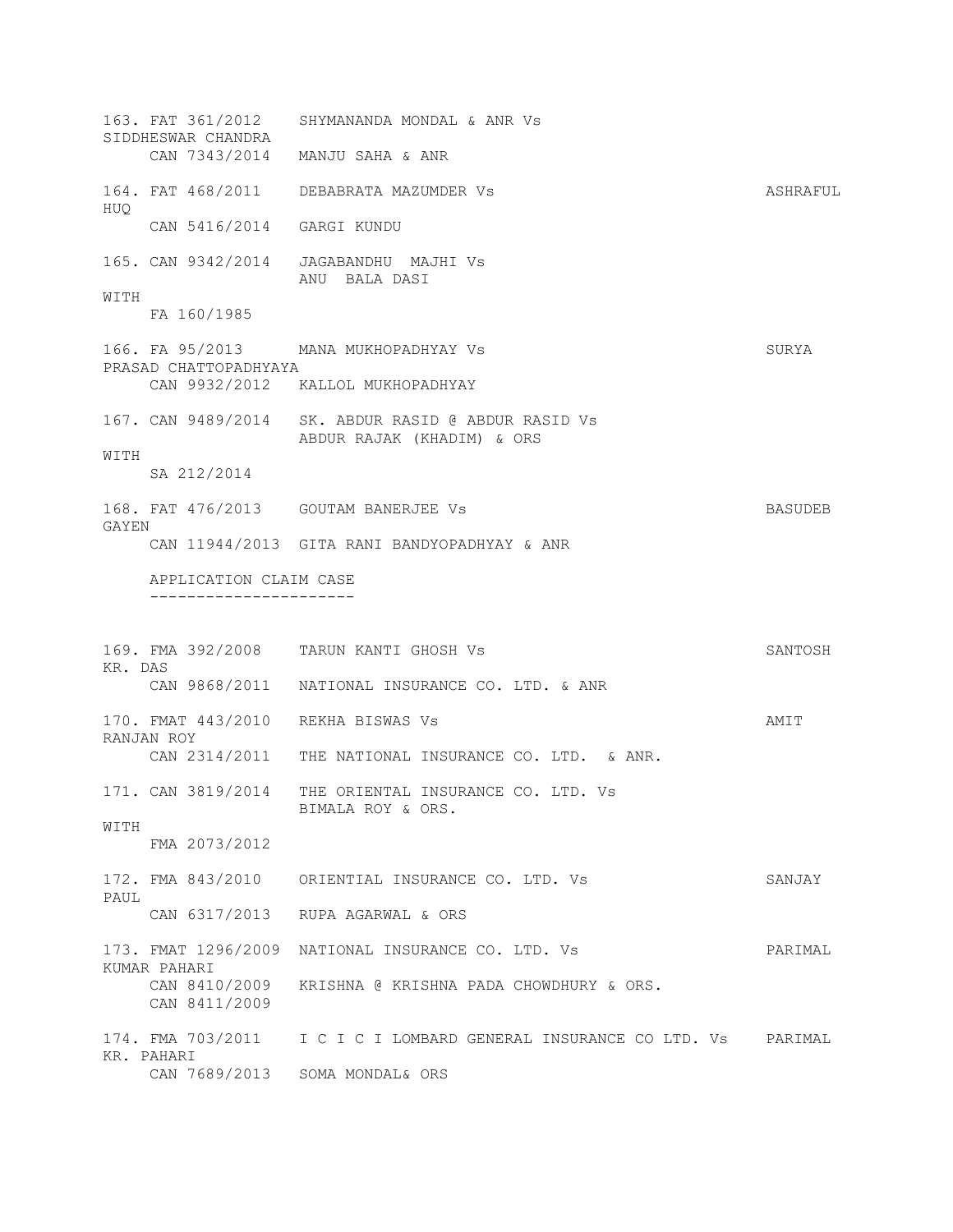| BANIK           |                                                 | 175. FMA 197/2011 SMT. CHITRA PAUL & ORS Vs                                                    | KRISHANU  |
|-----------------|-------------------------------------------------|------------------------------------------------------------------------------------------------|-----------|
|                 | CAN 8557/2013<br>CAN 8559/2013                  | NATIONAL INSURANCE CO.LTD. & ANR                                                               |           |
| <b>BANERJEE</b> |                                                 | 176. FMAT 205/2011 GHETU MONDAL & ANR Vs                                                       | JAYANTA   |
|                 | CAN 8283/2014                                   | UNION OF INDIA & ANR                                                                           |           |
| RAHMAN          |                                                 | 177. FMAT 1391/2011 NURBANU BIBI VS                                                            | KAZI M    |
|                 | CAN 11384/2011                                  | CAN 10015/2011 UNION OF INDIA & ORS.                                                           |           |
| BANERJE         |                                                 | 178. FMAT 1529/2012 RUPMAYA HAZRA & ORS Vs                                                     | JAYANTA   |
|                 |                                                 | CAN 5738/2014 THE RELIANCE GENERAL INSURANCE CO LTD & ANR                                      |           |
|                 | RANJAN ROY                                      | 179. FMAT 23/2014 LATA KORA @ DHANGAR Vs                                                       | AMIT      |
|                 |                                                 | CAN 1078/2014 THE NEW INDIA ASSURANCE COMPANY LIMITED & ANR                                    |           |
|                 | KRISHNA DAS                                     | 180. FMAT 535/2012 THE NEW INDIA ASSURANCE CO. LTD. Vs                                         | KAMAL     |
|                 | CAN 5338/2012<br>CAN 5343/2012<br>CAN 8373/2014 | SAROJA DEVI                                                                                    |           |
|                 |                                                 | 181. FMAT 37/2010 SHYAM BABU THAKUR Vs                                                         | AMIT      |
|                 | RANJAN ROY                                      | CAN 501/2010 ORIENTIAL ISURANCE CO. LTD. & ANR                                                 |           |
|                 | 182. FMAT 63/2010<br>RANJAN ROY                 | DILIP KUMAR MITRA @ DILU Vs                                                                    | AMIT      |
|                 |                                                 | CAN 507/2010 THE NEW INDIA ASSURANCE CO. LTD. & ANR.                                           |           |
|                 | RANJAN ROY                                      | 183. FMAT 62/2010 HIRA MOTI SHAW Vs                                                            | AMIT      |
|                 |                                                 | CAN 1167/2010 THE NEW INDIA ASSURANCE CO. LTD. & ANR.                                          |           |
|                 | CAN 11182/2013 NIC & ORS                        | 184. FMAT 325/2013 KHAYRUNESHA BEGUM & ORSS Vs                                                 | S C HAJRA |
|                 | BHATTCHARJEE                                    | 185. FMAT 838/2014 KALIMATA TRANSPORT Vs                                                       | DEBRUP    |
|                 |                                                 | JAMIR MALLIK @ JAMIR HOSSAIN & ORS                                                             |           |
|                 |                                                 | 186. FMA 863/2012 KALYANI MAJHI & ORS Vs                                                       | ANUPAMA   |
| HAJARI          |                                                 | BRANCH MANAGER, NEW INDIA ASSURANCE COL & ANR                                                  |           |
|                 | CAN 8050/2014 NIC LTD & ANR                     | 187. FMAT 1369/2013 AKBAR SK & ANR Vs                                                          | S C HAJRA |
|                 |                                                 | 188. FMAT 1368/2013 KAMAL @ PAITAR SADAR & ANR Vs<br>CAN 8043/2014 ORIENTAL INSURANCE CO & ANR | S C HAJRA |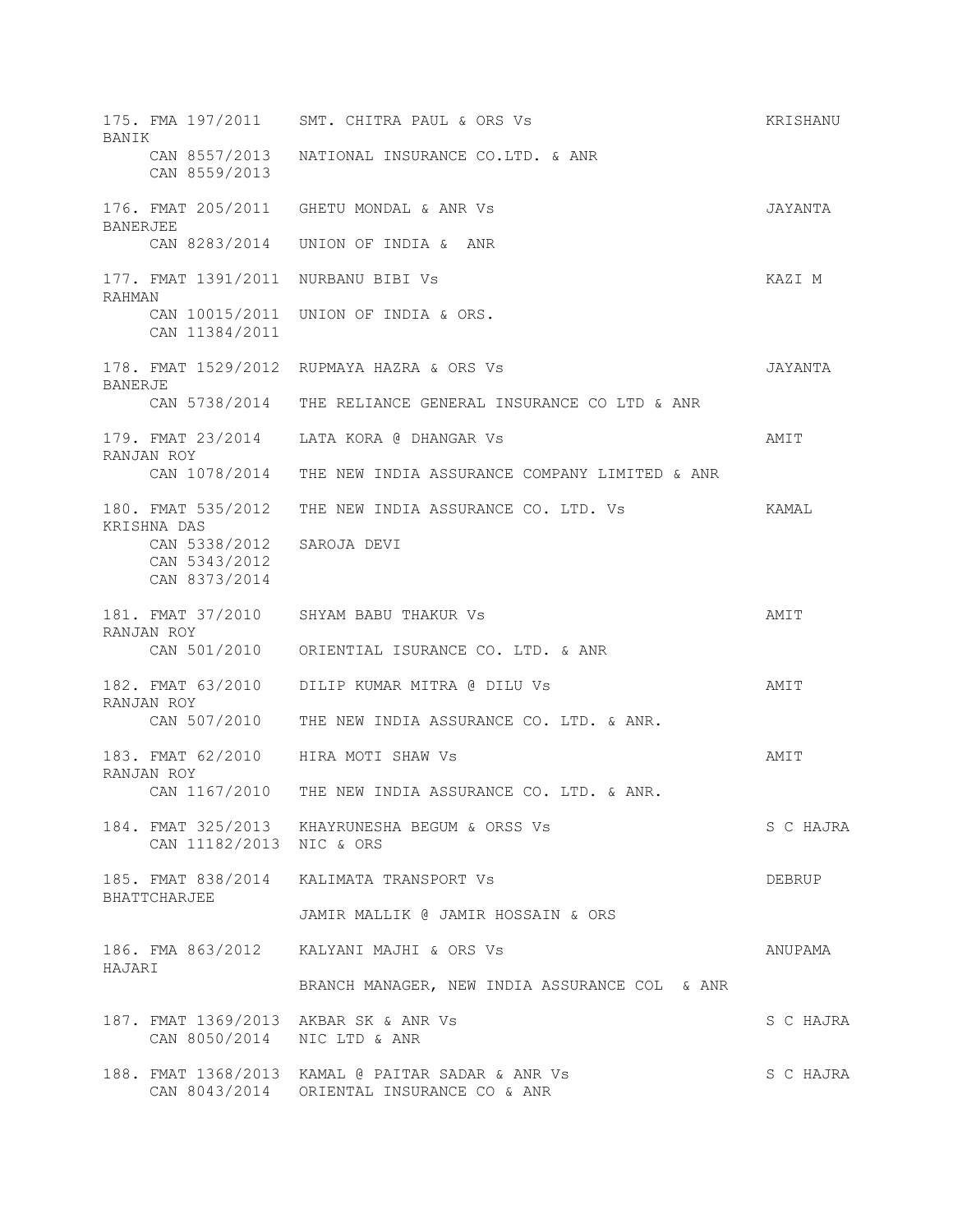189. FMAT 1113/2013 ASIS BANERJEE & ORS Vs SUBHAS CHANDRA HAZRA CAN 8040/2014 NIC LTD & ANR 190. FMA 333/2013 REKHA SINGH & ANR Vs JAYANTA BANERJEE CAN 8250/2014 UNION OF INDIA & ANR 191. FMAT 724/2014 S.B.I GENERAL INSURANCE COMPANY LIMITED Vs KUSHAL POLLEY CAN 8559/2014 PRATIMA SARKAR & ANR CAN 9007/2014 192. FMAT 543/2012 SHIBANI SARKAR & ORS Vs KANAI LAL MONDAL CAN 2867/2013 UNION OF INDIA 193. FMAT 230/2014 SARAN KAUR Vs DEBAJYOTI GOSWAMI CAN 8901/2014 SONALI BIBI & ANR CAN 8902/2014 194. FMAT 739/2014 S.B.I. GENERAL INSURANCE COMPANY LIMITED Vs KUSHAL POLLEY CAN 6942/2014 ANITA MUNDA & ORS CAN 8558/2014 195. FMAT 793/2014 SUKUMAR SAMANTA Vs **KRISHANU** BANIK CAN 8041/2014 NATIONAL INSURANCE COMPANY LTD & ANR CAN 8045/2014 196. FMAT 559/2014 MAHAMMAD ALI MONDAL Vs Sand MUKTAKESH DAS CAN 5929/2014 SNEHASISH MUKHOPADHYAY & ANR 197. FMAT 1546/2011 THE NEW INDIA ASSURANCE CO. LTD. Vs RAJESH SINGH CAN 627/2012 SUMITA CHANDA & ORS. CAN 628/2012 CAN 8863/2014 198. FMAT 1103/2013 PADMABATI MANDAL & ORS Vs KRISHANAU BANIK CAN 8038/2014 NIC LTD & ANR 199. FMA 761/2013 THE NEW INDIA ASSURANCE CO. LTD Vs KAMAL KRISHNA DAS CAN 4182/2013 CHANDRANI MITRA & ORS 200. FMA 931/2008 NIAMAT MULLICK & ANR. Vs KRISHANU BANIK CAN 780/2014 NEW INDIA ASSURANCE CO. LTD. 201. FMAT 625/2014 SURYAMUKHI DAS Vs MUKTAKESH DAS CAN 6349/2014 AMITAVA BISWAS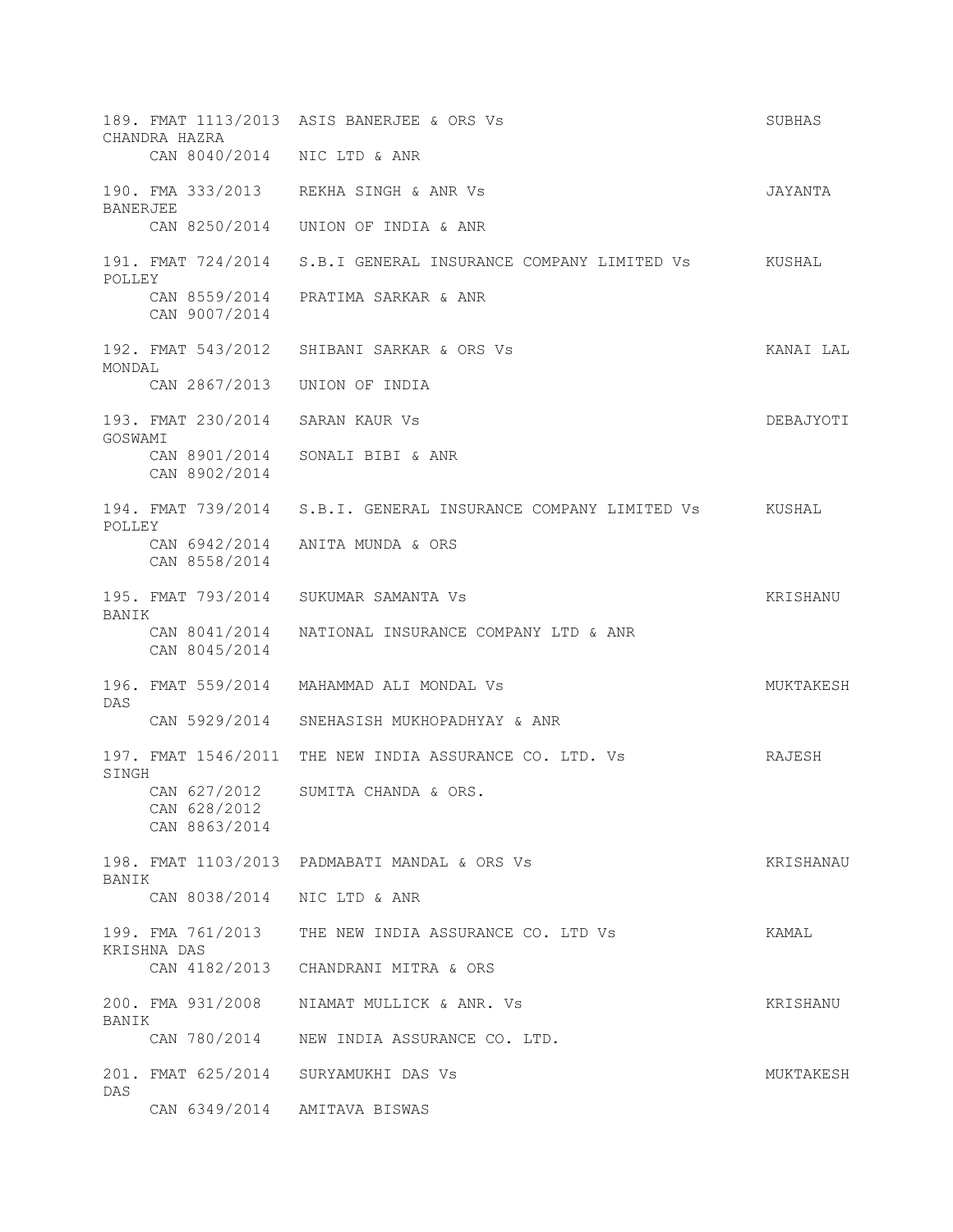| DAS           |                                    | 202. FMAT 634/2014 BABLU KARMAKAR Vs                                | MUKTAKESH |
|---------------|------------------------------------|---------------------------------------------------------------------|-----------|
|               | CAN 6351/2014 NIC LTD              |                                                                     |           |
|               | 203. FMAT 630/2014 AKBAR SK Vs     |                                                                     | MUKTAKESH |
| DAS           | CAN 6352/2014 SUJAY SINGH          |                                                                     |           |
|               |                                    | 204. FMAT 632/2014 MANJU PRAMANICK Vs                               | MUKTAKESH |
| DAS           |                                    | CAN 6743/2014 MADHUSUDAN HALDER                                     |           |
|               | 205. FMA 3123/2013 HIRU MIDDYA Vs  |                                                                     | HIRANMOY  |
|               | BHATTACHARYA                       | CAN 12325/2013 NATIONAL INSURANCE CO.LTD.                           |           |
| BANIK         |                                    | 206. FMA 836/2013 BAIDYANATH HANSDA & ORS Vs                        | KRISHANU  |
|               |                                    | CAN 12324/2013 THE UNITED INDIA INSURANCE COMPANY LTD & ORS         |           |
| DAS           |                                    | 207. FMAT 631/2014 LATIKA GHOSH Vs                                  | MUKTAKESH |
|               | CAN 9137/2014 NIC LTD              |                                                                     |           |
|               |                                    | 208. FMA 895/2013 BAJAJ ALLIANZ GENERAL INSURANCE CO. LTD Vs RAJESH |           |
| SINGH         |                                    | CAN 20/2013 SABITA ROY SARKAR & ORS                                 |           |
|               |                                    | 209. FMA 3698/2013 DIPAK CHOWDHURY Vs                               | RAKESH    |
| SINGH<br>WITH |                                    | SEBINA BIBI & ANR                                                   |           |
|               | CAN 1689/2012                      |                                                                     |           |
|               | KRISHNA DAS                        | 210. FMA 610/2012 THE NEW INDIA ASSURANCE CO. LTD Vs                | KAMAL     |
|               |                                    | CAN 8372/2014 NARAYAN BASU @ NARAN BASU & ANR                       |           |
| SINGH         |                                    | 211. FMA 461/2012 UNITED INDIA INSURENCE CO. LTD. Vs                | RAJESH    |
|               |                                    | CAN 8810/2014 MONORANJAN DAS & ANR                                  |           |
|               | 212. FMA 1738/2014<br>KUMAR PAHARI | UNITED INDIA INSURANCE CO. LTD Vs                                   | PARIMAL   |
|               |                                    | SAIDUL ISLAM KHAN & ORS                                             |           |
| WITH          | CAN 2385/2014                      |                                                                     |           |
|               |                                    | 213. FMA 183/2010 NATIONAL INSURANCE CO. LTD. Vs                    | RAJESH    |
| SINGH         | CAN 8100/2014                      | CAN 8486/2007 LATA SAHA & ORS                                       |           |
| WITH          | COT 16/2014                        |                                                                     |           |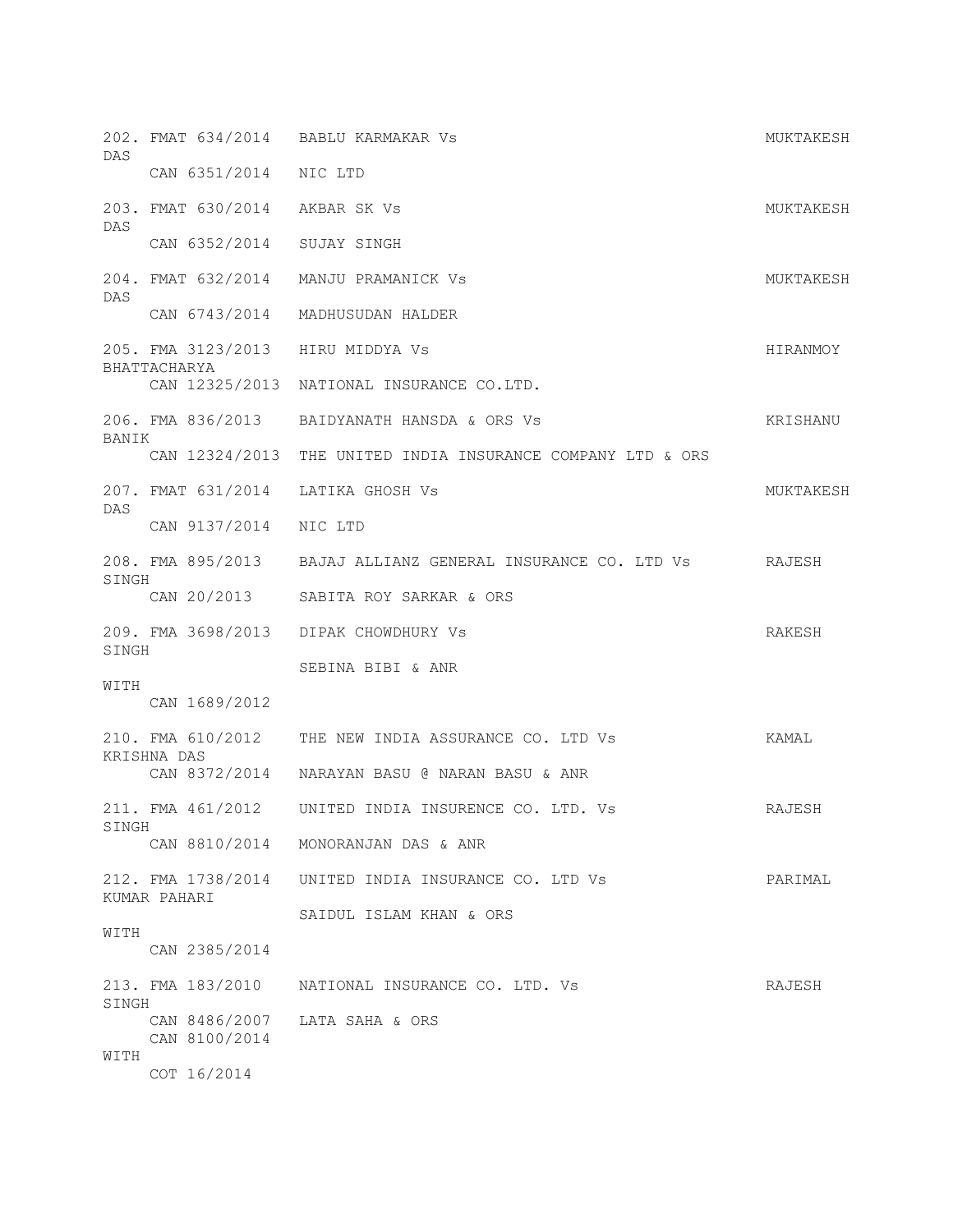|                 | KUMAR PATRA                       | 214. FMAT 1531/2010 PIJUS KANTI MALLICK Vs                                                         | ARUN        |
|-----------------|-----------------------------------|----------------------------------------------------------------------------------------------------|-------------|
|                 |                                   | CAN 4707/2013 DIPAK CHAKRABORTY & ANR.                                                             |             |
| JANA            |                                   | 215. FMAT 472/2011 GORA CHAND HUDAIT Vs                                                            | SNEHASIS    |
|                 |                                   | CAN 8653/2014 RELIANCE GENERAL INSURANCE CO. LTD. & ORS                                            |             |
|                 | KUMAR PATRA                       | 216. FMAT 1532/2010 HIRANMOY BEJ Vs                                                                | ARUN        |
|                 |                                   | CAN 4708/2013 DIPAK CHAKRABORTY & ANR.                                                             |             |
|                 | KUMAR PAHARI                      | 217. FMA 821/2012 UNITED INDIA INSURANCE CO. LTD. Vs                                               | PARIMAL     |
|                 |                                   | CAN 4312/2014 SRI SHITAL PRASAD GUPTA & ANR                                                        |             |
|                 |                                   | 218. FMAT 135/2014 SAMSUNNEHAR BEWA & ORS Vs<br>CAN 7515/2014 CALCUTTA STATE TRANSPORT CORPORATION | S.C.HAJRA   |
|                 |                                   | 219. FMA 792/2008 UNION OF INDIA Vs                                                                | <b>NABA</b> |
|                 | KUMAR DAS                         | CAN 4301/2014 SMT. AKTERANNESSA & ORS.                                                             |             |
|                 | 220. CAN 4025/2010 BINODA BEWA Vs | RANJIT PR. SHOW                                                                                    |             |
| WITH            | FMA 351/2005                      |                                                                                                    |             |
|                 |                                   | 221. FMAT 678/2014 SMT BASANTI BASAK & ORS Vs                                                      | MUKTAKESH   |
| DAS             |                                   | CAN 9138/2014 PROMODE SINGH & ANR                                                                  |             |
| SINGH           |                                   | 222. FMAT 992/2014 BAJAJ ALLINAZ GENERAL INSURANCE COMPANY LIMITED VSRAJESH                        |             |
|                 | CAN 9562/2014                     | SUMITA MAITY & ORS                                                                                 |             |
| DAS             | 223. FMAT 1234/2012               | THE NEW INDIA ASSURANCE CO. LTD Vs                                                                 | ANIMESH     |
|                 |                                   | CAN 8492/2014 ANJALI BISWAS & ORS                                                                  |             |
| <b>BANERJEE</b> |                                   | 224. FMAT 964/2014 ASISH KUMAR CHAKRABORTY Vs                                                      | SWAPAN      |
|                 | CAN 8566/2014                     | JANAKA DEVI & ANR                                                                                  |             |
|                 | RANJAN ROY                        | 225. FMAT 140/2014 ALPANA MAJI & ORS Vs                                                            | AMIT        |
|                 | CAN 6783/2014                     | THE ORIENTAL INSURANCE COMPANY LIMITED & ANR                                                       |             |
|                 | 226. FMAT 142/2014                | BORSA BAURI & ORS Vs                                                                               | AMIT        |
|                 | RANJAN ROY<br>CAN 6785/2014       | THE ORIENTAL INSURANCE COMPANY & ANR                                                               |             |
|                 | 227. FMAT 141/2014                | ARIPHA & ORS Vs                                                                                    | AMIT        |
|                 | RANJAN ROY<br>CAN 6784/2014       | THE NATIONAL INSURANCE COMPANY LIMITED & ANR                                                       |             |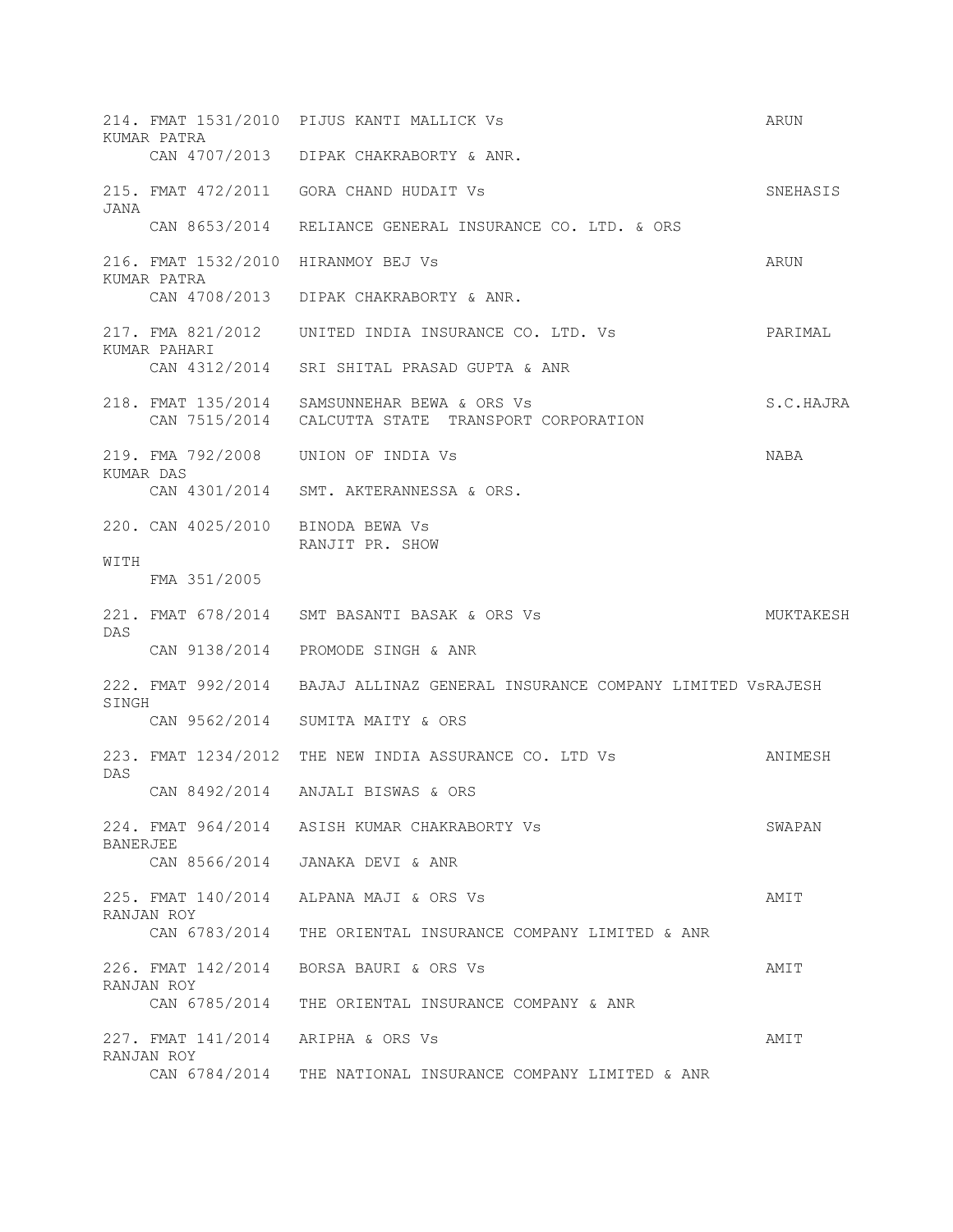| ALAM  |                                         | 228. FMAT 1298/2013 NATIONAL INSURANCE CO. LTD. Vs                                                | AFROZE    |
|-------|-----------------------------------------|---------------------------------------------------------------------------------------------------|-----------|
|       |                                         | CAN 11003/2013 MUMTAZ BEGUM & ORS                                                                 |           |
| BANIK |                                         | 229. FMA 493/2013 GOURI RANI GHOSH & ORS. Vs                                                      | KRISHANU  |
|       |                                         | CAN 12322/2013 THE NEW INDIA ASSURANCE CO. LTD. & ORS.                                            |           |
|       |                                         | 230. FMAT 1177/2013 MITARANI GHOSH & ORS. Vs<br>CAN 12345/2013 NATIONAL INSURANCE CO. LTD. & ANR. | IMAM SHAH |
| SINGH |                                         | 231. FMAT 1706/2010 NATIONAL INSURANCE CO. LTD. Vs                                                | RAJESH    |
|       | CAN 8422/2014                           | ARCHANA PAL & ANR.                                                                                |           |
|       | 232. FMA 1637/2013<br>GOPAL CHAKRABORTY | PAPIYA GUAH & ANR Vs                                                                              | NONI      |
|       |                                         | CAN 6324/2013 THE NEW INDIA ASSURANCE CO. LTD. ANR.                                               |           |
| PAUL  |                                         | 233. FMA 1800/2014 THE NATIONAL ILNSURANCE COMPANY LTD Vs                                         | SANJAY    |
|       | CAN 6927/2014                           | MITALI MAITY & ORS                                                                                |           |
|       | 234. FMA 2254/2013<br>KUMAR MANDAL      | MADHABI DAS & ANR. Vs                                                                             | JAYANTA   |
|       | CAN 5917/2014                           | NATIONAL INSURANCE CO. LTD. & ORS.                                                                |           |
| SINGH |                                         | 235. FMA 1714/2013 UNITED INDA INSURANCE CO. LTD Vs                                               | RAJESH    |
|       |                                         | SK. MONOWAR HOSSAIN & ORS                                                                         |           |
| SINGH |                                         | 236. FMA 673/2012 UNITED INSURANCE CO. LTD. Vs                                                    | RAJESH    |
|       |                                         | CAN 1426/2014 SURESH SHARMA & ANR                                                                 |           |
| SINGH |                                         | 237. FMA 344/2012    UNITED INDIA INSURANCE COMPANY LTD Vs                                        | RAJESH    |
|       |                                         | CAN 5370/2013 SUMALATHA DUBBUDU & ANR                                                             |           |
|       | GANGOPADHYAY                            | 238. FMA 433/2010    ICICI, LOBARD GENERAL INSURANCE CO. LTD. Vs    ABHIJIT                       |           |
| WITH  |                                         | BINAPANI MUDI & ORS.                                                                              |           |
|       | CAN 5909/2014                           |                                                                                                   |           |
|       | KUMAR PAHARI                            | 239. FMAT 438/2012 UNITED INDIA INSURANCE CO. LTD. Vs                                             | PARIMAL   |
|       |                                         | CAN 4044/2014 SMT. JHARNA BISWAS (SHARMA) & ANR                                                   |           |
|       | KUMAR PAHARI                            | 240. FMA 1404/2011 ICICI LOMBARD GIC LTD Vs                                                       | PARIMAL   |
|       |                                         | CAN 7199/2014 MUKTI GHOSH & ANR                                                                   |           |
| DAS   |                                         | 241. FMAT 633/2014 DAYAMOYEE KARMAKAR Vs                                                          | MUKTAKESH |
|       |                                         | CAN 6740/2014 UNITED INSURANCE CO LTD                                                             |           |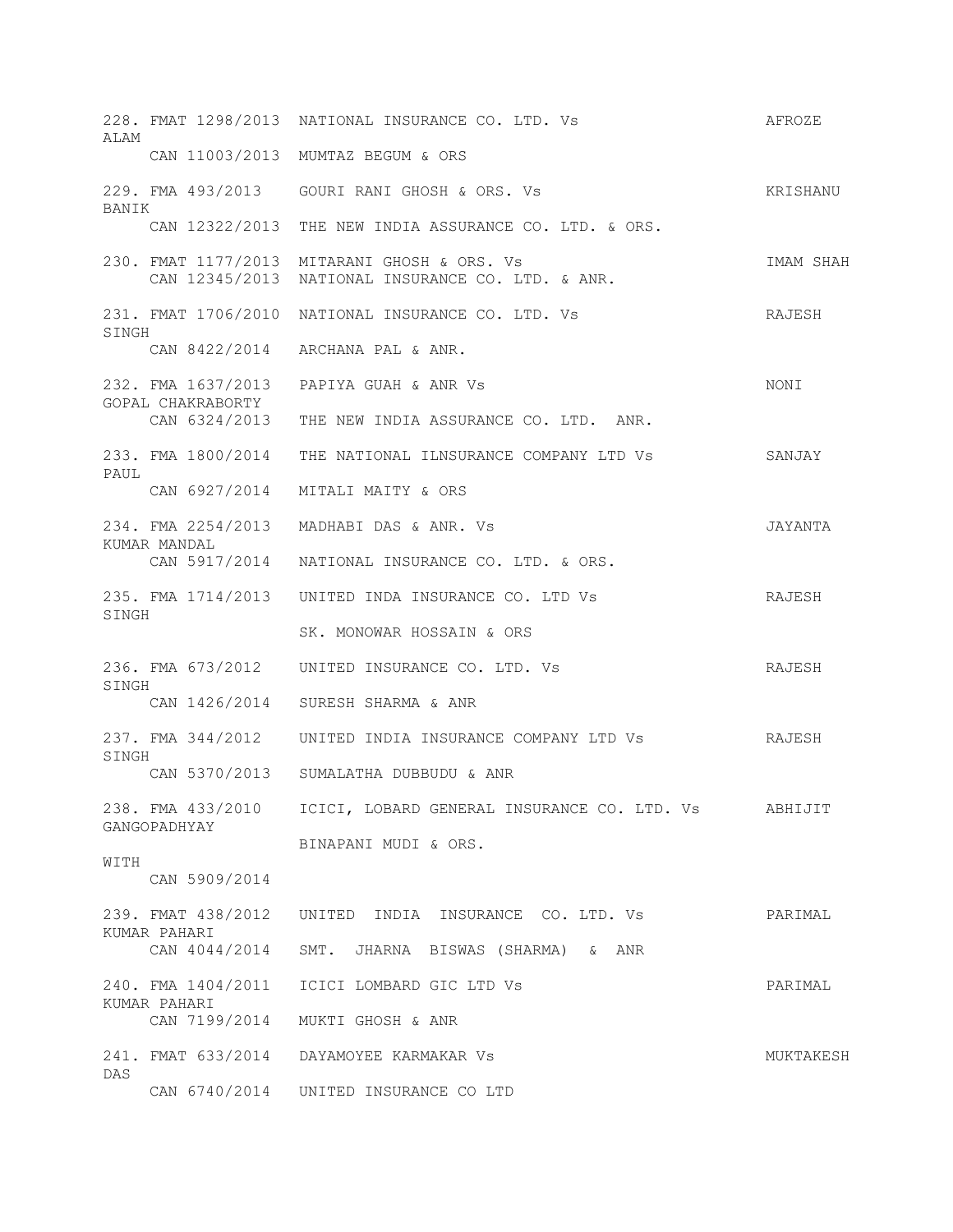242. FMA 3197/2013 UNITED INDIA INSURANCE COMPANY LTD. Vs RAJESH SINGH CAN 9704/2014 SAILENDRA NATH DAS & ANR 243. FMA 3284/2013 THE NATIONAL INSURANCE CO. LTD. Vs SANJAY PAUL CAN 9212/2014 RINKU DEVI & ANR CAN 9213/2014 244. FMAT 688/2014 NATIONAL INSURANCE CO. LTD Vs MARTTANDA PRATAP CHAKRABORTY CAN 9715/2014 LUTFUNNESA SEKH & ORS CAN 9716/2014 245. FMA 1572/2013 UNITED INDIA INSURANCE CO. LTD Vs PARIMAL KUMAR PAHARI CAN 3017/2014 DEBJIT DAS & ORS 246. FMAT 395/2013 DIPAK GHOSH & ORS Vs AVINABA PATRA CAN 3325/2013 THE NEW INDIA ASSURANCE COMPANY LTD & ANR CAN 3326/2013 247. FMAT 532/2014 BAKUL SARKAR & ORS Vs JAYANTA BANERJEE CAN 8025/2014 THE MANAGER, ICICI LOMBARD GENERAL INSURANCE CO. LTD & ANR 248. FMAT 365/2014 SOHAGI GHOSH & ANR. Vs JAYANTA BANEERJEE CAN 7586/2014 THE NATIONAL INSURANCE CO. LTD. & ORS. 249. FMAT 1093/2013 SABITA BHOWMICK @ SABITA PRAMANIK & ORS Vs JAYANTA BANERJEE CAN 7474/2014 UNITED IND. INSURRANCE CO. LTD. & ANR 250. FMAT 130/2012 SWASTIKA RAO Vs JAYANTA BANERJEE CAN 6622/2014 UNION OF INDIA & ORS 251. FMAT 1495/2012 SHAILA KUMARI DEVI Vs JAYANTA BANERJEE CAN 6001/2014 UNION OF INDIA 252. FMAT 1511/2012 MD YASIN & ANR Vs JAYANTA BANERJEE CAN 7032/2014 UNION OF INDIA 253. FMAT 96/2014 LACHMI DEVI & ORS Vs AMIT RANJAN ROY CAN 7603/2014 THE ORIENTAL INSURANCE CO. LTD & ANR 254. FMAT 1182/2013 FIROJA BANU & ORS Vs AMIT RANJAN ROY CAN 2337/2014 THE NEW INDIA ASSURANCE CO. LTD & ORS

#### **HEARING**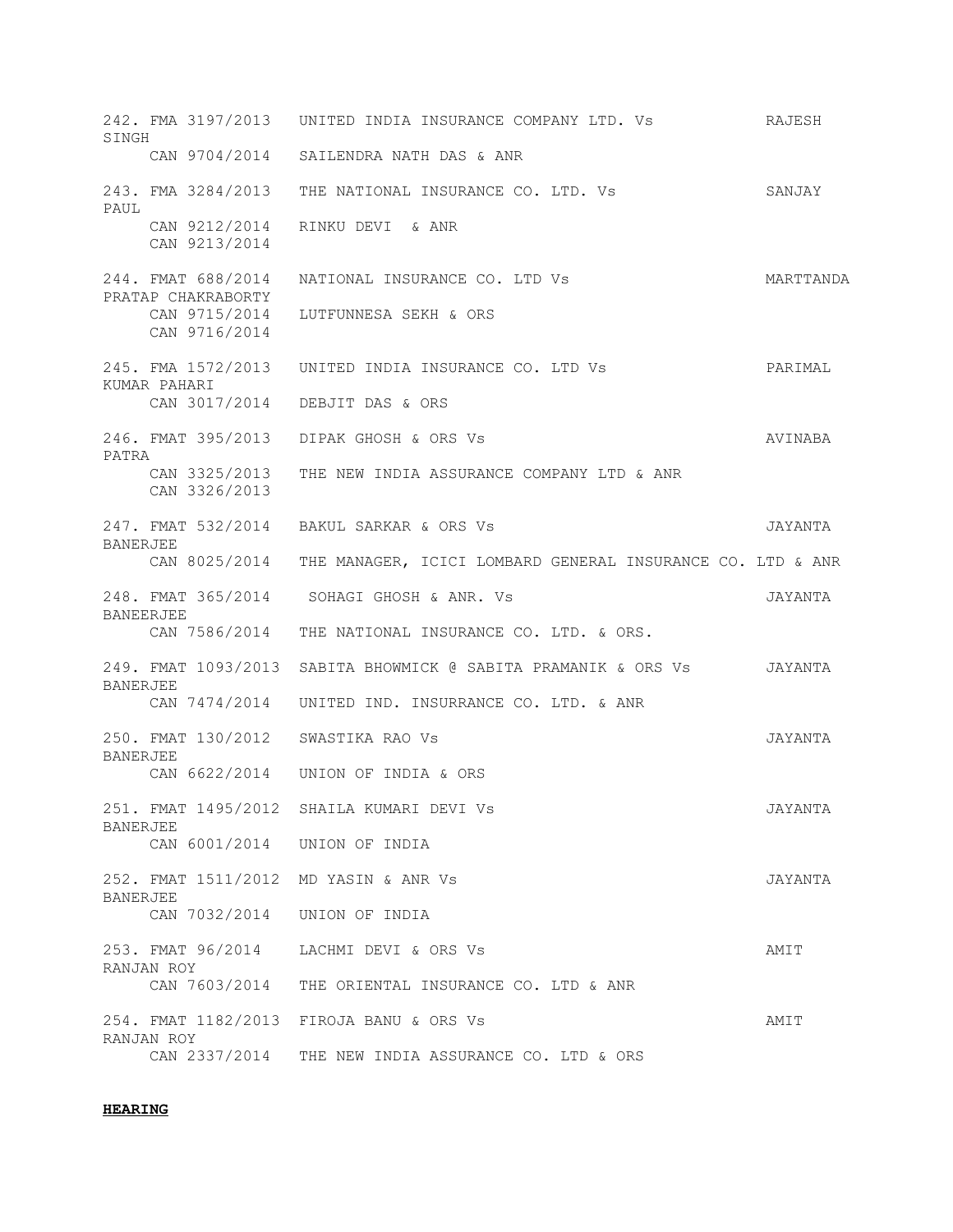THEREAFTER ITEM NOS. 140 TO 333 SHALL BE TAKEN UP FROM THE MONTHLY COMBINED LIST DATED 01-09-2014.

**-------------------------------------------------------------------------------- \*\*\*\*\*\*\*\*\*\*\*\*\*\*\*\*\*\*\*\*\*\*\*\*\*\*\*\*\*\*\*\*\*\*\*\*\*\*\*\*\*\*\*\*\*\*\*\*\*\*\*\*\*\*\*\*\*\*\*\*\*\*\*\*\*\*\*\*\*\*\*\*\*\*\*\*\*\*\*\* 27/10/2014**

#### **COURT NO. 29 ANNEX BLDG.**

#### **HON'BLE JUSTICE ASIM KR. MONDAL \*\*\*\*\*\*\*\*\*\*\*\*\*\*\*\*\*\*\*\*\*\*\*\*\*\*\*\*\*\*\*\*\*\*\*\*\*\*\*\*\*\*\*\*\*\*\*\*\*\*\*\*\*\*\*\*\*\*\*\*\*\*\*\*\*\*\*\*\*\*\*\*\*\*\*\*\*\*\*\***  $(SB - XIV)$

On and from Monday the 27th October 2014 – will sit singly and take hearing of Civil Revision cases and Applications connected therewith and Applications under article 227 of the Constitution regarding Civil matters to be heard by a Judge sitting singly including connected applications;

And

Also take civil revision cases from item nos. 70 to 172 of the list of Hon'ble Justice Subrata Talukdar, as published on October 27, 2014 (excluding the matters already disposed of).

Senior Citizen matters will be taken up on every Tuesday and Thursday according of determination.

LISTED MATTERS OF THE HON'BLE JUSTICE SUBRATA TALUKDAR, LIST DATED 27.10.2014 -----------------------------------------------------------------------------

 CIVIL REVISION MATTER ---------------------

|          | 1. CO 2595/2010 SAMIR SOME VS<br>CHAKRABORTY |                                                              | SRIJIB    |
|----------|----------------------------------------------|--------------------------------------------------------------|-----------|
|          |                                              | SMT. SHIBANI RAKSHIT & ORS                                   |           |
| KUMAR DE | 2. CO 1981/2010 K.M.C Vs                     |                                                              | SANDIP    |
|          |                                              | NANDAN KUMAR ACHARYA ROY                                     |           |
|          | BISWAPRIYA SAMANTA                           | 3. CO 3515/2010 TAPAN ACHARJEE & ORS. Vs                     |           |
|          |                                              | SHIBDAS ACHARYA & ORS.                                       |           |
|          |                                              | 4. CO 2418/2010 RAM NIWAS AGARWAL Vs<br>NAGESWAR SINGH & ORS | P.R MITRA |
|          | 5. CO 3177/2010<br>RAJESWAR SINHA            | SIMA DEY VS                                                  | RAJ       |
|          |                                              | POMPI KUNDU                                                  |           |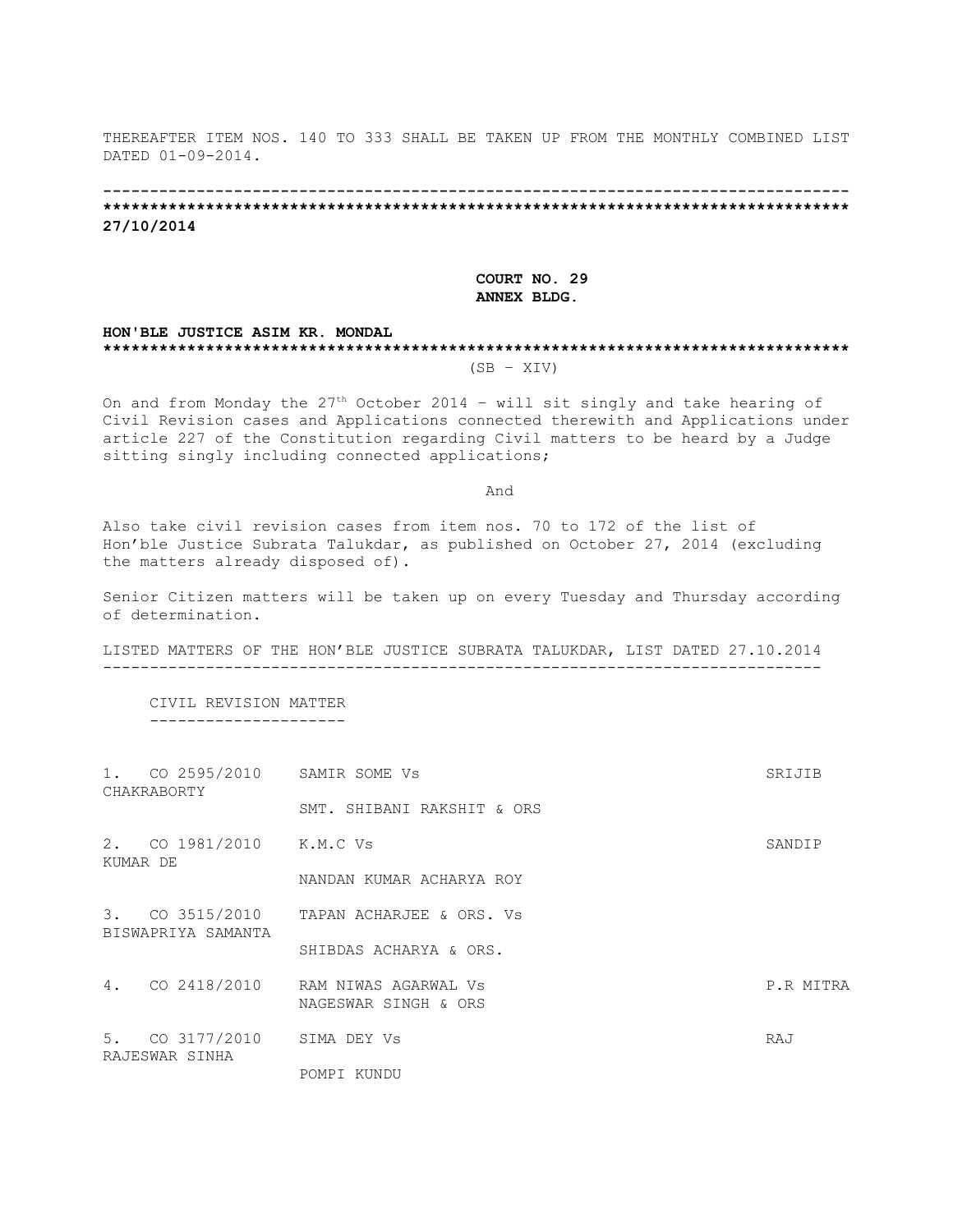|                    | PRATIM RAY                                     | 6. CO 1581/2010 ANIL MONDAL & ORS Vs                   | PARTHA   |
|--------------------|------------------------------------------------|--------------------------------------------------------|----------|
|                    |                                                | NIKHIL MONDAL & ORS                                    |          |
| MAJUMDER           |                                                | 7. CO 1789/2010 MAHESH KR. AGWARWAL (PARTNER) Vs       | DIPTENDU |
|                    |                                                | MS. EXPENDABLE ENTERPRISE PVT.LTD.                     |          |
|                    | CHATTERJEE                                     | 8. CO 2020/2010 SUBRATA MUKHERJEE Vs                   | SANTANU  |
|                    |                                                | DIPALI KARMAKAR                                        |          |
|                    | 9. CO 2768/2010 ALOKA SINGHA Vs<br>KUMAR NANDI |                                                        | SWAPAN   |
|                    |                                                | SURYKANTA SINGHA & ANR                                 |          |
|                    | KRISHNA DAS                                    | 10. CO 1297/2010 HARADHAN PANJA & ORS Vs               | ARUP     |
|                    |                                                | DURGADAS MONDAL & ORS                                  |          |
| SARKAR             |                                                | 11. CO 740/2010 ORAMBA BALA SADHU Vs                   | SHILA    |
|                    |                                                | MRIGANKA SADHU                                         |          |
|                    | 12. CO 381/2010 KHOKON ROY Vs<br>NATH HALDER   |                                                        | TARAK    |
|                    |                                                | BASANTI GHOSH & ANR                                    |          |
|                    | KRISHNA DAS                                    | 13. CO 205/2010 SUDAMA DEBI @ SUDAM PRAJAPATI & ORS Vs | ARUP     |
|                    |                                                | BADHU KEOT & ORS                                       |          |
| SAHA               |                                                | 14. CO 3754/2010 SHILA RANI CHATTERJEE Vs              | BADAL    |
|                    |                                                | KALYAN KUMAR DAWN & ANR.                               |          |
| GHOSH              |                                                | 15. CO 609/2010 PARUL KUMAR & ORS Vs                   | SUKUMAR  |
| WITH               |                                                | KAMALA KUMAR & ORS                                     |          |
|                    | CO 3139/2009                                   |                                                        |          |
| SETH               |                                                | 16. CO 336/2010 KANDARPA NARAYAN SHIT & ORS Vs         | ARNAB    |
|                    |                                                | MOTORBALA KOLEY & ANR                                  |          |
|                    | 17. CO 1401/2010<br>MUJIBOR RAHAMAN            | NOOR SABAH ANSARI VS                                   | SK.      |
|                    | CAN 2390/2014 MD.ZIAUDDIN                      |                                                        |          |
|                    | 18. CO 1180/2010                               | JAGABANDHU SUTRADHAR & ORS. Vs                         | AMIT     |
| BANERJEE           |                                                | ABHILASH MANDAL & ORS.                                 |          |
|                    | 19. CO 2063/2010                               | HIRALAL GUPTA Vs                                       | DIPAK    |
| KUMAR BHATTACHARYA |                                                | VIRVIKRAM BAHADUR SINGH & ORS.                         |          |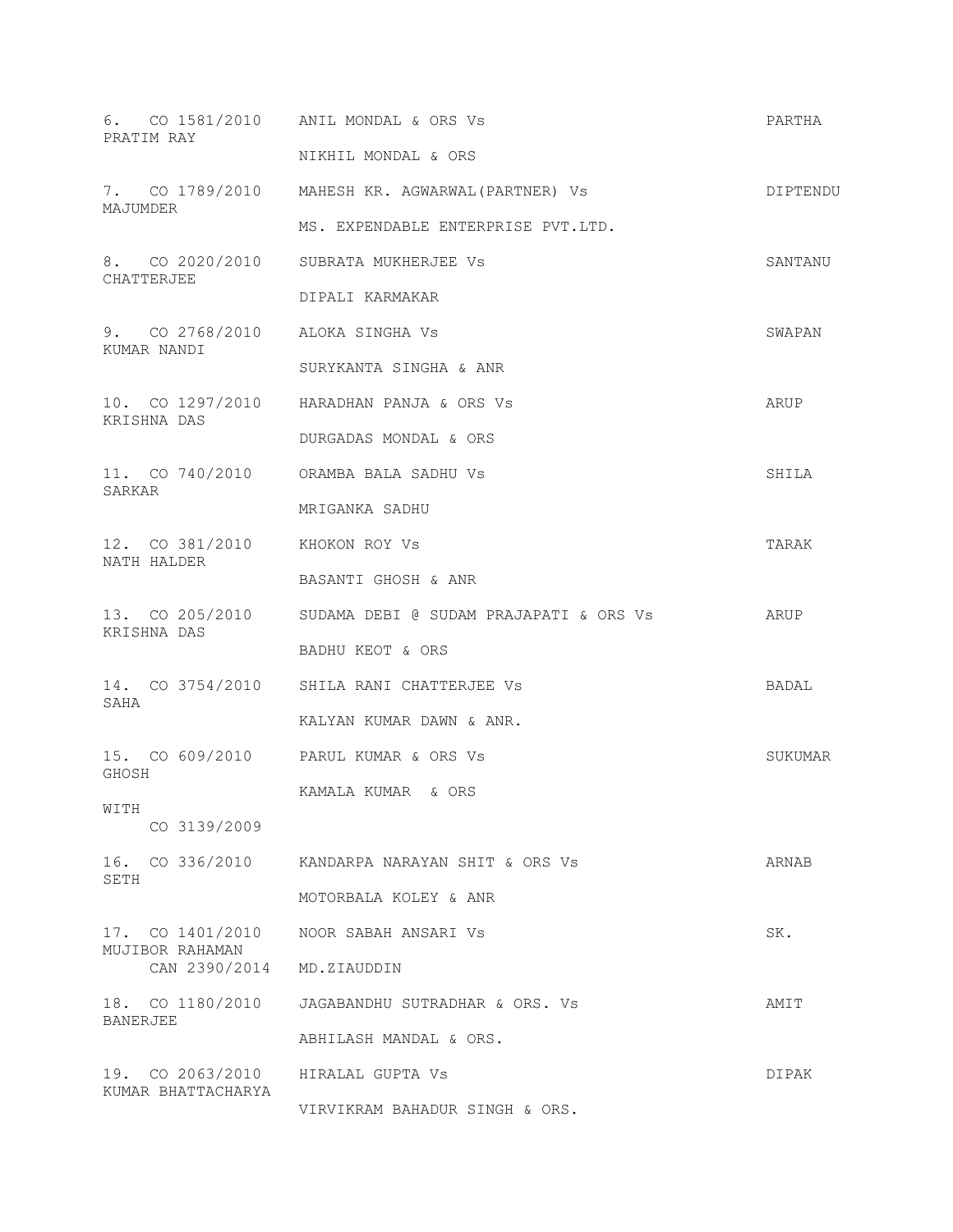|                                                     | 20. CO 599/2010 SRI SRI DURGAMATA THAKURANI & ORS Vs<br>SRI RAMPROSAD KARMAKAR & ORS | SOUMI DAN |
|-----------------------------------------------------|--------------------------------------------------------------------------------------|-----------|
|                                                     | 21. CO 1914/2010 TAPAS KUMAR BERA & ORS. Vs                                          | PRADIP    |
| KUMAR DAS                                           | KANGAL CHANDRA RANA ALIAS BHAKU RANA                                                 |           |
| CHAKRABORTY                                         | 22. CO 2440/2010 DEB NARAYAN BANERJEE Vs                                             | SUKANTA   |
|                                                     | GITA MUKHERJEE                                                                       |           |
| GHOSH                                               | 23. CO 3599/2011M RADHA KRISHNA PRASAD & ORS Vs                                      | SUKUMAR   |
| WITH<br>CO 3600/2011                                | KEDAR NATH JAISWAL & ANR                                                             |           |
| 24. CO 1585/2011 RINA DAS Vs<br>KUMAR CHATTOPADHYAY |                                                                                      | ANIL      |
|                                                     | ALOK KUMAR GHOSAL & ANR.                                                             |           |
| <b>BANERJEE</b>                                     | 25. CO 1482/2011 PRABIR KUMAR SARKAR Vs                                              | KOUSHIKEE |
|                                                     | RAMDARAS SONAR & ORS                                                                 |           |
| 26. CO 3273/2011 HEMO MONDAL Vs<br>BANNERJEE        |                                                                                      | KOUSHIKEE |
|                                                     | BIKASH MONDALE & ORS                                                                 |           |
| 27. CO 3274/2011 HEMO MONDAL Vs<br><b>BANNERJEE</b> |                                                                                      | KOUSHIKEE |
|                                                     | BIKASH MONDALE & ORS                                                                 |           |
| GHOSH                                               | 28. CO 1054/2011 NAGENDRA NATH MONDAL & ANR. Vs                                      | SUKUMAR   |
|                                                     | KARTIK DAS                                                                           |           |
| KR. BOSE                                            | 29. CO 3654/2011 ARUN KR. CHETTRI Vs                                                 | SUDIPTA   |
|                                                     | REETA CHETTRI                                                                        |           |
| PRASAD GHOSE                                        | 30. CO 4125/2011 MAFURA BIBI & ORS Vs                                                | SIVA      |
|                                                     | LAXMI BANERJEE & ANR                                                                 |           |
| 31. CO 1234/2011<br>BHATTACHARYYA                   | DEBASHIS DAS Vs                                                                      | APRATIM   |
|                                                     | MOUMITA DAS                                                                          |           |
| MUKHERJEE                                           | 32. CO 1302/2011 DEBA PRASAD AUDDY & ORS. Vs                                         | TANMAY    |
|                                                     | AHIYA MIR & ANR.                                                                     |           |
| SAMANTA                                             | 33. CO 1367/2011 DR. PRASANTA KUMAR NANDA Vs                                         | BISWANATH |
|                                                     | GAYATRI NANDA NEE BHATTACHARYYA                                                      |           |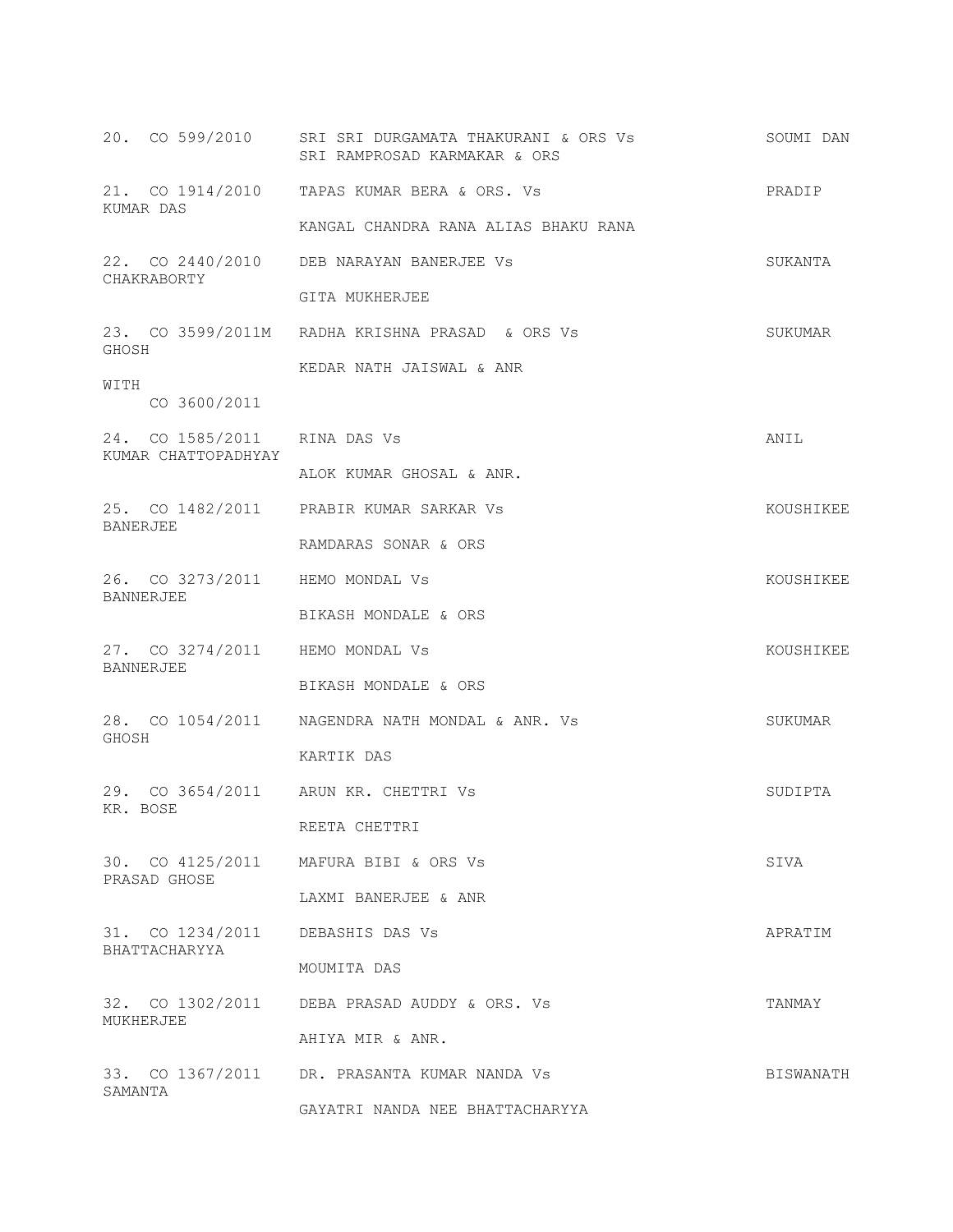|           | NASIM AEJAZ              | 34. CO 1450/2011 LAXMI DEBI SHAW & ORS Vs                 | SYED     |
|-----------|--------------------------|-----------------------------------------------------------|----------|
|           |                          | DAORATI PANDEY & ORS                                      |          |
|           | CHATTERJEE               | 35. CO 1433/2011 AJIT SINGHA & ORS Vs                     | SANTANU  |
|           |                          | ASUTOSH @ KANU CHARAN JYOTI & ORS                         |          |
| BHAUMIK   |                          | 36. CO 1505/2011 SUDARSHAN DUTTA Vs                       | MANIK    |
|           |                          | SIMA DUTTA (PAUL)                                         |          |
|           | KUMAR CHANDRA            | 37. CO 1097/2011 TITANIUM PRODUCTS PVTLTD. Vs             | JAYANTA  |
|           |                          | GENNADY LUNEV                                             |          |
|           |                          | 38. CO 4193/2011 TAPAN KUMAR GHOSH & ORS Vs               | SOUNAK   |
|           | BHATTACHARYA             | BHUPAL GHOSH & ORS                                        |          |
|           |                          | 39. CO 2856/2011 ANANTA NASKAR Vs                         | GOURAV   |
| DAS       |                          | BISWANATH NASKAR & ORS                                    |          |
|           |                          | 40. CO 3661/2011 ALTAF HOSSAIN & ORS Vs                   | INDRAJIT |
| MANDAL    |                          | SANJIT KARMAKAR & ORS                                     |          |
|           |                          | 41. CO 3269/2011 ABDUL AJIJ MALLICK Vs                    | MAHAMMAD |
| MAHMUD    |                          | ABDUL KARIM MALLICK & ORS                                 |          |
| MUKHERJEE |                          | 42. CO 2900/2011 SHAMBHU NATH SINGH & ORS Vs              | TANMOY   |
|           |                          | ARJUN SINGH & ORS                                         |          |
|           |                          | 43. CO 4138/2011 AMIYA KR. RIT & ORS Vs                   | CHANDRA  |
|           | NATH SARKAR              | NRTAI CH. BHUNIYA & ORS                                   |          |
| WITH      | CO 367/2008              |                                                           |          |
|           |                          | 44. CO 4170/2011 MAHADEB BANDYOPADHYAY @BANERJEE & ORS Vs | HIRANMAY |
|           | BHATTACHARYYA            | MITAN KALYA & ORS                                         |          |
|           | CHANDRA POLLE            | 45. CO 754/2011 RADHESHYAM AGARWALLA Vs                   | SUBRATA  |
|           |                          | RAM PYARI DEBI SARAOGI & ORS.                             |          |
|           |                          | 46. CO 1913/2011 ASHOKE KR. BURMAN Vs                     |          |
|           | UDAYSANKAR CHATTOPADHYAY | ANUP KR. BURMAN                                           |          |
| ROY.      |                          | 47. CO 743/2011 MADAN MOHAN DUTTA Vs                      | UDAYAN   |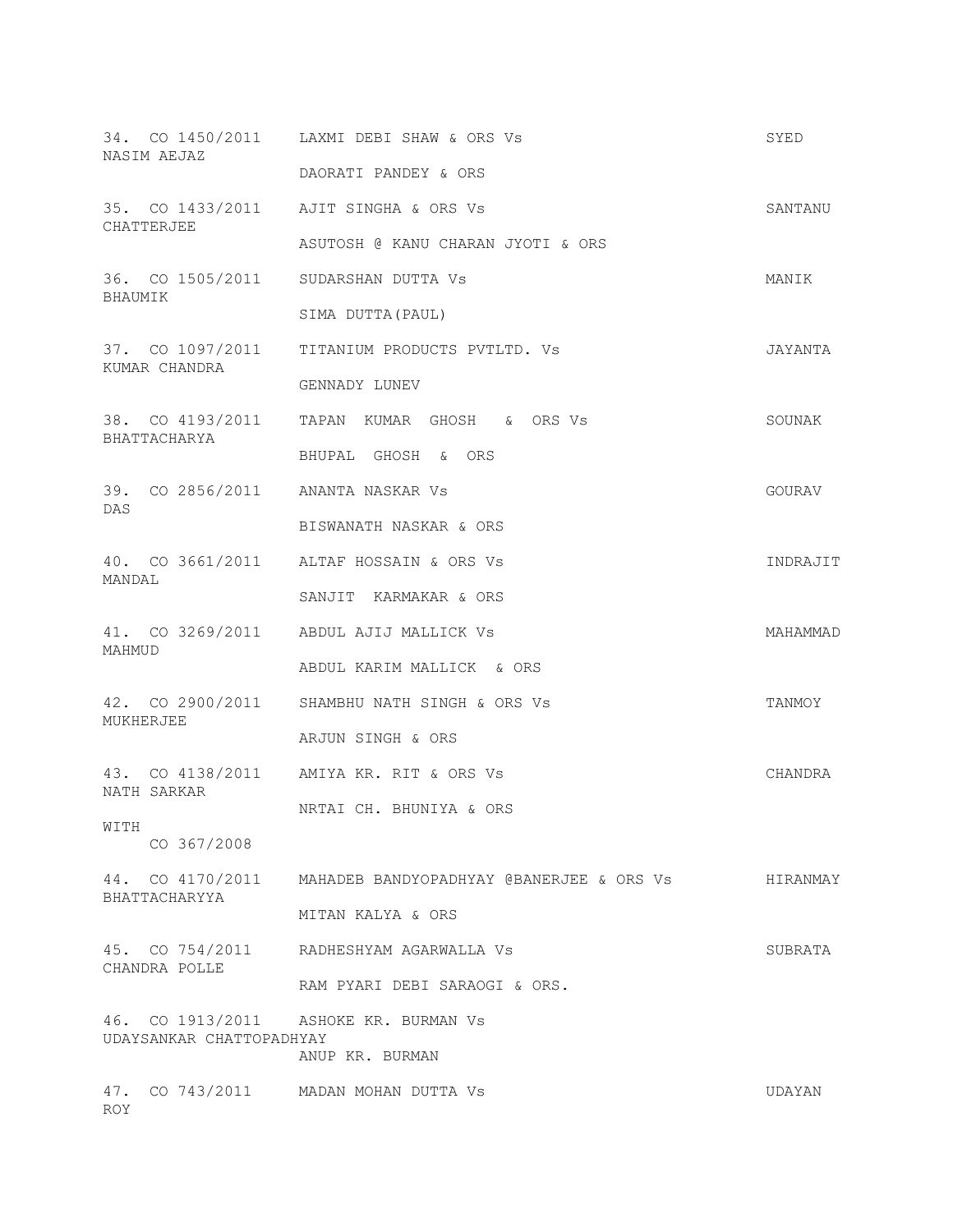SHYAMAL KUMAR DUTTA & ORS

| RAY            |                 | 48. CO 2673/2011 PRADYUT KR. PAL Vs                                      | UTTIYA   |
|----------------|-----------------|--------------------------------------------------------------------------|----------|
|                |                 | ISLAM SK.& ORS                                                           |          |
| SAHAR          |                 | 49. CO 1513/2011 SOLAIMAN AHMED MOLLAH Vs                                | NAJMUS   |
|                |                 | NEHAL AHMED SALEWJEE & ANR.                                              |          |
|                | BHATTACHARYYA   | 50. CO 3046/2011 MANIK LAL SAHA Vs                                       | RINI     |
|                |                 | NARAYAN CHANDRA SAHA                                                     |          |
| KANTI GHOSH    |                 | 51. CO 331/2011 HARIPADA SARKAR & ANR. Vs                                | MRINAL   |
|                |                 | RANJU RANI RAY                                                           |          |
| MOHANTA        |                 | 52. CO 2352/2011 SAHEBRAM MAHATO Vs                                      | ANIRUDHA |
|                |                 | SRIKANTA MAHATO & ORS                                                    |          |
|                | NURUL AREFIN    | 53. CO 3396/2011 DEB SANKAR TAH & ANR Vs                                 | SYED     |
|                |                 | ASIMA GHOSH & ORS                                                        |          |
| DHAR           |                 | 54. CO 3192/2011 BIJAY KR. GUPTA @ KAJARIA Vs                            | AMRITLAL |
|                |                 | NAGENDRA NATH ROY & ORS                                                  |          |
| <b>KR BASU</b> |                 | 55. CO 3803/2011 UMA DEVI JHAWAR& ORS Vs                                 | SUSHANTA |
|                |                 | CAN 9121/2012 ANIL KR. KHEMKA & ORS                                      |          |
| TALUKDAR       |                 | 56. CO 3869/2011 ART REEVES EXIM (I) PVT. LTD. Vs                        | SATYAJIT |
|                |                 | INDRAJEET PRASAD & ORS                                                   |          |
| TULSIAN        |                 | 57. CO 3984/2011 M/S CALCUTTA ELECTRICAL MANUFACTURING CO. LTD. Vs SAROJ |          |
|                |                 | GOVT. OF WEST BENGAL & ORS                                               |          |
|                | SIDDIQUE MALLIK | 58. CO 4069/2011 ELEGANT PROFIN PVT. LTD. & ANR Vs                       | ABU      |
|                |                 | SARJIT KAUR & ORS                                                        |          |
| BANERJEE       |                 | 59. CO 1376/2011 BIBHUTOSH MITRA Vs                                      | ABHISEK  |
|                |                 | SUBODH KUMAR DAS                                                         |          |
|                | BHATTACHARJYA   | 60. CO 4115/2011 BHOLANATH ROY Vs                                        | SUBRATA  |
|                |                 | SANDHYA ROY                                                              |          |
|                |                 | 61. CO 973/2011 BHUDHAR PRAKASH MISHRA Vs                                | SWAPAN   |
| BANERJEE       |                 | SATYANARAYAN DEY                                                         |          |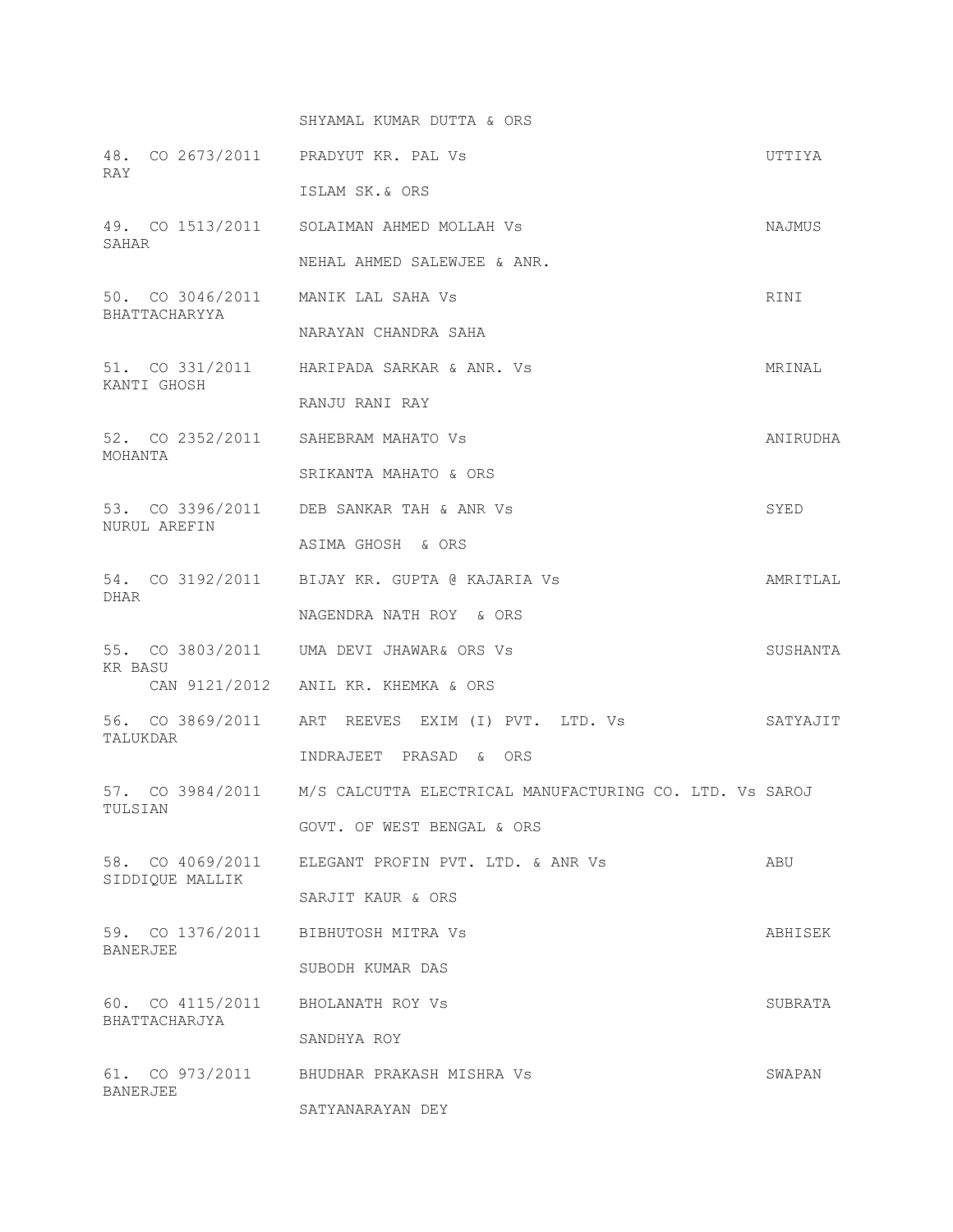| SARKAR                                                   | 62. CO 3067/2011 ASIS CHOWDHURI & ORS Vs        | SHILA    |
|----------------------------------------------------------|-------------------------------------------------|----------|
|                                                          | DIPTI @ KEYA MONDAL & ORS                       |          |
| SARKAR                                                   | 63. CO 2421/2011 SMT. BIJOYA PRAMANICK & ORS Vs | SHILA    |
|                                                          | MOHBHOLA NANDI & ORS                            |          |
| 64. CO 1624/2011 SANTU NASKAR Vs<br>CHANDRA              |                                                 | TANUSREE |
|                                                          | K.M.C. & ORS                                    |          |
| PRASAD GHOSE                                             | 65. CO 1716/2011 PURNIMA GHOSH & ANR. Vs        | SIVA     |
|                                                          | SOOMIN BANERJEE & ANR.                          |          |
| BHATTACHARJEE                                            | 66. CO 1067/2011 ABDUL AZIZ TARAFDAR Vs         | INDRAJIT |
|                                                          | CHABI RANI KABASI & ORS.                        |          |
| CHAKRABARTY                                              | 67. CO 2291/2011 MITHUN CHAKRABORTY Vs          | SUKANTA  |
|                                                          | BAISAKHI CHAKRABORTY                            |          |
| 68. CO 2313/2011 HIRALAL KUMAR Vs<br>NANDADULAL BANERJEE |                                                 |          |
|                                                          | ASTAMI KUMAR                                    |          |
|                                                          |                                                 |          |
|                                                          | 69. CO 2036/2011 SMT. NISHI SEHGAL Vs           | SANJAY   |
| MUKHERJEE                                                | SMT. ANJALI MITRA                               |          |
| 70. CO 3964/2011    VEENA AGARWAL Vs                     |                                                 | JAYANTA  |
| MUKHERJEE                                                | INDRAWATI TIWARI & ORS                          |          |
|                                                          | 71. CO 1048/2011 JAVED REHMAN VOHRA Vs          | SOMRAY   |
| MUKHERJEE                                                | K. P. JAYARAM                                   |          |
| 72. CO 3180/2011 SUNIL MONDAL Vs                         |                                                 | SUJIT    |
| CHATTERJEE                                               | ASHUTOSH MONDAL & ORS                           |          |
| 73. CO 2904/2011                                         | SHAGUFTA BEGUM Vs                               | KUSHAL   |
| CHATTERJEE                                               | MUKHTAR AHMED & ORS                             |          |
| 74. CO 3238/2011                                         | MANTU PRAMANICK & ORS Vs                        | GAUTAM   |
| ROY                                                      | RADHESHYAM DAS &<br><b>ORS</b>                  |          |
| MONDAL                                                   | 75. CO 4145/2011 MIHIR KUMAR PAL Vs             | SAYANI   |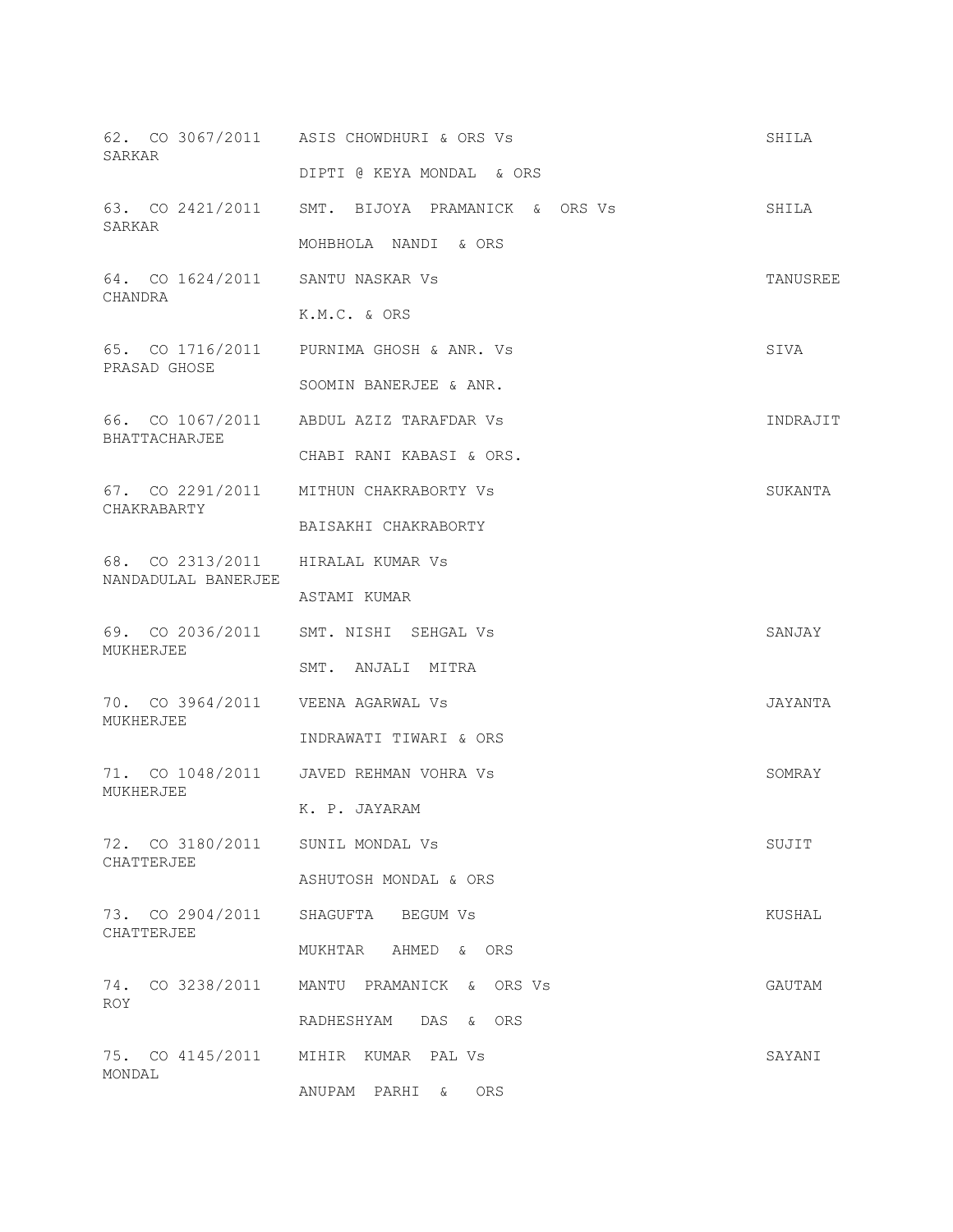| CHOWDHURY   |                              | 76. CO 1691/2011 SAMAR NATH SADHUKHAN Vs                    | RANAJIT   |
|-------------|------------------------------|-------------------------------------------------------------|-----------|
|             |                              | DINESH PRASAD GUPTA                                         |           |
| DAS         |                              | 77. CO 4243/2011 SANKAR SAHA Vs                             | MANAS KR. |
|             |                              | SUKHENDU KR. SINHA                                          |           |
|             |                              | 78. CO 1217/2011 ANNAPURNA SINGHA Vs<br>SWAPAN KHAN         | ARNAB ROY |
| NARAYAN RAI |                              | 79. CO 2382/2011 PARAMITA BHAKTA Vs                         | <b>OM</b> |
|             |                              | MRIDUL KUMAR BHAKTA                                         |           |
| HAMID       |                              | 80. CO 1798/2011 MRIDUL KR. BHAKTA Vs                       | ABDUL     |
|             |                              | PARAMITA BHAKTA                                             |           |
| SYAMAL      |                              | 81. CO 1799/2011 P P COT PVT. LTD Vs                        | SUPRATICK |
|             |                              | PRAKASH CHANDRA FULLARA & ORS                               |           |
|             |                              | 82. CO 1869/2011 RINKU MAITY ( PYNE) Vs                     | ALOKE     |
| BERA        |                              | RABINDRA NATH MAITY                                         |           |
|             |                              | 83. CO 606/2011 TAPAN KUMAR ROY & ORS Vs                    | MOUMITA   |
| GUPTTA      |                              | COMMOSSIONER O FJANGIPUR MUNICIPALITY & ORS                 |           |
|             |                              | 84. CO 741/2011 WEST BENGAL HOUSING BOARD Vs                | SAMRAT    |
| SENGUPTA    |                              | WEST BENGAL EMPLOYEES (F&S) CO-OPPARATIVE HOUSING SOCIETY & |           |
|             |                              | 85. CO 3712/2011 DR. SUBRATA DAS Vs                         | SUHRID    |
| SUR         |                              | DR. TANDRA DAS                                              |           |
|             |                              | 86. CO 3721/2011 BIWANATH MAJUMDAR & ORS Vs                 | MRINAL    |
| KANTI GOSH  |                              | RABINDRANATH KAYAL & ORS                                    |           |
|             |                              | 87. CO 3062/2011 AJIT KUMAR SAMANTA Vs                      | PARTHA    |
|             | PRATIM MUKHERJEE             | RANJIT KUMAR SAMANTA & ORS                                  |           |
|             |                              | 88. CO 129/2011 KAJAL BANERJEE Vs                           | ARIJIT    |
| DEY         |                              | SWAPNA BANERJEE                                             |           |
|             | 89. CO 2141/2011 ANUP ROY Vs |                                                             | NAVOJIT   |
| MUKHERJEE   |                              | SASANKA SEKHAR HAZRA                                        |           |
|             | BISWABRATA BASU MULLICK      | 90. CO 166/2011 PRADIP CHATTERJEE Vs                        |           |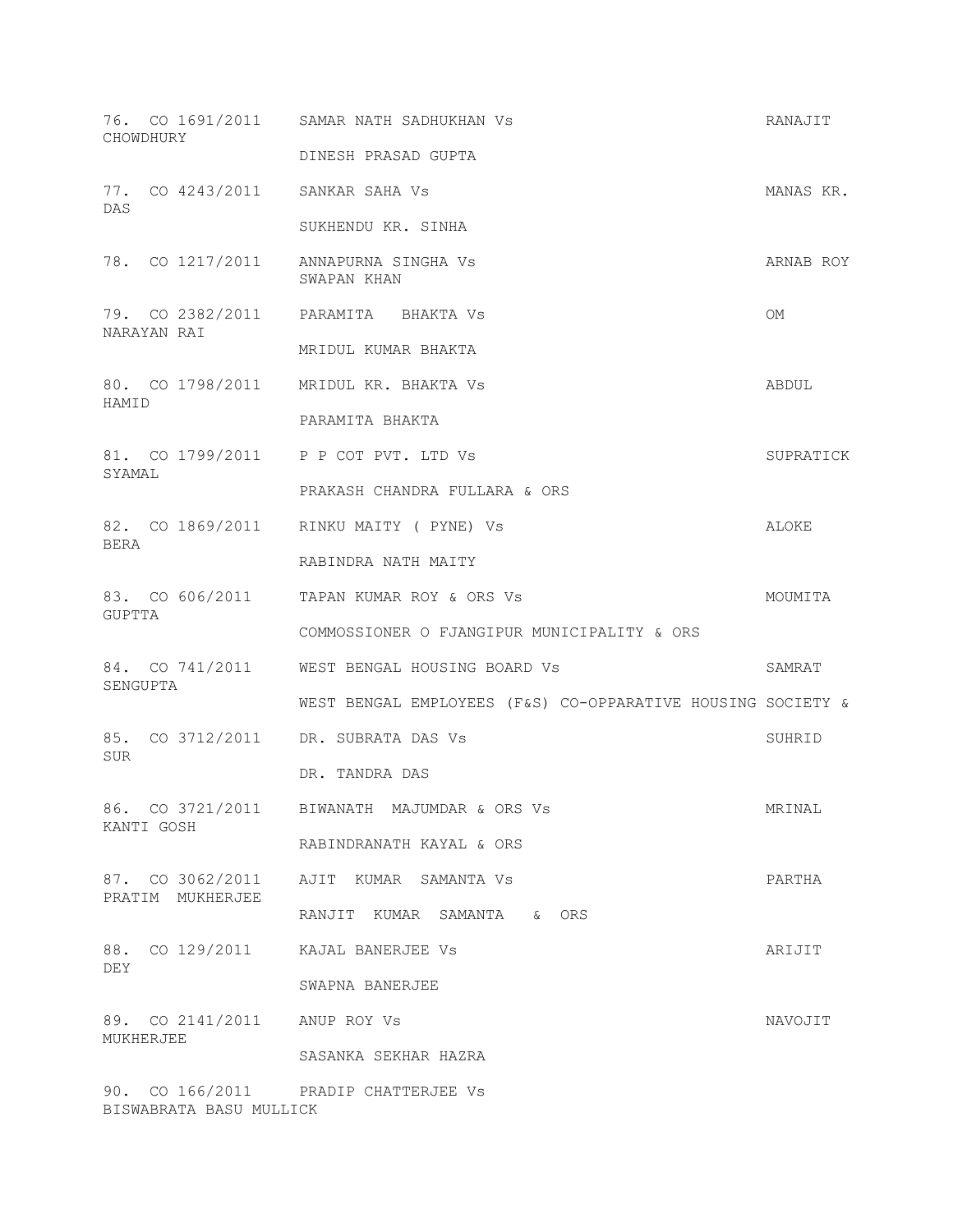# IRA DAS

| BHATTACHARYA                                      | 91. CO 2511/2011 PRIYA KR. MUKHOPADHYAY & ORS Vs                | SHOHINI   |
|---------------------------------------------------|-----------------------------------------------------------------|-----------|
|                                                   | ARATI MUKHERJEE & ORS                                           |           |
| 92. CO 1396/2011 SIPRA DAS Vs<br>MAHATA           |                                                                 | DEBNATH   |
|                                                   | SUNANDA ADAK                                                    |           |
| S.K.KANODIA                                       | 93. CO 3434/2011 AMITABH KHEMKA & ORS Vs                        |           |
| WITH                                              | SOUTHERN AVENUE RAJESHWARI & ORS                                |           |
| CO 1032/2012                                      |                                                                 |           |
| GHOSH                                             | 94. CO 622/2011 M/S. CHOWDHURY CONSTRUCTION COMPANY. Vs SIBASIS |           |
|                                                   | UNION OF INDIA                                                  |           |
| ISLAM                                             | 95. CO 923/2011 SHYAMAL KR. KIRTANIA & ANR Vs                   | ZAFIRUL   |
|                                                   | AMAL KRISHNA @ BHISWANATH BISWAS & ORS                          |           |
| PRATIM ROY                                        | 96. CO 4186/2011 BHOLANATH PRAMANIK & ANR Vs                    | PARTHA    |
|                                                   | SANDHYA MAJUMDAR                                                |           |
| UPADHYAY                                          | 97. CO 1011/2011 MILANJANA SENGHANIA @ JHUMUR & ORS. Vs         | RAJESH    |
|                                                   | SANATAN GHOSH & ORS.                                            |           |
| 98. CO 2024/2011 MAHESWARI DEVI Vs<br>CHANDAN DEY |                                                                 | NIBEDITA  |
|                                                   | SHRI SHRI DEBIMATA & ANR                                        |           |
| 99. CO 2978/2011 RISHI WAHI Vs<br>SEAL AICH       |                                                                 | SREYA     |
|                                                   | RITU WAHI                                                       |           |
| JHUNJHUNWALA                                      | 100. CO 3008/2011 SONY KABUSHIKI KAISHA Vs                      | O P       |
|                                                   | MAHALUXMI TEXTILE MILLS                                         |           |
| 101. CO 1303/2011                                 | MAHMOOD ALAM Vs<br>MD. SALAUDDIN & ORS.                         | S. HALDER |
| 102. CO 975/2011<br>PARVEEN                       | SANTI MAJUMDER ALIAS BOSE & ORS. Vs                             | SHABANA   |
|                                                   | CENTRAL BANK OF INDIA & ORS.                                    |           |
| ISMAIL                                            | 103. CO 1781/2011 RAHIMA BEWA & ORS. Vs                         | SK. MD.   |
|                                                   | MD. SAFI ALAM MISTRI                                            |           |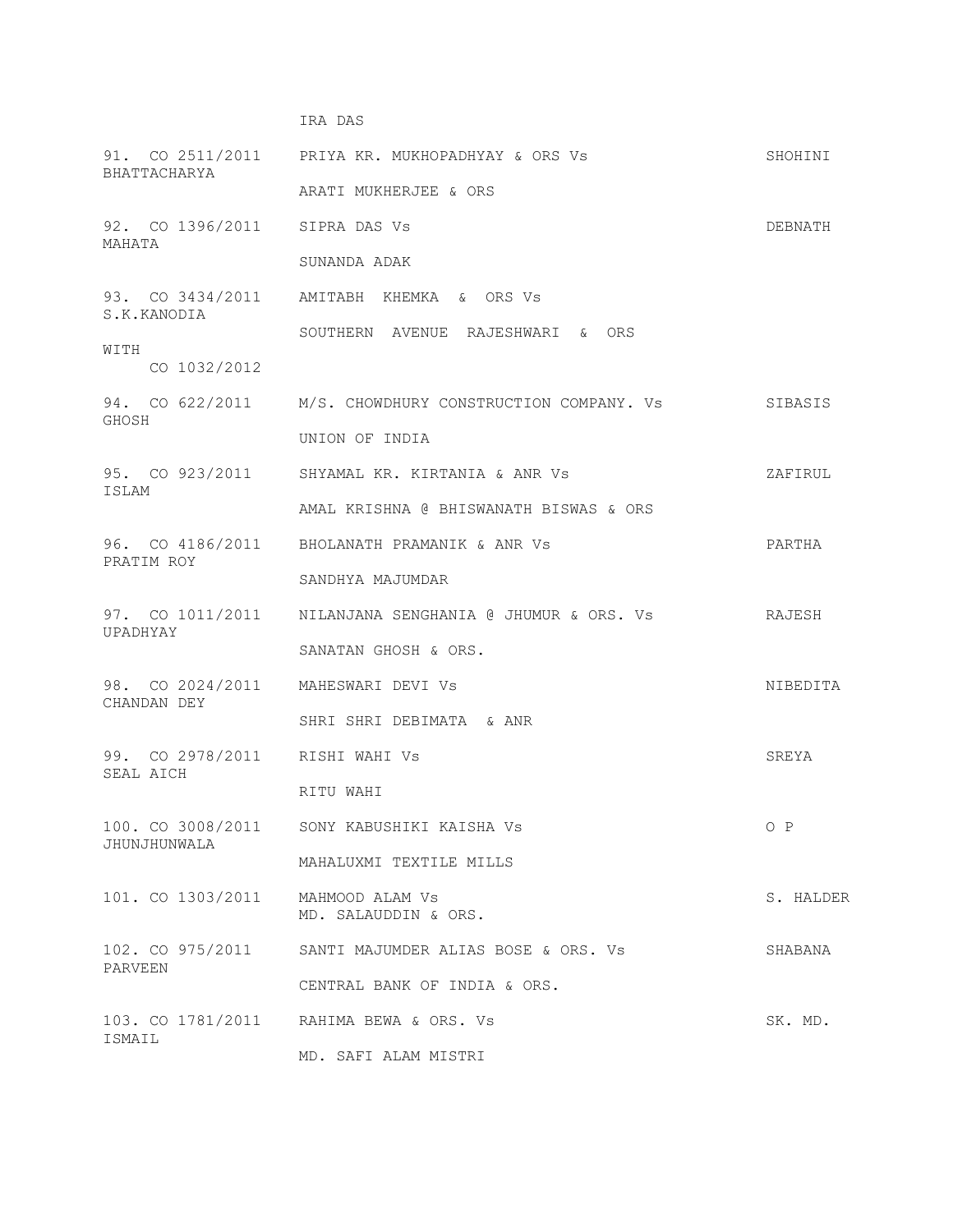# **-------------------------------------------------------------------------------- \*\*\*\*\*\*\*\*\*\*\*\*\*\*\*\*\*\*\*\*\*\*\*\*\*\*\*\*\*\*\*\*\*\*\*\*\*\*\*\*\*\*\*\*\*\*\*\*\*\*\*\*\*\*\*\*\*\*\*\*\*\*\*\*\*\*\*\*\*\*\*\*\*\*\*\*\*\*\*\***

**27/10/2014**

### **COURT NO. 30 ANNEX**

#### **HON'BLE JUSTICE TAPABRATA CHAKRABORTY \*\*\*\*\*\*\*\*\*\*\*\*\*\*\*\*\*\*\*\*\*\*\*\*\*\*\*\*\*\*\*\*\*\*\*\*\*\*\*\*\*\*\*\*\*\*\*\*\*\*\*\*\*\*\*\*\*\*\*\*\*\*\*\*\*\*\*\*\*\*\*\*\*\*\*\*\*\*\*\***  $(SB - XV)$

ON AND FROM MONDAY THE 27TH OCTOBER 2014 - WILL SIT SINGLY AND TAKE SECOND APPEALS AND SECOND MISCELLANEOUS APPEALS AND ALSO FIRST MISCELLANEOUS APPEAL ( TO BE HEARD BY A SINGLE JUDGE) AND APPLICATIONS RELATING THERETO;

MOTIONS AND HEARING OF MATTERS RELATING TO APPLIC;ATIONS UNDER SECTION 24 OF THE CODE OF CIVIL PROCEDURE (IRRESPECTIVE OF VALUE AND IRRESPECTIVE OF THE COURT BEFORE WHICH THE CASES SOUGHT TO BE TRANSFERRED ARE PENDING ) AND ALSO CIVIL MATTERS TO BE HEARD BY A SINGLE JUDGE WHICH HAVE NOT BEEN ASSIGNED TO ANY OTHER BENCH INCLUDING CONNECTED APPLICATIONS;

AND

ALSO TAKE HEARING OF CIVIL REVISION CASES & APPLICATIONS CONNECTED THEREWITH AND APPLICATIONS UNDER ARTICLE 227 OF THE CONSTITUTION REGARDING CIVIL MATTERS TO BE HEARD BY A JUDGE SITTING SINGLY INCLUDING CONNECTED APPLICATIONS;

AND

ALSO TAKE HEARING OF WRIT MATTERS WHICH ARE READY FOR HEARING UNDER ARTICLE 226 OF THE CONSTITUTION OF INDIA INCLUDING CONNECTED APPLICATIONS IRRESPECTIVE OF CLASSIFICATION ( 2005-2010)

SENIOR CITIZEN MATTERS WILL BE TAKEN UP ON EVERY TUESDAY AND THURSDAY ACCORDING OF DETERMINATION.

 TO BE MENTIONED ---------------

| 1.      | CHOWDHURY    | SAT 2077/2000 STATE OF WEST BENGAL & ANO. Vs | SOMA ROY  |
|---------|--------------|----------------------------------------------|-----------|
|         |              | ANANGA MOHAN ROY                             |           |
| RAKSHIT |              | 2. CO 4218/1991M SMT. REBATI BALA GHOSH Vs   | MR. A. K. |
|         |              | SRI BIGYAN DE                                | N.Y.A.    |
| WITH    |              |                                              |           |
|         | CO 2095/1992 |                                              |           |
|         | CO 2120/1992 |                                              |           |
| 3.      | SA 692/1983  | SK. MD. GOLAM GANI Vs                        | TARIT     |

KANTI BANERJEE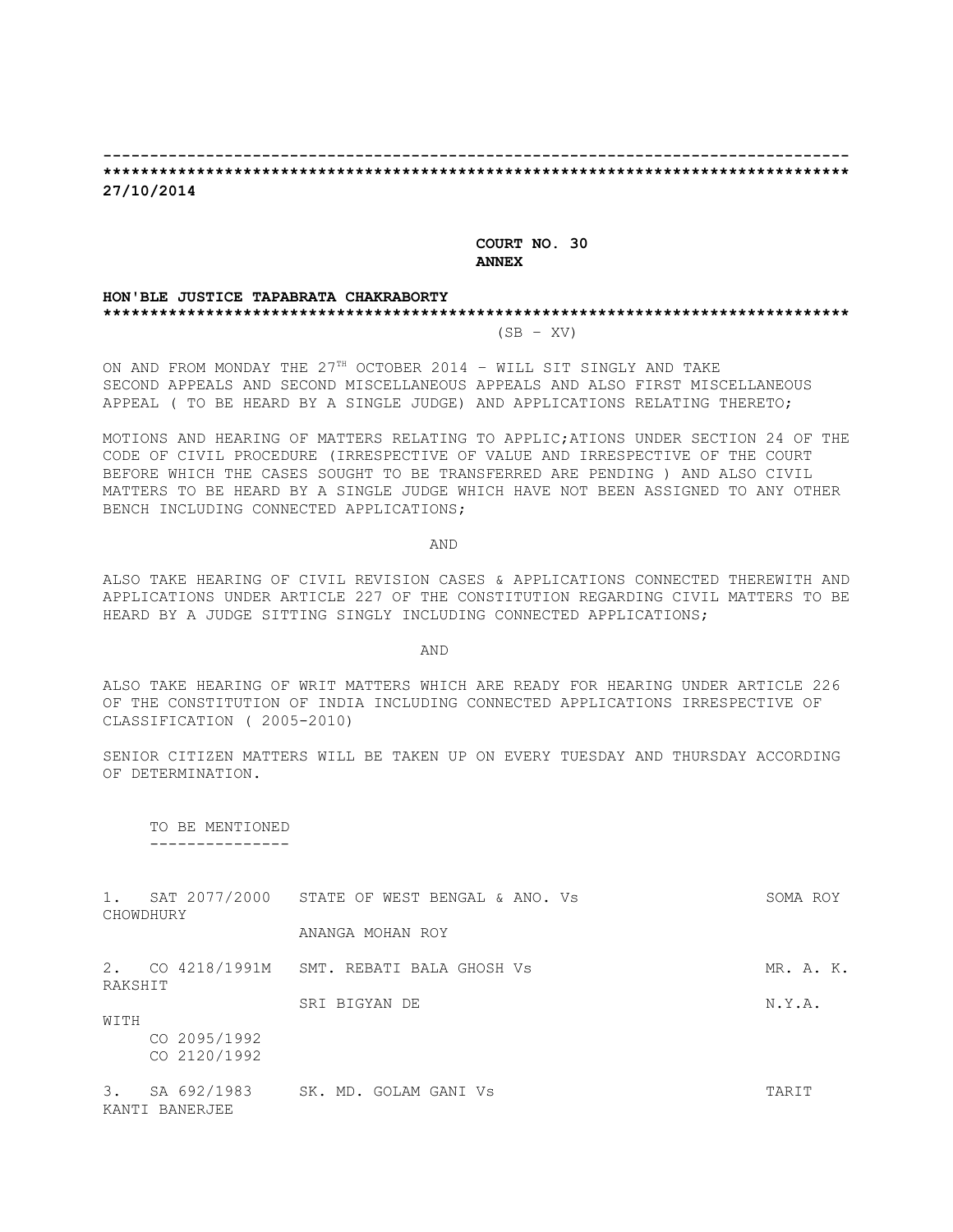|         |                                                  | MAHADEB SAHA                                                          | N.Y.A.    |
|---------|--------------------------------------------------|-----------------------------------------------------------------------|-----------|
|         |                                                  | 4. CRA 376/2014 SAMAR SARKAR Vs<br>STATE OF WEST BENGAL               | S SARKAR  |
|         |                                                  | 5. SA 16/2000 ABUL KALAM AZAD & ORS. Vs<br>NOBI-BOX SHEIKH            |           |
|         | SABYASACHI MUKHOPADHYAY                          | 6. SAT 1576/2001 SMT. ABHA RANI DEBI & ANR. Vs<br>HARENDRA NATH GHOSH |           |
|         |                                                  | 7. SA 537/1994 SATISH CHANDRA ROY Vs                                  | MR. G.S.  |
| MITRA   |                                                  |                                                                       |           |
|         |                                                  | STATE OF W.B.                                                         | N.Y.A.    |
|         | MOTIONS (SEC. 24 CPC)                            |                                                                       |           |
|         |                                                  |                                                                       |           |
|         | 8. CO 2752/2014 KANAN GHOSH Vs                   |                                                                       |           |
|         | SARBANANDA SANYAL                                | KAUSTAV GHOSH                                                         |           |
|         |                                                  | 9. CO 3026/2014 KALYANI MONDAL @ DOLY MONDAL Vs                       | PRATIP KR |
|         | CHATTERJEE                                       | JOYDEB MONDAL                                                         |           |
| SUR     | 10. CO 2797/2014 TUMPA BOSE Vs                   |                                                                       | DEBASHIS  |
|         |                                                  | GOPAL BOSE                                                            |           |
| MONDAL  |                                                  | 11. CO 4141/2013 MANJU RANI GHOSH Vs                                  | RASAMAY   |
|         |                                                  | SK. ABUL KALAM                                                        |           |
|         | KR. BHATTACHARYYA                                | 12. CO 4105/2013 SUDHANGSHU SEKHAR PAUL Vs                            | ANUPAM    |
|         |                                                  | ASHOK SHAW & ORS.                                                     |           |
|         | CHOWDHURY                                        | 13. CO 3281/2014 SHEULI CHAKRABORTY Vs                                | TANMOY    |
|         |                                                  | DAIBAN BANERJEE                                                       |           |
|         | 14. CO 3353/2014 ASOK RAHUT Vs<br>CHANDRADOY ROY |                                                                       |           |
|         |                                                  | KALYAN KR RAHUT                                                       |           |
| RAKSHIT | 15. CO 2853/2014 RINA DAS Vs                     |                                                                       | T K       |
|         |                                                  | SAMIR KR SAHA                                                         |           |
|         |                                                  | 16. CO 3393/2014 PRANAB KR PAUL Vs<br>TAPAS PAUL @ TAPAS KR PAUL      | R MATILAL |
| KOTHARI |                                                  | 17. CO 3416/2014 SMT. POOJA LADHA MUKHERJEE VS                        | VINEET    |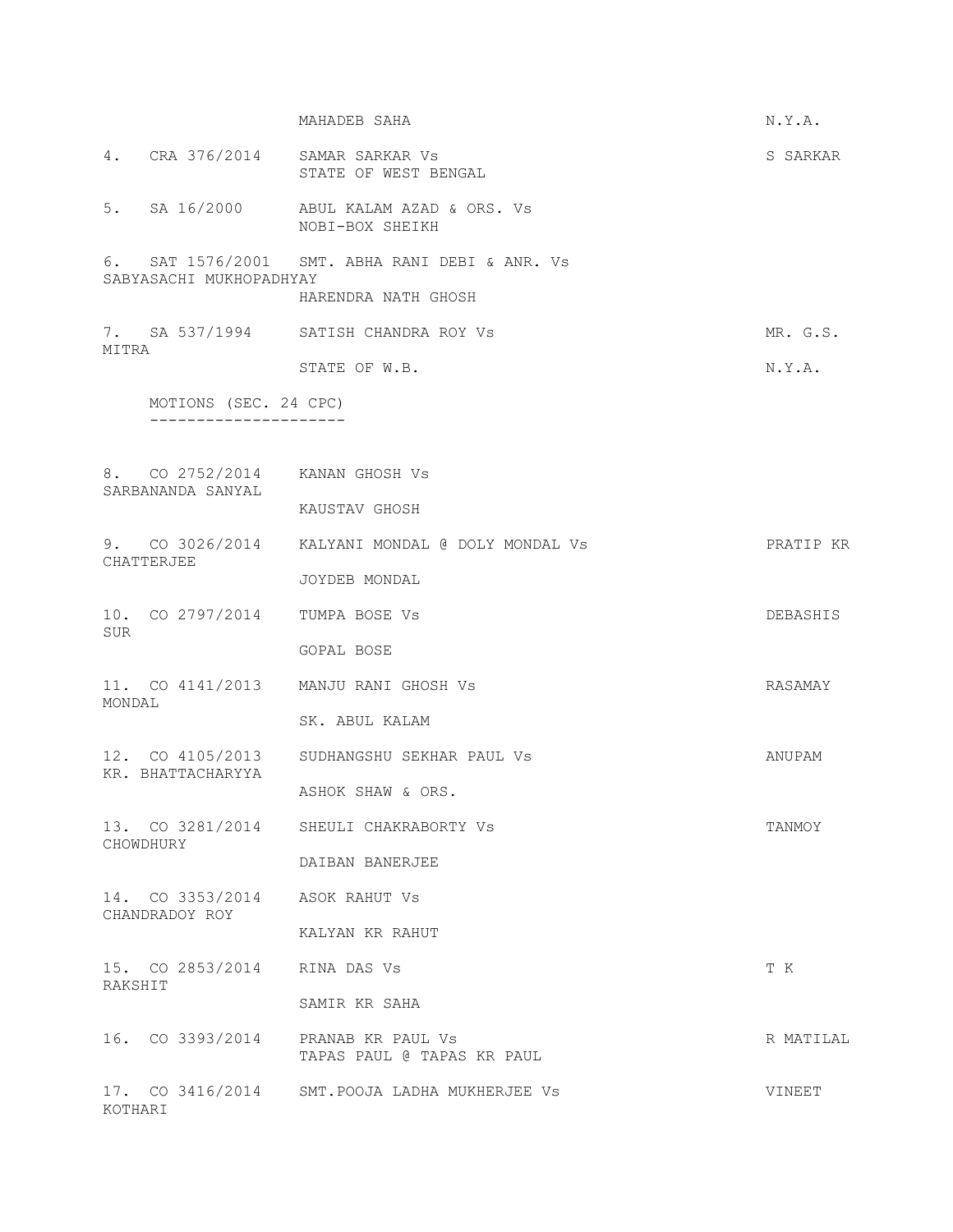### KRISHNENDU MUKHERJEE

|         |                                                 | CONTESTED APPLICATION                                                            |           |  |
|---------|-------------------------------------------------|----------------------------------------------------------------------------------|-----------|--|
|         | $U/S$ 24 CPC<br>----------                      |                                                                                  |           |  |
|         | GOPAL JANA                                      | 18. CO 395/2013 SANTANA DAS Vs<br>NIYTA RANI DAS & ORS                           | HARSHA    |  |
| SAMANTA |                                                 | 19. CO 2628/2014 RAPTI BASU SINHA Vs<br>ARIJIT BASU                              | GORACHAND |  |
| KUNDU   |                                                 | 20. CO 454/2013 MRINMAYEE BHATTACHARJEE (MUKHERJEE) Vs<br>BISWAJIT BHATTACHARYA  | JAYETA    |  |
|         | BHATTACHARYYA                                   | 21. CO 4174/2013 SANTANA BHATTACHARJEE Vs<br>SUJIT BHATTACHARJEE @ BABU          | SUBRATA   |  |
|         | ASSIGNED MATTERS                                |                                                                                  |           |  |
|         | SANKAR DAS                                      | 22. CO 2684/2014 GULU MIOHAN ALIM CHANDANI Vs<br>HARISH MOHAN ALIM CHANDANI      | SIB       |  |
| WITH    | CRR 410/2010                                    | 23. CRLCP 4/2014 A K SAXENA (ANIL KUMAR SAXENA) Vs<br>STATE OF WEST BENGAL & ANR | A HAQUE   |  |
|         | 24. CRM 1072/2014 ANJALI RAY Vs<br>PURAKASTHA   | STATE OF WEST BENGAL                                                             | S.        |  |
|         | 25. CRM 1075/2014 ANJALI RAY Vs<br>PURAKAYSTHA  | STATE OF WEST BENGAL & ANR                                                       | S.        |  |
|         | 26. CRM 1076/2014 ANJALI RAY Vs<br>PURAKAYASTHA | STATE OF WEST BENGAL & ANR                                                       | $S$ .     |  |
|         |                                                 | 27. WP 2739W/2012 ANATH NATH PAUL & ORS Vs<br>EPF ORG. & ORS                     | RANJAY DE |  |
|         | EXTENSION OF INTERIM ORDER                      |                                                                                  |           |  |

28. CO 1715/2014 ASIM KUMAR BISWAS Vs ANUPAM KUAMR BHATTACHARYYA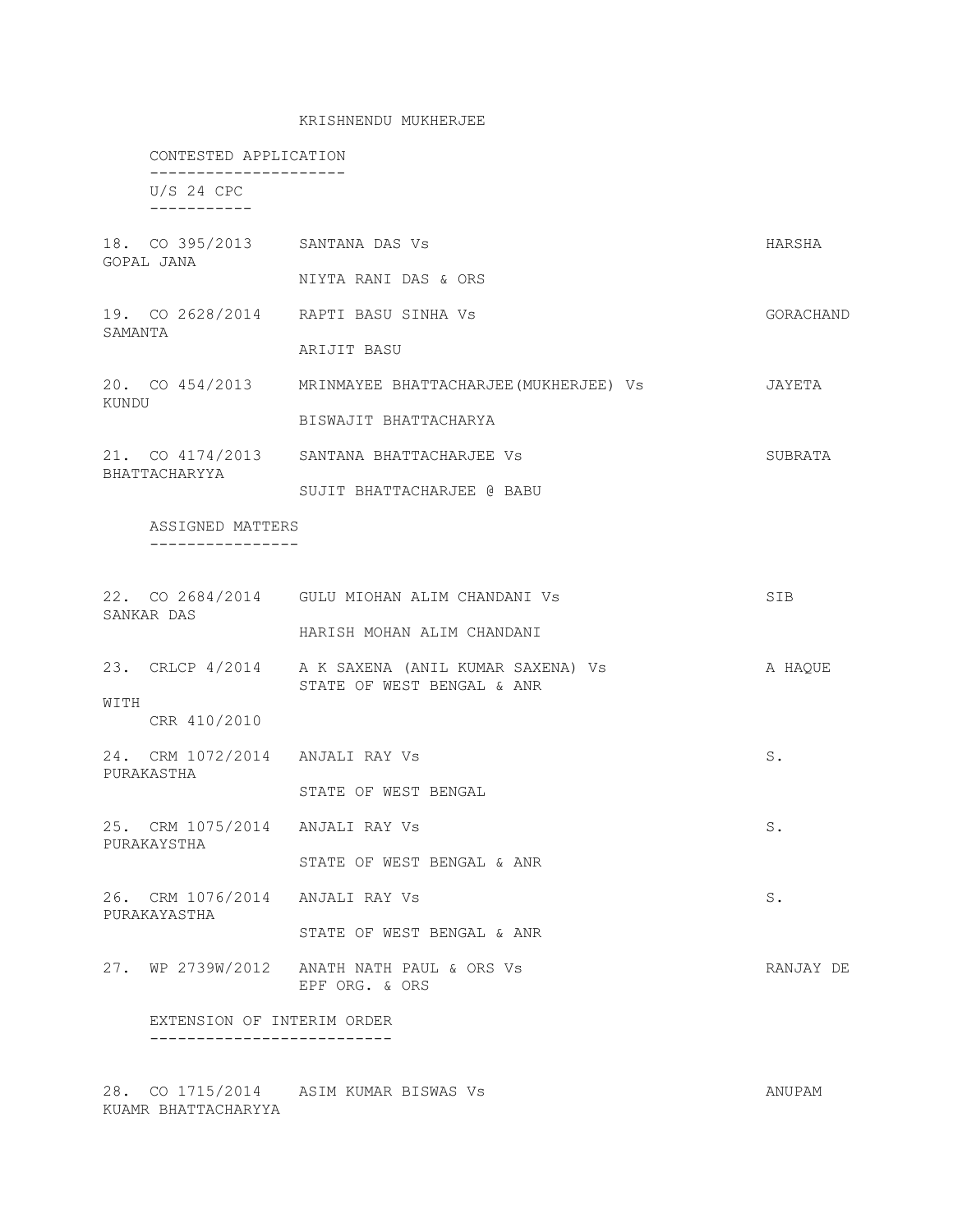CAN 8926/2014 MANAS MITRA & ORS WITH CAN 5260/2014 29. CO 269/2012 PINAKI ROY Vs ARNAB ROY NABAKUMAR ROY & ORS FOR ORDERS ---------- 30. CO 826/2012 NATIONAL GEMS H S SCHOOL Vs SHEBATEE DATTA JAGANNATH DAGA & ORS 31. CO 3563/2010 KAJAL BHATTACHARYA & ANR. Vs SUKANTA CHAKRABORTY BINOY BHAWAL WITH CO 2782/2011 32. CO 24/2010 MANOJ KUMAR CHOWBEY & ANR Vs PIYALI SHOW RAM SEVAK CHOWBEY & ORS 33. RVW 171/2014 MD. ANWAR ALAM KHAN & ORS Vs MD. QUAMRUDDIN KHAN ZAIBUN NISA & ORS WITH CO 131/2014 CO 1993/2014 SENIOR CITIZEN MATTERS ---------------------- 34. CO 1072/2007 M/S. D.G. INDUSTRIES PVT. LTD. Vs RAJSHREE KAJARIA SUDHIR KR. BANERJEE CONTESTED APPLICATION --------------------- 35. CO 3718/1991F GANGADHAR DUTT Vs MR. S. DEB COMMERCIAL TAX OFFICER N.Y.A. MR. R. MITRA 36. CO 1181/1993 AMAL KUMAR BALLAV & ANR. Vs MS. S. SARKAR JURAN KRISHNA MAZUMDAR MR. R.N. DE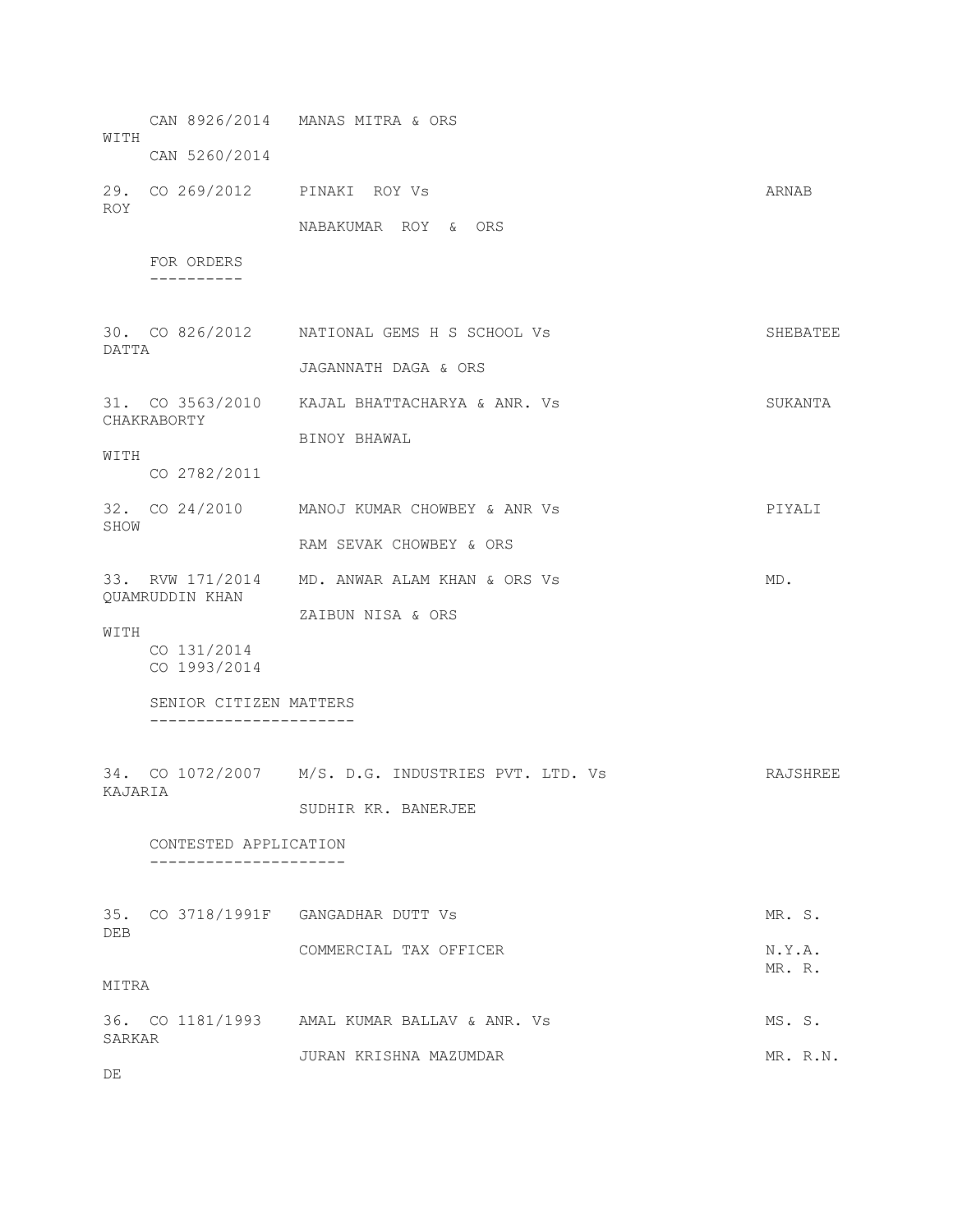| MUKHERJEE                                     | 37. CO 2471/1996P METHAILAL SHAW & ORS. Vs                           | MR. S. G. |
|-----------------------------------------------|----------------------------------------------------------------------|-----------|
|                                               | M/S. KOLEY PROPERTIES PVT. LTD.                                      | N.Y.A.    |
| WITH<br>CO 2471/1996                          |                                                                      |           |
| DAN                                           | 38. CO 1385/2001 MANIK CHANDRA GHOSH (MINOR) Vs                      | SUBHAJIT  |
|                                               | DINABANDHU GHOSH                                                     |           |
| MUKHERJEE                                     | 39. CO 3084/2002 HARADHAN GHOSH & ORS. Vs                            | DEBJIT    |
|                                               | DULAL SAHA                                                           |           |
| MISHRA                                        | 40. CO 2061/2002 DHANANJOY HALDER Vs                                 | SHRABONI  |
|                                               | PATIT PABAN HALDER                                                   |           |
| GALIB                                         | 41. CO 2843/2004 MD. AKBAR HOSSAIN Vs                                | SK. MD.   |
|                                               | AZIZUL HAQUE                                                         |           |
| CHAKRABORTY                                   | 42. CO 3322/2004 DINABANDHU SARKAR Vs                                | TAPABRATA |
|                                               | BAPUJINAGAR HIGH SCHOOL                                              |           |
| SAMANTA                                       | 43. CO 1510/2005 SHYAM SUNDAR KUNDU Vs                               | JAYANTA   |
|                                               | ARATI PAL                                                            |           |
| MOHAN GHOSH (2)                               | 44. CO 903/2005 RATAN CHANDRA SARKAR & ANR. Vs                       | MADAN     |
|                                               | KUSHKANTA SARKAR                                                     |           |
| KUMAR MALLICK                                 | 45. CO 2800/2005P LUXMI NARAYAN CO-OP. HOUSING SOCIETY LTD Vs SWAPAN |           |
|                                               | MD. AKIL KHAN                                                        |           |
| PRASAD GUPTA                                  | 46. CO 3475/2006 JAYANTI SANTRA VS                                   | MAHENDRA  |
|                                               | HOWRAH MUNICIPAL CORPORATION                                         |           |
| BHATIA                                        | 47. CO 2803/2006 SHIW NATH SHAW Vs                                   | VIJAYA    |
|                                               | SAROJ KUMAR ROY                                                      |           |
| CH. BHATTACHARYYA                             | 48. CO 2310/2006 CONTAI CO-OPERATIVE AGRI.RURAL DEVL.BANK Vs PABITRA |           |
|                                               | MANASI PRATIMA SASMAL                                                |           |
| KR. ROY                                       | 49. CO 3303/2006 NIRAPADA MONDAL @ GOGI Vs                           | PRODYOT   |
|                                               | RANJIT PRAMANIK                                                      |           |
| 50. CO 2576/2006 BAPI DUTTA Vs<br>NATH HALDER |                                                                      | TARAK     |
|                                               | BASANTI GHOSH                                                        |           |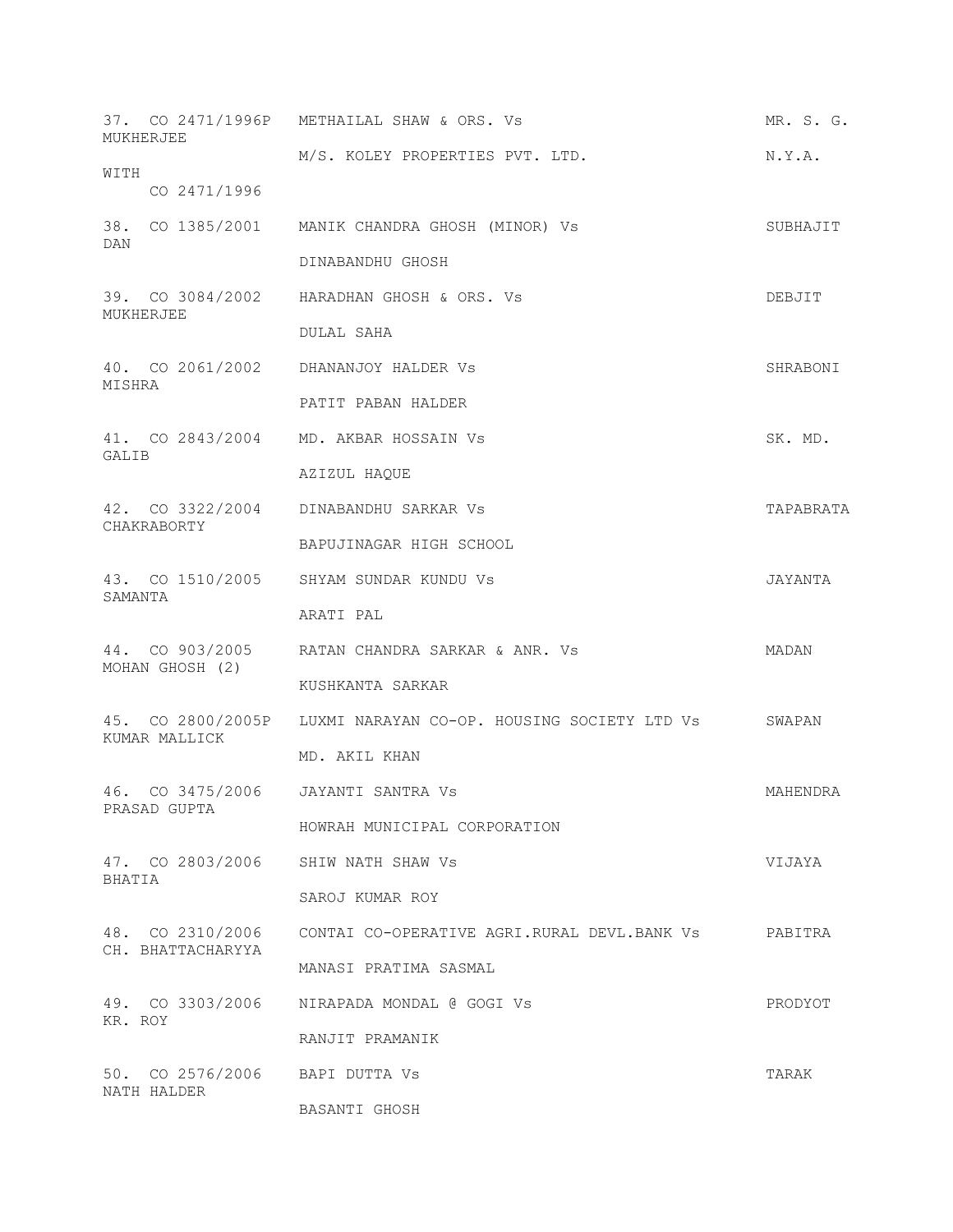| RAY         |                      |                               | 51. CO 1206/2007 PARESH NATH GORAIN Vs                               | UTTIYA   |
|-------------|----------------------|-------------------------------|----------------------------------------------------------------------|----------|
|             |                      |                               | DHANANJOY GORAI                                                      |          |
| DAS         |                      | 52. CO 305/2007G RASIK DAS Vs |                                                                      | SANDIP   |
|             |                      |                               | NIRANJAN DAS                                                         |          |
| <b>BASU</b> |                      |                               | 53. CO 3218/2007 NUND & SAMANT CO. PVT. LTD. Vs                      | DEBDUTTA |
|             |                      |                               | SANTOSH KR. GUHA & ORS.                                              |          |
| RAKSHIT     |                      |                               | 54. CO 159/2008 NITAI CHANDRA CHOWDHURI & ANR Vs                     | ANIT KR. |
|             |                      |                               | KAKALI GHAROI                                                        |          |
| WITH        |                      | CAN 3808/2008                 |                                                                      |          |
| RAHAMAN     |                      |                               | 55. CO 1316/2008 CHHENDULAL MONDAL @ CHHEDU MONDAL Vs                | SAIDUR   |
|             |                      |                               | JANNABI MONDAL & ORS                                                 |          |
|             |                      | VSPABITRACHARAN BHATTACHARJEE | 56. CO 2395/2008 THE NATIONAL CO-OPERATIVE CONSUMERS' FEDERATION LTD |          |
|             |                      |                               | THE W. B. STATE HANDLOOM CO-OPERATIVE SOCIETY LTD                    |          |
|             |                      |                               | 57. CO 141/2008F MAHASIN KHAN & ORS. Vs                              | ANIL     |
|             | KUMAR CHATTOPADHYAYA | SAYAD ABDUL SATTAR & ORS.     |                                                                      |          |
| CHANDA      |                      |                               | 58. CO 1089/2008 NEMAI NASKAR Vs                                     | KAUSHIK  |
|             |                      |                               | PRADIP ACHARYA & ORS                                                 |          |
|             |                      |                               | 59. CO 3016/2008 MAMATA AUDDY Vs                                     | SUMITA   |
| SHAW        |                      | PRIYA DUTTA & ORS             |                                                                      |          |
|             |                      |                               | 60. CO 616/2008 JYOTI PRAKASH DAS & ORS Vs                           | BIVASH   |
| BANERJEE    |                      |                               | RABI KUMAR DAS & ORS                                                 |          |
|             |                      |                               | 61. CO 1381/2009 BISWAJIT HAZRA Vs                                   | GOURI    |
|             | SANKAR DAS           |                               | SANJAY DE BAKSHI & ANR                                               |          |
| NATH HALDER |                      |                               | 62. CO 3933/2009 ABDUL RASHEED Vs                                    | TARAK    |
|             |                      |                               | SHAKERA KHATOON & ANR                                                |          |
|             |                      |                               | 63. CO 1593/2009 MAHADEB SENAPATI Vs                                 | EMON     |
|             |                      | BHATTACHARYA                  | MAYA SANYAL & ORS                                                    |          |
| KUMAR GHOSH |                      |                               | 64. CO 1634/2009M M/S S J AGENCIES MAHESWARI PVT LTD & ORS Vs        | MANAS    |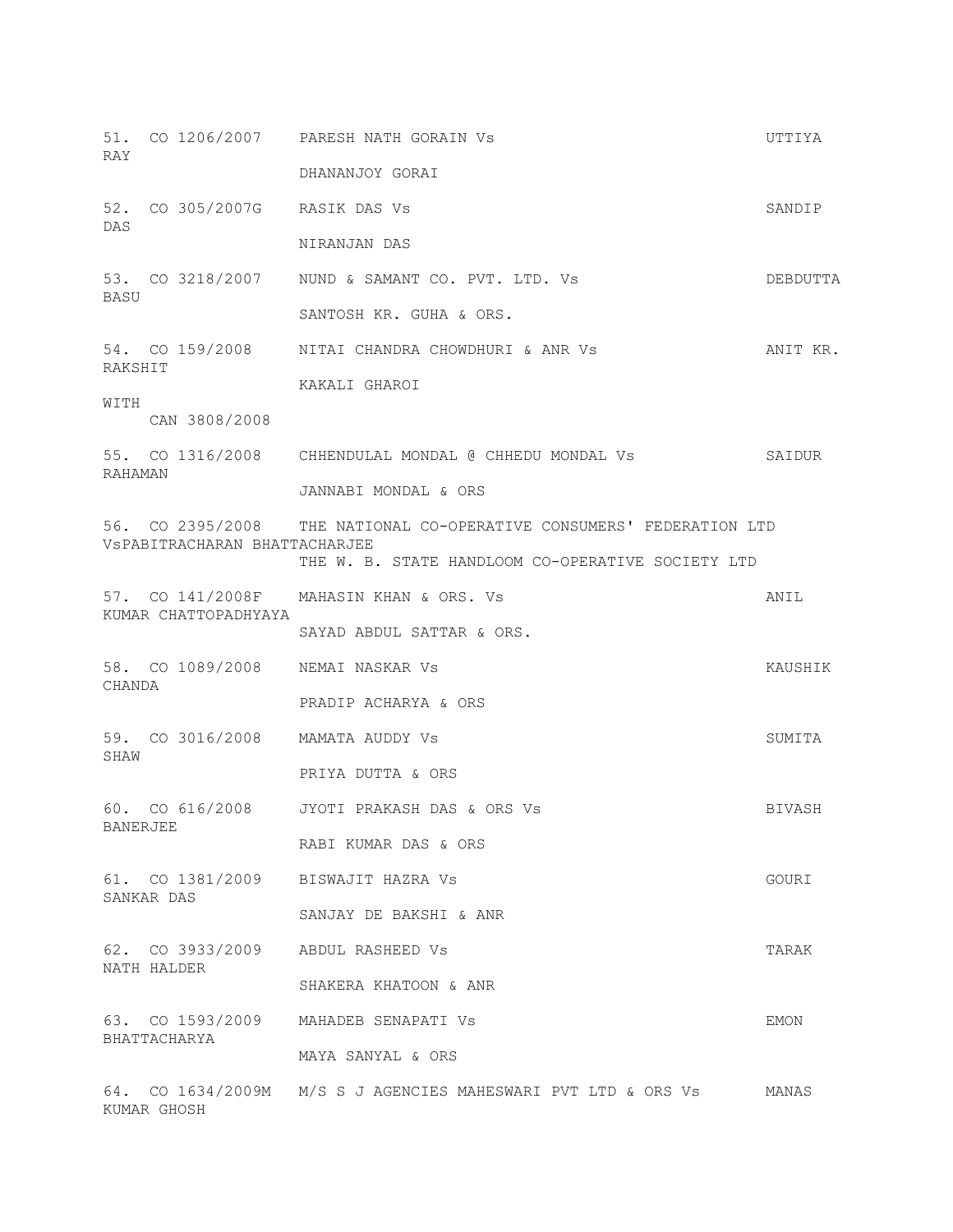|                                                          | BIMAL KUMAR MAHESWARI & ANR                    |              |
|----------------------------------------------------------|------------------------------------------------|--------------|
| 65. CO 3945/2009 K M C Vs<br>KUMAR DE                    |                                                | SANDIP       |
|                                                          | RANAJOY MITRA & ANR                            |              |
| BHATTACHARYYA                                            | 66. CO 888/2009 FARKHONDEH KHANUM Vs           | SAUMYA       |
|                                                          | CAN 5723/2009 THE BOARD OF WAKFS W B & ANR     |              |
| MUKHERJEE                                                | 67. CO 2481/2009 PRONOB KUMAR DEY Vs           | SABITA       |
|                                                          | M/S. RAM NARAYAN ROY & ANR.                    |              |
| KUMAR DUTTA                                              | 68. CO 1958/2009 MD QUTBUDDIN SIDDIQUE Vs      | APURBA       |
|                                                          | M/S SIDDHAMAND ENTERPRISE (P) LTD              |              |
| SAHA                                                     | 69. CO 3733/2009 ASHOKE SEN & ORS Vs           | <b>BADAL</b> |
|                                                          | G.S. A. FRANCE AIR PVT LTD & ANR               |              |
| PAUL                                                     | 70. CO 1418/2009 BHABANI RUDRA & ORS Vs        | PRADIP       |
|                                                          | BINAPANI BASU & ORS                            |              |
| CONTESTED APPLICATION<br>-------------------             |                                                |              |
|                                                          |                                                |              |
| 71. CO 1570/2011 BISWANATH DAS Vs<br>KARMAKAR            |                                                | RAHUL        |
| WITH                                                     | PRATIVA DAS                                    |              |
| CO 855/2010                                              |                                                |              |
| <b>BANTK</b>                                             | 72. CO 2282/2011 M/S RIA CONSTRUCTION & ORS Vs | KRISHANU     |
|                                                          | CAN 7830/2011 KAMAL GHOSH RAY & ANR            |              |
| 73. CO 2111/2011<br>CHATTOPADHYAY                        | JAGAI CHANDRA ADHIKARI & ANR Vs                | SUPRIYO      |
|                                                          | ASHRUKANA KHAN & ANR                           |              |
| 74. CO 2981/2011 YEAKUB GAZI Vs<br>GHOSH                 |                                                | SIBASIS      |
|                                                          | MD. JAMALUDDIN GAZI & ORS                      |              |
| 75. CO 2991/2011 CESC LTD & ORS Vs<br><b>GUCHHAIT</b>    |                                                | RAM CH.      |
|                                                          | PREM CHAND JAISWAL                             |              |
| 76. CO 2693/2011M MALINA GHOSH Vs<br>DEBAPRATIM BANERJEE |                                                |              |
|                                                          | MURARI MOHAN RAKSHIT                           |              |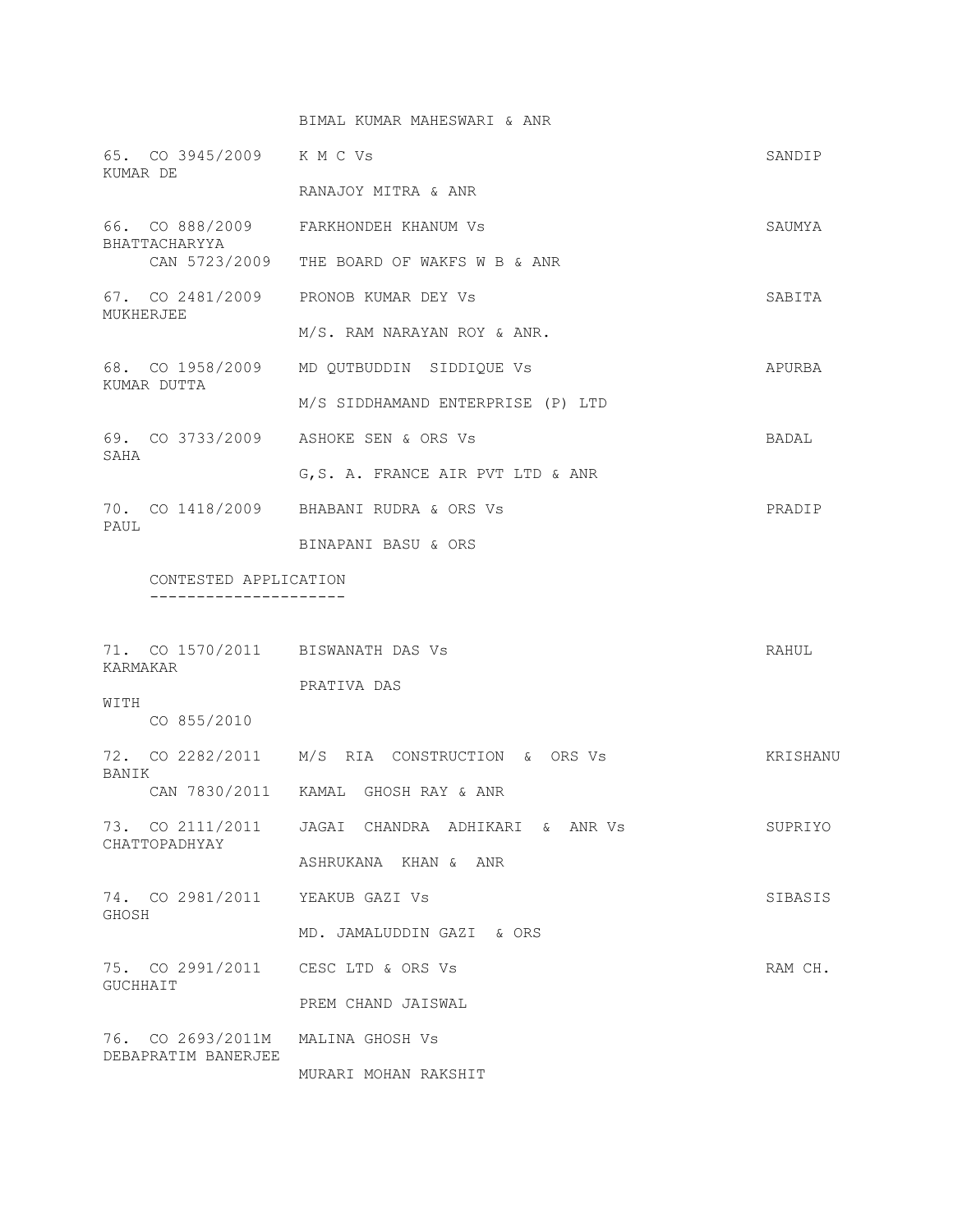|                 | NATH SARKAR                         | 77. CO 53/2011 SUBAL NASKAR & ANR. Vs                                  | CHANDRA   |
|-----------------|-------------------------------------|------------------------------------------------------------------------|-----------|
|                 |                                     | MANTU RAM NASKAR & ORS.                                                |           |
| BANERJEE        |                                     | 78. CO 803/2011 ALAM ALI AHAMED & ORS. Vs                              | KOUSHIKEE |
|                 |                                     | HALENI ALI AHAMED & ORS.                                               |           |
| <b>BANERJEE</b> |                                     | 79. CO 2305/2011 ABDUL HALIM & ORS Vs                                  | ARUP      |
|                 |                                     | MAHMOOD ALAM                                                           |           |
|                 | KUMAR CHOWDHURY                     | 80. CO 233/2011 DEEPAK KUNDU Vs                                        | ASIT      |
|                 |                                     | ANIMA KUNDU & ORS                                                      |           |
| WITH            | CO 3652/2008                        |                                                                        |           |
|                 |                                     | 81. CO 1562/2011 SEBA RANI KUNDU & ANR Vs<br>SUVRO BHATTACHARJEE & ANR | SUMIT ROY |
| MAZUMDAR        |                                     | 82. CO 2615/2011 INDRAJIT DASGUPTA Vs                                  | UTTAM     |
|                 |                                     | ILA ROY & ANR                                                          |           |
| SARKAR          |                                     | 83. CO 531/2011 CHANDRANATH CHATTERJEE Vs                              | SUKALYAN  |
|                 |                                     | DEBASIS DEY                                                            |           |
| MISHRA          |                                     | 84. CO 1446/2011 ANJALI MAITI & ORS Vs                                 | KAMAL     |
|                 |                                     | ASIMAY MAITI & ORS                                                     |           |
|                 | YOUNUSH MONDAL                      | 85. CO 628/2011 PIJUS KANTI BISWAS & ORS. Vs                           | MD.       |
|                 |                                     | CHAIRMAN, NADIA DISTRICT PRIMARY SCHOOL COUNCIL & ORS.                 |           |
| DHAMALI         |                                     | 86. CO 54/2011 BEJOY BAYEN & ORS. Vs                                   | DEBASREE  |
|                 |                                     | NANDARANI BAYEN & ORS.                                                 |           |
| MUKHERJEE       | 87. CO 479/2011                     | KHAGENDRA LALL DUTTA & ANR. Vs                                         | SANJOY    |
|                 |                                     | ARNAB SEN                                                              |           |
|                 | 88. CO 505/2011<br>PRATIM MUKHERJEE | MST. ABEDIN NESHA Vs                                                   | PARTHA    |
|                 |                                     | MOHAMMED JALIL                                                         |           |
|                 | 89. CO 325/2011<br>NATH HALDER      | DURGA DHAOYA VS                                                        | TARAK     |
|                 |                                     | JAYA BORAL                                                             |           |
| DEY             |                                     | 90. CO 4096/2011 KUNWARJEE PANDEY Vs                                   | KAUSHIK   |
|                 |                                     | PRABHU DAYAL SINGH                                                     |           |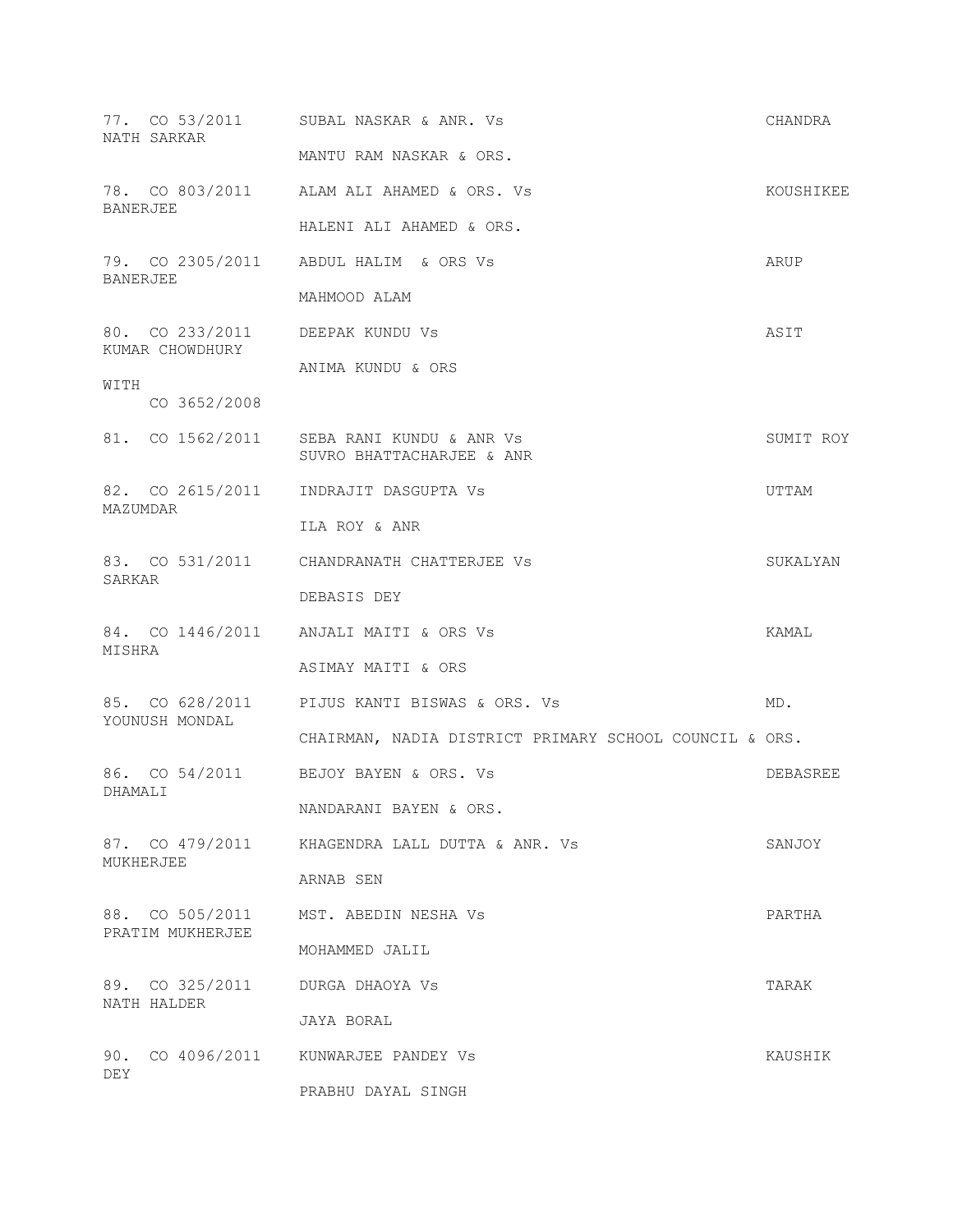| DEY           |                | 91. CO 2279/2011 SMT. SRABANI SIL Vs                          | SHUBHA   |
|---------------|----------------|---------------------------------------------------------------|----------|
|               |                | NARENDRA NATH SIL                                             |          |
|               | NATH HALDER    | 92. CO 3002/2011 SUBRATA BASAK Vs                             | TARAK    |
|               |                | NIBEDITA BASAK                                                |          |
| DAS           |                | 93. CO 1563/2011 MD. SAIFULLA MOLLA Vs                        | SANDIP   |
| WITH          |                | AMANULLA MOLLA & ORS                                          |          |
|               | CO 1564/2011   |                                                               |          |
| DAS           |                | 94. CO 679/2011 ABDUL KHALEQUE LASKAR Vs                      | SANDIP   |
|               |                | BISWANATH KHATA & ORS.                                        |          |
| MAJHI         |                | 95. CO 220/2011 BUBEKANANDA HAZRA & ANR. Vs                   | FALGUNI  |
|               |                | HARIMOHAN DAN & ORS.                                          |          |
|               |                | 96. CO 810/2011 SHYAMALI MUKHERJEE & ANR. Vs                  | BADAL    |
| SAHA          |                | JYOTI PRAKASH ROY CHOWDHURY                                   |          |
|               | NATH SARKAR    | 97. CO 1235/2011 NAKUL CHANDRA DAS & ANR. Vs                  | CHANDRA  |
|               |                | SUJIT BHANDADARI                                              |          |
|               | BANDYOPADHYAY  | 98. CO 1635/2011 BHABATOSH SINHA Vs                           | FALGUNI  |
|               |                | KAMAL BARAN SAHA & ORS                                        |          |
| ROY.          |                | 99. CO 643/2011 RAMA PRASAD PATHAK & ANR. Vs                  | AMITABHA |
|               |                | ARATI BANERJEE & ORS.                                         |          |
|               | UL BARI        | 100. CO 2708/2011 MD. ANSARUDDIN Vs                           | SHAMIM   |
|               |                | RANI PARVIN                                                   |          |
| <b>BISWAS</b> |                | 101. CO 2533/2012 AJOY KUMAR SHAW & ORS. Vs                   | INDRAJIT |
|               |                | UTTAM KUMAR SHAW & ORS.                                       |          |
|               | NATH SARKAR    | 102. CO 2721/2012 RAM SUNDAR PRASAD Vs                        | CHANDRA  |
|               |                | SHIV SHANKAR PRASAD                                           |          |
|               | CHANDRA PRASAD | 103. CO 1650/2012 REGIONAL PROVIDENT FUND COMMISSIONER (I) Vs | AHIV     |
|               |                | CAN 4121/2014 ZAKIA MOIN & ORS                                |          |
| DAS           |                | 104. CO 3061/2012 NEMAI CHANDRA HALDER Vs                     | SANDIP   |
|               |                | NIYATI HALDER & ANR.                                          |          |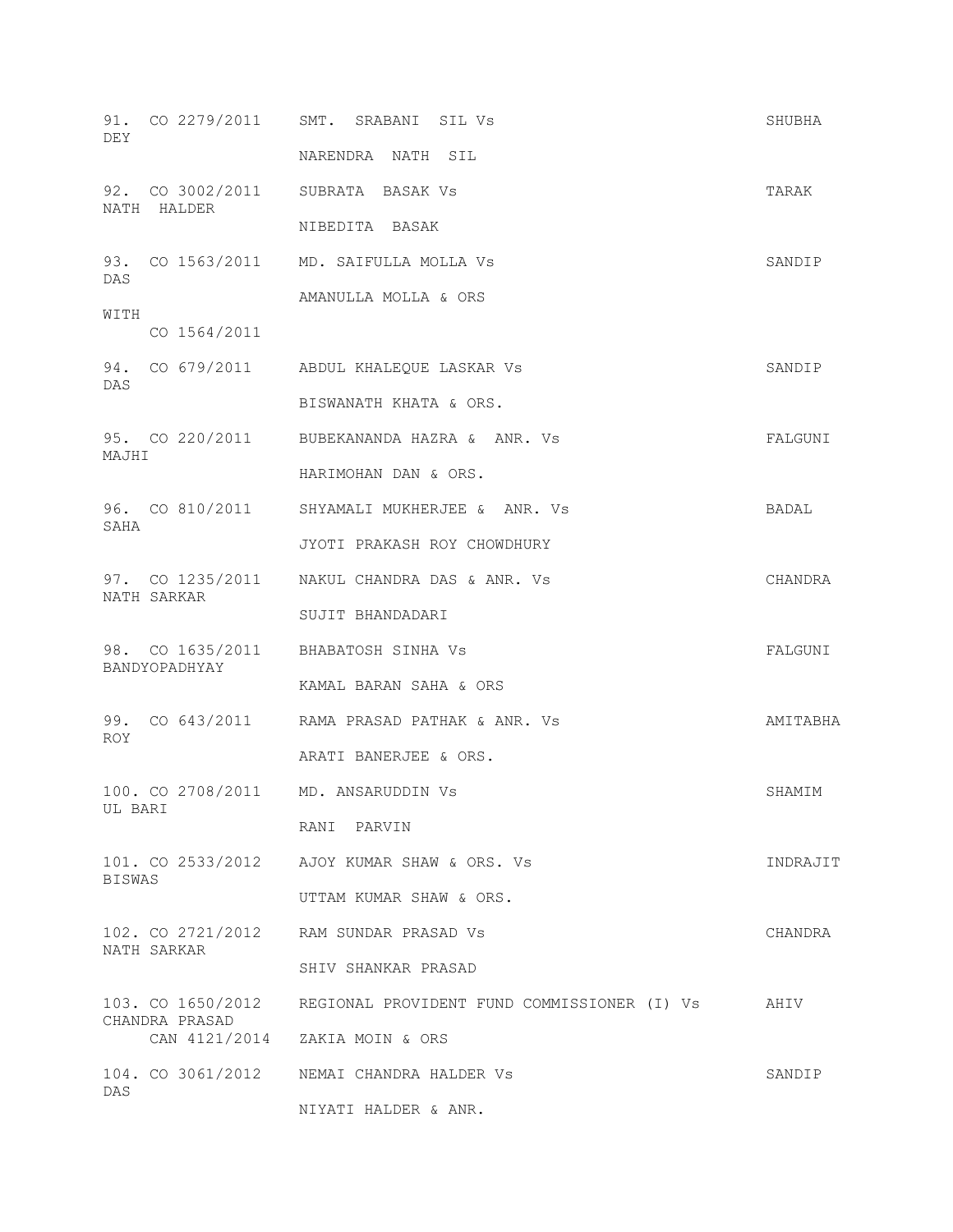| SABYASACHI MUKHOPADHYAY                        | 105. CO 3789/2012 MD. SHAMSHAD KHAN Vs                            |           |
|------------------------------------------------|-------------------------------------------------------------------|-----------|
|                                                | MD. SIKANDAR KHAN & ORS                                           |           |
| SEN BARAT                                      | 106. CO 744/2012 PRADYOT ROY CHOWDHURY & ORS Vs                   | SUPRATIK  |
| WITH                                           | UNITED BANK OF INDIA & ORS                                        |           |
| CO 2452/2011                                   |                                                                   |           |
| 107. CO 1205/2012<br>DAS                       | JHARNA DAS & ORS Vs                                               | SANDIP    |
|                                                | DEBJANI DAS                                                       |           |
| 108. CO 1985/2012 PRIYA DUTTA VS<br>CH. SAHA   |                                                                   | KAMALESH  |
|                                                | SRI MRINMOY DUTTA                                                 |           |
| 109. CO 56/2012 ASOKE SEN Vs<br>DAS            |                                                                   | ASIS KR.  |
|                                                | MAYURAKSHI MOITRA & ANR                                           |           |
| BANERJEE                                       | 110. CO 2331/2012 JAYANTA KUAMR JANA VS                           | AMIT      |
|                                                | MINA RANI PANJA                                                   |           |
| <b>BANERJEE</b>                                | 111. CO 2332/2012 JAYANTA KUMAR JANA Vs                           | AMIT      |
|                                                | SUBHANKAR PANJA (MINOR)                                           |           |
| <b>BANERJEE</b>                                | 112. CO 2330/2012 JAYANTA KUMAR JANA Vs                           | AMIT      |
|                                                | AMAR KRISHNA PANJA                                                |           |
| BHATTACHARYYA                                  |                                                                   | RAJU      |
|                                                | ABUL KASHIM & ORS                                                 |           |
|                                                | 114. CO 3919/2012 MASIRUDDIN SK. @ NASIRUDDIN HAFIJ & ORS Vs ARUP |           |
| SARKAR                                         | MAHASIN ALI KHAN                                                  |           |
| 115. CO 299/2012 HARPAL SINGH Vs               | AMARJEET SINGHG & ANR                                             | SABA NAAZ |
| MONORANJAN JANA                                | 116. CO 1847/2012 SURESH CHANDRA SARKAR & ANR Vs                  |           |
|                                                | ALOKE KUMAR PAUL                                                  |           |
| 117. CO 2356/2012 SUKUMAR PAL Vs<br>CHATTERJEE |                                                                   | SUKDEB    |
|                                                | SEFALI PAL                                                        |           |
| 118. CO 1334/2012 SOURAV GHOSH Vs<br>CHAUDHURI |                                                                   | GOBINMDA  |
|                                                | MOUMITA GHOSH ( NEE SARKAR)                                       |           |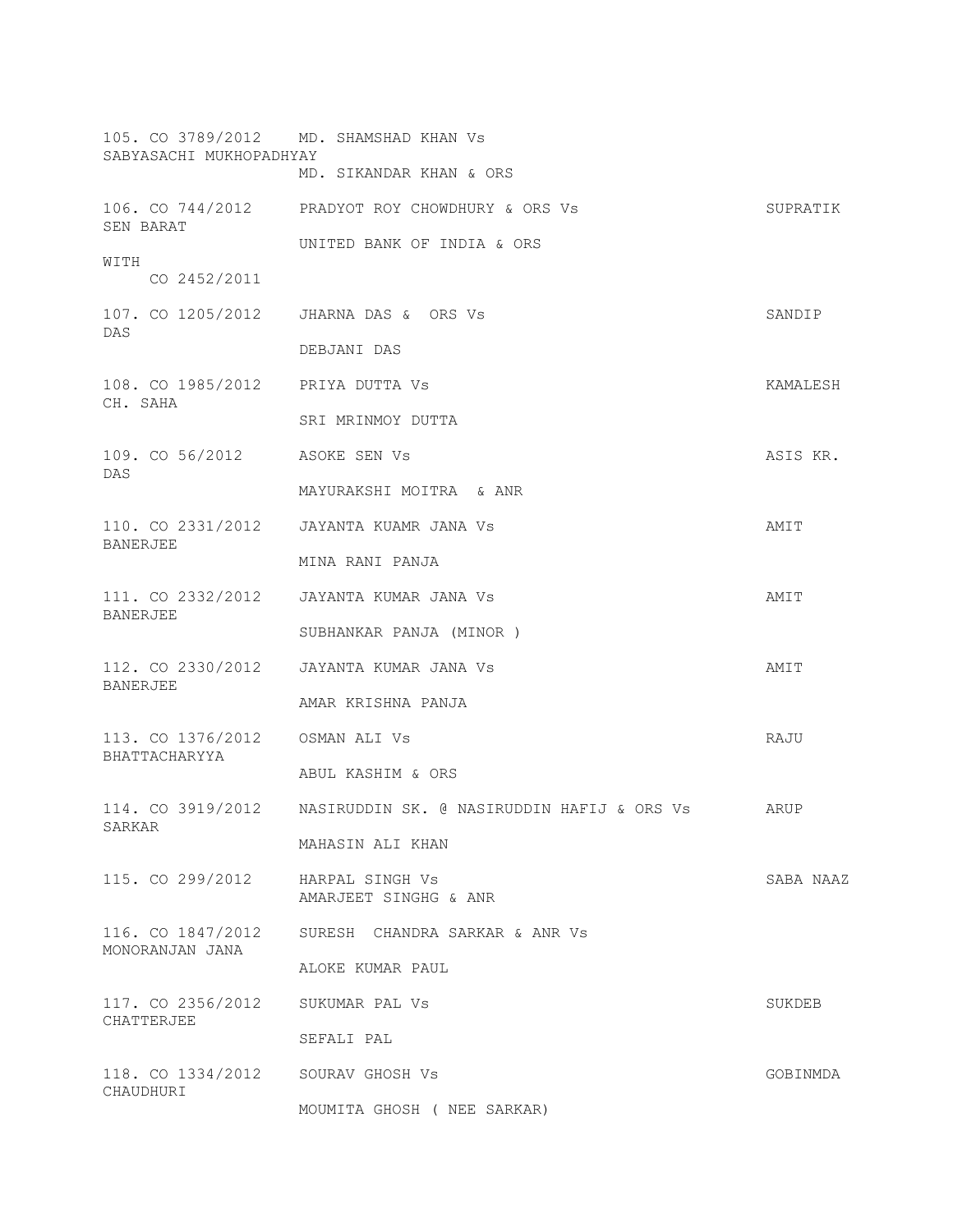119. CO 1840/2012 LILA GUPTA & ANR Vs KAUSHIK DEY MANASI GUPTA

120. CO 1130/2012 THE MANAGER NADIA DIST CO-OPRATIVE AGRI &RURAL DEV BANK LTD VsPRABIR KR. BHOWMICK ASIM KR. PRAMANICK

121. CO 601/2012 TULSI BHOWMICK Vs PARTHA PRATIM ROY SAMBHU NATH SHAW & ORS

- 122. CO 1968/2012 SRI AMAL KUMAR DAS & ANR Vs SUBHAJIT DAN MAHENDRA KUMAR KHAITAN
- 123. CO 580/2012 PRABIR ROY Vs KOUSHIK BHATTACHARYYA

PERIN ROY

124. CO 2083/2012P HIMALAYAN CO OPERATIVE LABOUR CONTRACT & CONSTRUCTION SOCIET VsSHOHINI BHATTACHARYA STATE OF WEST BENGAL & ORS

125. CO 2084/2012P ALLIED CO OPERATIVE LABOUR CONTRACT & CONTRUCTION SOCIETY VsSHOHINI BHATTACHARYA

STATE OF WEST BENGAL & ORS

126. CO 2082/2012P WORKERS CO OPERATINE LABOUR CONTRACT & CONTRUCTION SOCIETY L VsSHOHINI BHATTACHARYA

STATE OF WEST BENGAL & ORS

- 127. CO 2338/2012 SUDHAR HALDER Vs BAPIN BAIDYA
	- RAJENDRA PRASAD GHOSH & ORS
- 128. CO 2337/2012 SUDHIR HALDER Vs BAPIN BAIDYA

REBA PAUL

- 129. CO 2336/2012 SUDHIR HALDER Vs BAPIN BAIDYA KALIDAS PAUL & ORS
- 130. CO 2106/2013 GOURPADA SAHA & ORS Vs AWANI KUMAR ROY
	- MALIK RAM GUPTA @SHALIK RAM GUPTA & ORS

131. CO 4205/2013 SANKAR LAL KARMAKAR Vs GANESH BANERJEE ANJALI DEY

132. CO 4083/2013 GIRDHA ESTATES P. LTD. Vs AMIT KR. NAG M/S. KRISHNA ROADWAYS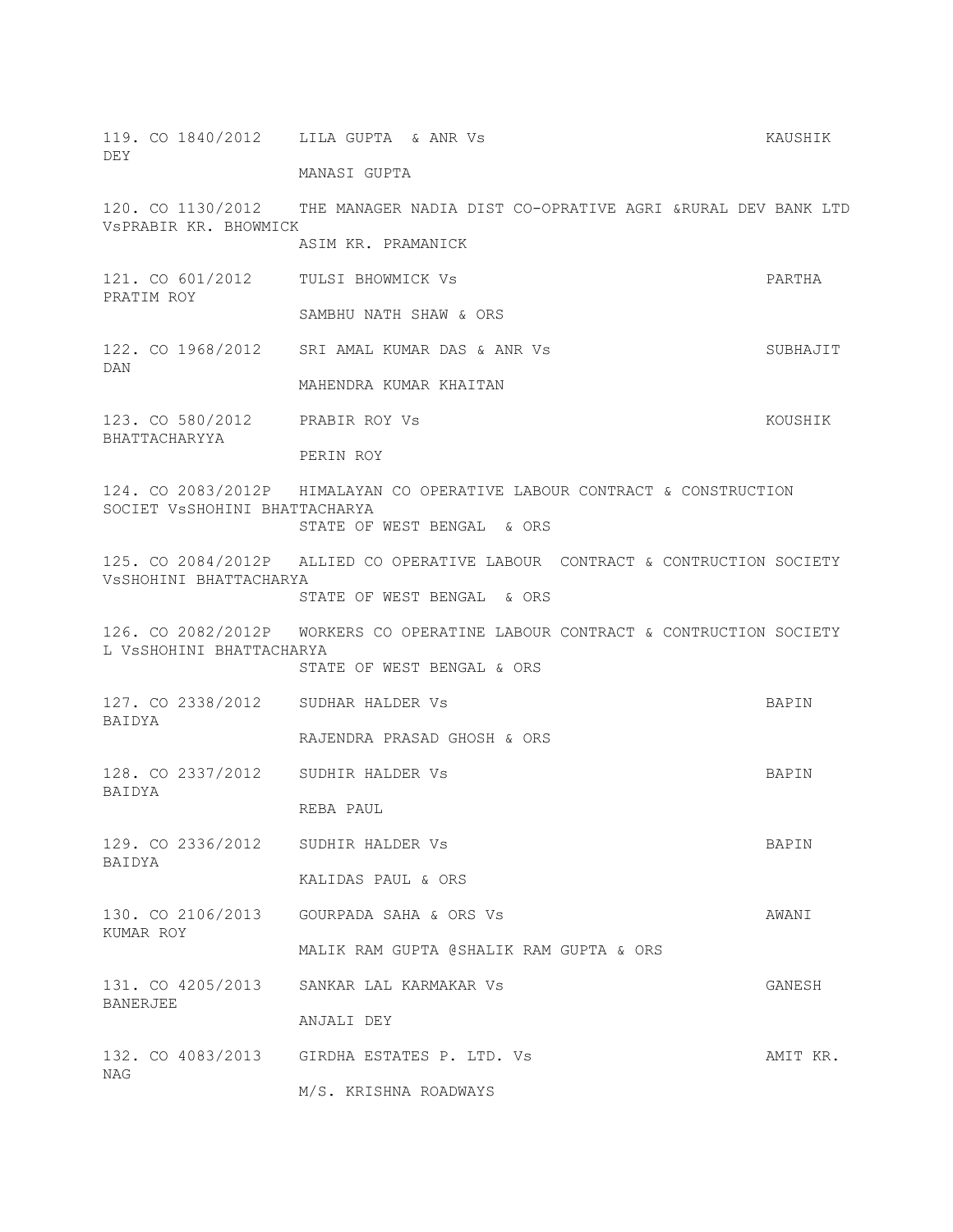| 133. CO 76/2013 DILIP KUMAR ROY Vs<br>NATH         |                                                               | PURNIMA  |
|----------------------------------------------------|---------------------------------------------------------------|----------|
|                                                    | SMT REBA RANI MONDAL ROY@REBA RANI ROY & ORS                  |          |
| KUMAR KEDIA                                        | 134. CO 734/2013 SHYAM KANHAIYA SINGH & ORS Vs                | PRAMOD   |
|                                                    | SK. DAMAN & OTHERS WAKF EASTATE & ORS                         |          |
| <b>BASU THAKUR</b>                                 | 135. CO 2783/2013 MANJU MUKHERJEE & ORS. Vs                   | SUDESHNA |
|                                                    | AJIT KR. LAYAK & ORS.                                         |          |
|                                                    | 136. CO 3327/2013 RAM AWATAR SHAW Vs                          | KAUSHIK  |
| DEY                                                | PHUL HARI ROY @ PHULLARI ROY                                  |          |
| CH. DAS                                            | 137. CO 2826/2013 AJIJAN BIBI & ANR. Vs                       | PHATICK  |
|                                                    | MD. SALIM                                                     |          |
|                                                    | 138. CO 3057/2013 MIRMAL KUMAR MONDAL Vs                      | ANINDYA  |
| LAHIRI                                             | PROBODH KUMAR MONDAL & ORS                                    |          |
| 139. CO 767/2013 MANAB MUKHERJEE Vs                |                                                               | SUDHAKAR |
| <b>BISWAS</b>                                      | SWAPAN KUMAR MAJI & ORS                                       |          |
|                                                    | 140. CO 39/2013P DEBASIS GOSWAMI Vs                           |          |
| PUNDARIKAKSHA BHATTACHARYA                         | SUBHRA GOSWAMI                                                |          |
| 141. CO 2618/2013 SMT DURGA SAHA Vs<br>KRISHNA DAS |                                                               | ARUP     |
|                                                    | RAJENDRA PRASAD SHARMA & ORS                                  |          |
|                                                    | 142. CO 1946/2013 FULARJI DEVI SINGH & ORS. Vs                | ANIL     |
| CHOUDHURY                                          | JYOTIRMOY ROY                                                 |          |
|                                                    | 143. CO 309/2013P SMT REKHA RANI SARKAR Vs                    | SUDHAKAR |
| <b>BISWAS</b>                                      | BISWAJIT LASKAR & ORS                                         |          |
| DATTA                                              | 144. CO 3316/2013 NAZRUL ISLAM DHALI VS                       | UDAYAN   |
|                                                    | MD. NASIR DHALI & ORS                                         |          |
|                                                    | 145. CO 300/2013P BANKIM CHANDRA BACHAR & ORS Vs              | RAM      |
| CHANDRA GUCHAIT                                    | RATHIN BACHAR & ORS                                           |          |
|                                                    | 146. CO 2599/2013 BOARD OF TRUSTEES, C.S.T.C EMPLOYEES CPF Vs | RAM UDAY |
| BHATTACHARYA                                       | SMT SIKHA SARKAR & ANR                                        |          |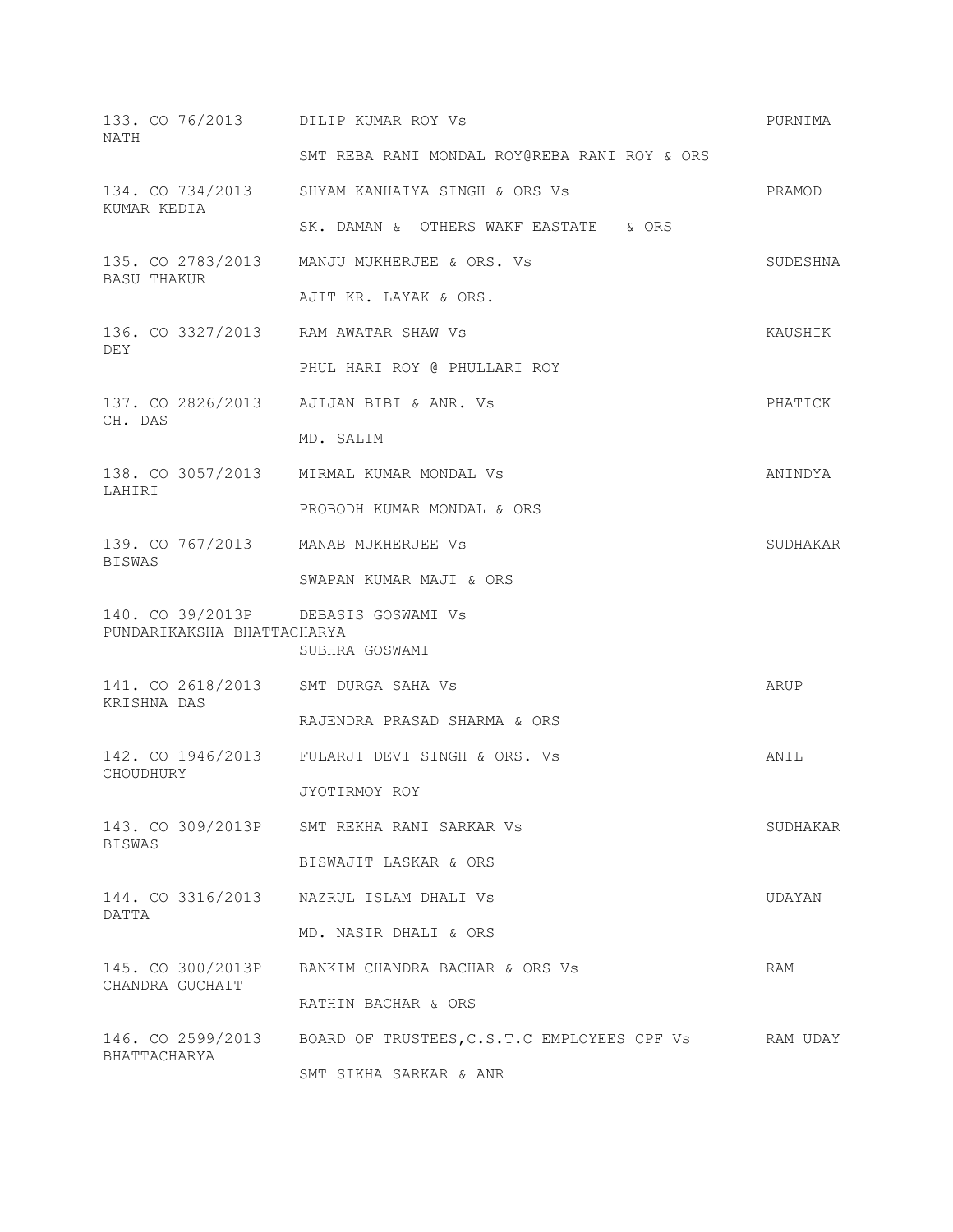| MUSKARA                                                 | 147. CO 1850/2013 NIRMAL KUMAR DAGA Vs                                         | S G       |
|---------------------------------------------------------|--------------------------------------------------------------------------------|-----------|
|                                                         | UMA SHANKAR GOENKA & ANR                                                       |           |
| KUMAR GHOSH                                             | 148. CO 79/2013 SARAJIT CHAKRABORTY@SAMARJIT CHAKRABORTY & ORS Vs SUJIT        |           |
|                                                         | REKHA RANI DUTTA                                                               |           |
| 149. CO 83/2013<br>KUMAR GHOSH                          | SARAJIT CHAKRABORTY @ SAMARJIT CHAKRABORTY @ ORS VSSUJIT                       |           |
|                                                         | JITENDRA NATH DUTTA & ANR                                                      |           |
|                                                         | 150. CO 3154/2013 M/S. J D CASTING & FORGIN PVT LTD Vs<br>KABITA JAISWAL & ORS | H B DUBEY |
| <b>BHATTACHARJEE</b>                                    | 151. CO 1780/2013 ASANSOL MUNICIPAL CORPORATION Vs                             | HIRANMOY  |
|                                                         | SRIVJEE PRASAD                                                                 |           |
| CHANDRADOY ROY                                          | 152. CO 2011/2013P KALIPADA BHOWMICK Vs                                        |           |
|                                                         | NIRMAL KUMAR GHOSH                                                             |           |
| SARBANANDA SANYAL                                       | 153. CO 2661/2013 MAYARANI MAJUMDER Vs                                         |           |
|                                                         | UMARANI SARKAR & ANR.                                                          |           |
| CHKARABORTY                                             | 154. CO 919/2013F RAMENDRA CHAKRABORTY Vs                                      | BIMAL     |
|                                                         | SMT ALOKA MONDAL NEE NASKAR                                                    |           |
| 155. CO 2116/2013 GOURI GANGULY Vs<br>MALLICK CHOUDHURI |                                                                                | DEBASIS   |
|                                                         | ANGURBALA SAPUI & ORS                                                          |           |
| 156. CO 2143/2013P SK AKBAR ALI Vs<br>DAS               |                                                                                | RAGHUNATH |
| WITH                                                    | BISWAJIT KARMAKAR REPTD. BY GAYATRI GHOSH & ORS                                |           |
| RVW 197/2013                                            |                                                                                |           |
| KUMAR MITRA                                             | 157. CO 2923/2013 SMT MOUMITA BHADRA Vs                                        | MUKUL     |
|                                                         | M/S. EASTERN CONSTRUCTION & ORS                                                |           |
| MAJUMDER                                                | 158. CO 1213/2013 MISS PURABI NATH & ORS Vs                                    | DIPTENDU  |
|                                                         | DR SYED ASGAR NAWAZ                                                            |           |
| 159. CO 938/2014<br>DEY (BASU)                          | SMT TUMPA BAIRAGYA VS                                                          | SUSMITA   |
|                                                         | PANA@PANU BAIRAGYA                                                             |           |
| 160. CO 2250/2014<br>DATTA CHAKRABORTY                  | PRABHAS HALDER Vs                                                              | JUIN      |
|                                                         | PIJUSH KANTI DEY                                                               |           |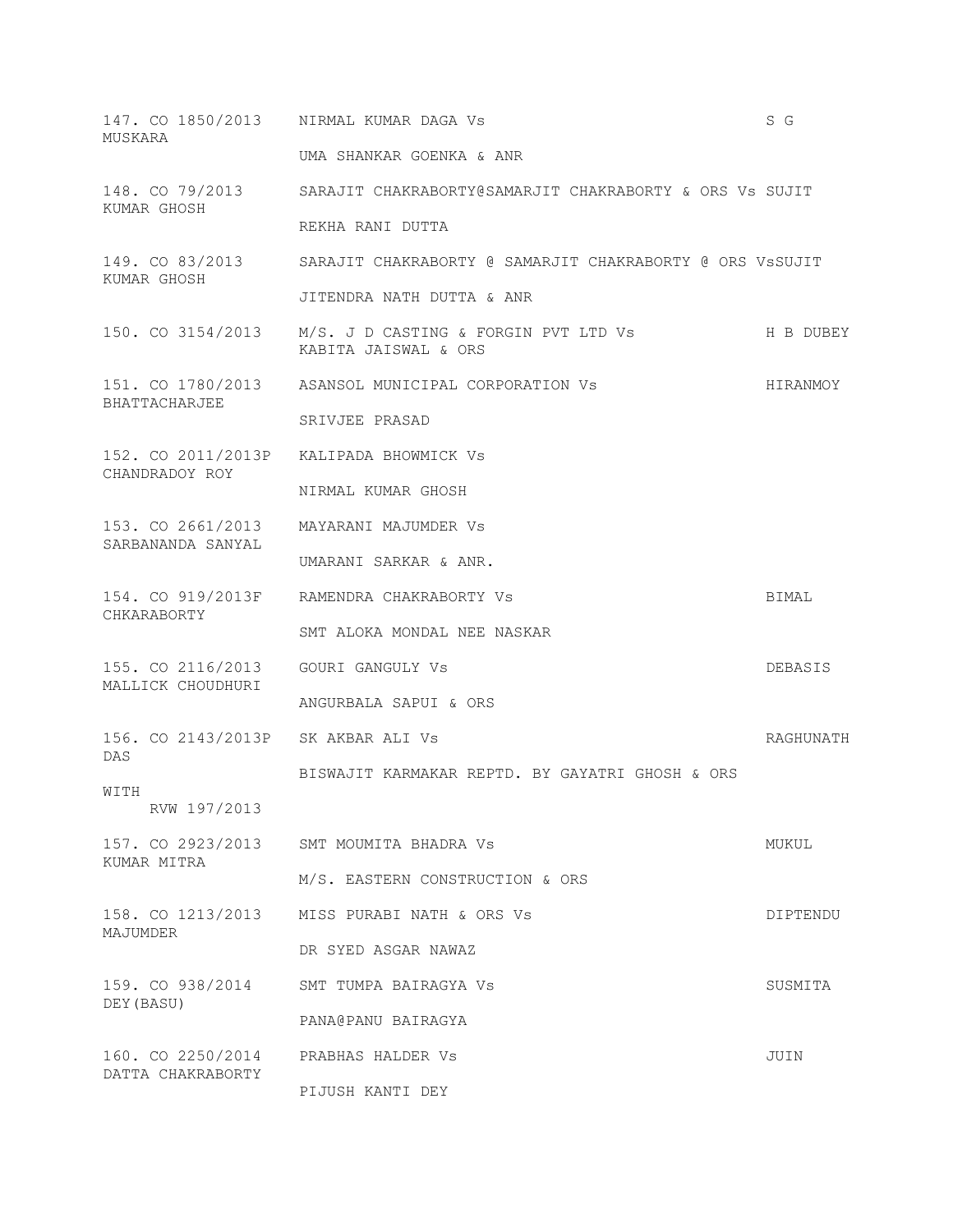# RESTORATION APPLICATION

-----------------------

161. CAN 9110/2013 RABINDRA NATH CHATTERJEE @ RABIN CHATTERJEE & ANR. Vs SATYA DEY WITH CO 1945/2013 162. CO 4516/2006 SANKAR DAS Vs SHAMPA SARKAR RABINDRA CHANDRA DAS WITH CAN 11039/2013 163. CAN 5218/2014 JIBAN KRISHNA SETH Vs SUDHIR CHANDRA DAS & ORS. CAN 5227/2014 WITH CO 2355/2010 164. CO 590/1993 ZULFIQUAR HAIDAR Vs MR.B.J.BASU CAN 7304/2006 ANJUMAN MOFIDUL ISLAM NORTHAN N.Y.A. 165. CO 1546/2014 ISHRAT JAHAN Vs B.P SINGH CAN 7052/2014 MD. AINUDDIN @ SIBA 166. CAN 12504/2013 AMARENDRA NATH PRAMANIK Vs SAROJ KUMAR HALDER WITH CO 2839/2003 167. CAN 1847/2010 SK. AKSARUDDIN Vs TAPASH KR MONDAL RAHAMAN ALI KHAN WITH CO 4448/2006 168. CAN 3432/2014 PURNENDU PAL Vs BINATA PAL WITH CO 982/2008 169. CAN 11769/2013 SK BISWAS @ SIDDHARTHA KUMAR BISWAS Vs KMC & ORS CAN 11771/2013 WITH CO 2426/2009 170. CO 1887/2010M ABU TAYEB MD. KAMRUZZAMAN Vs IBRAHIM SHAIKH CAN 3609/2014 EKRAMUL HAQUE & ORS. 171. CAN 8031/2014 MD. SAMSUL HODA HAZRA Vs UNION OF INDIA WITH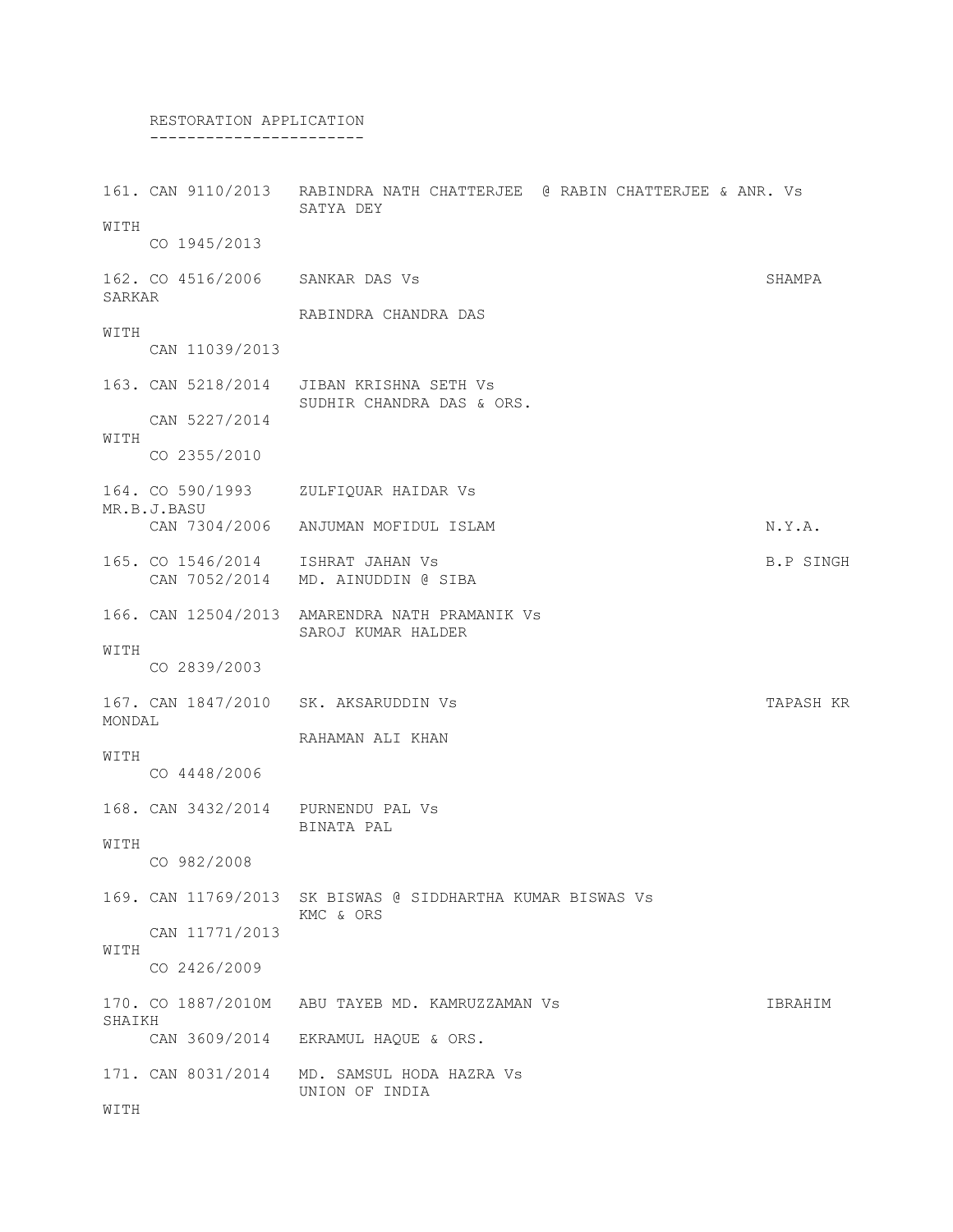CR 2995/1992 172. CAN 1350/2012 NISHAR AHMED Vs FATEMA BIBI & ORS WITH CO 4298/2007 173. CAN 2192/2012 PANCHANAN PATRA & ORS Vs NEMAI CHANDRA DAS & ORS WITH CO 2783/2008 174. CAN 8197/2014 KASHINATH KARMAKAR Vs SUJIT KUMAR KARMAKAR & ANR WITH CO 1479/2009 OTHER APPLICATIONS ------------------ 175. RVW 32/2014 ALOKE GOENKA Vs ARIJIT BARDHAN CENTRAL BANK OF INDIA & ORS 176. CO 2578/2010 KALYAN KR.GHOSH Vs TANMAY CHOWDHURY CAN 4099/2013 RADHARANI PAUL CAN 500/2014 177. CO 3255/2012 RAGHUNATH HALDER Vs SANDIP DAS CAN 4146/2014 GITA BALA HALDER & ORS 178. CAN 9034/2013 NITISH MONDAL & ANR Vs MANAS CHANDRA DAS & ANR WITH CO 523/2010 179. RVW 194/2013 GURUPRASAD BHAKAT Vs MANALI BISWAS SABITRI BHAKAT & ORS WITH CO 683/2013 180. CO 1662/2010 RAM SEBAK JHA Vs SUMAN SEHANASIS(MONDAL) CAN 9907/2010 LABCHAND NAHATA & ORS. 181. CO 3116/2013 SOUMEN GHOSH Vs MD ABDUL ALIM CAN 7377/2014 KALI GHOSH & ORS 182. CO 2899/2009 KAMALESH CHANDRA DUTTA Vs DEBAPRATIM BANERJEE CAN 3807/2013 NARAYAN CHANDRA GUHA & ORS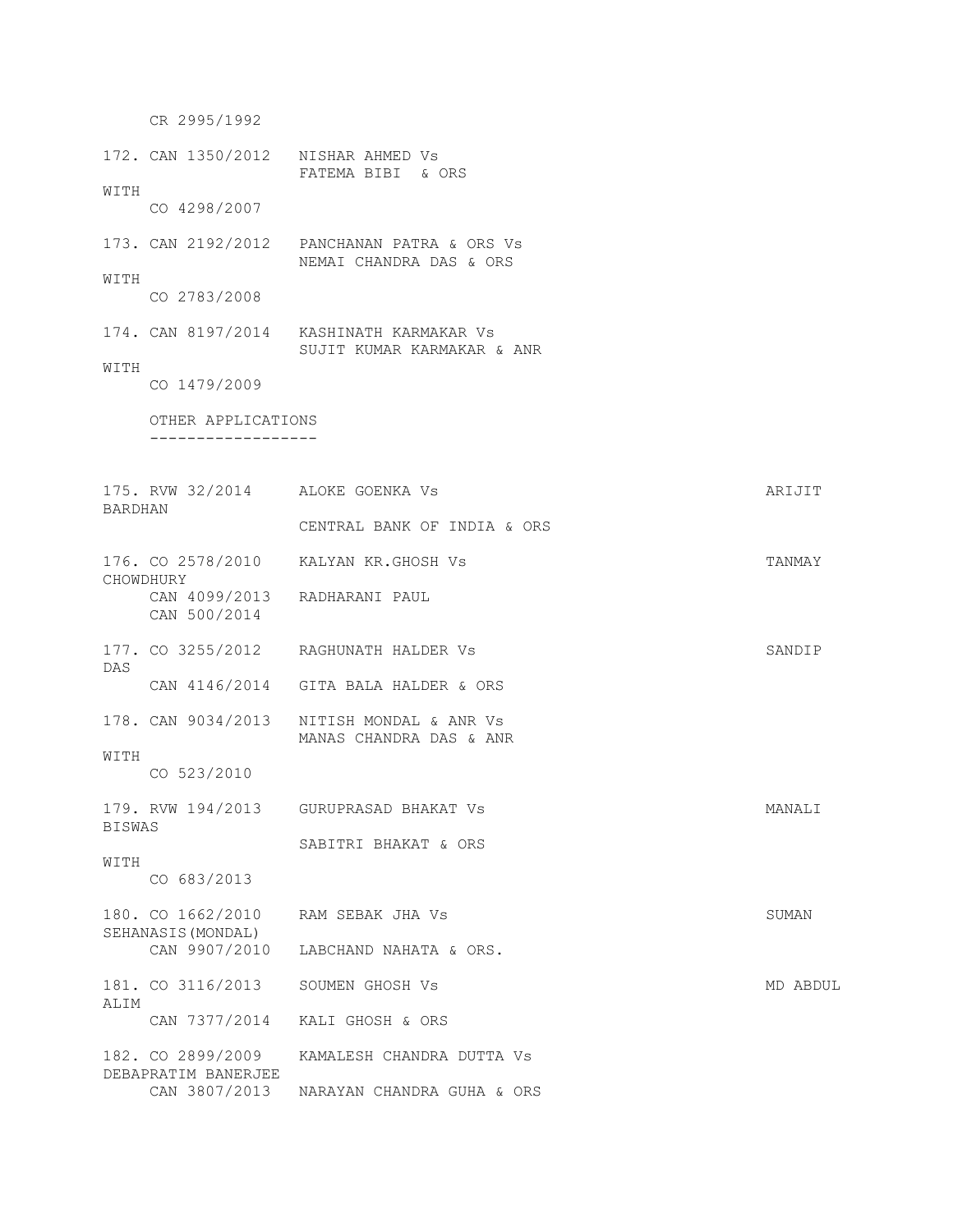183. CO 1466/2011 ARATI BALA GHOSH & ORS Vs CHITTAPRIYA GHOSH CAN 2385/2013 LAKSHMI RANI MONDAL & ORS 184. CO 1370/2012M CHANDRA AGARWAL @ CHANDRA DEVI AGARWAL Vs SANDIP CHAKRABORTY CAN 7677/2014 ANITA DEVI AGARWAL 185. RVW 53/2014 MD. AHMED & ORS Vs WASIM AHMED CAPTIVATE MARKETING & SERVICES LIMITED WITH CO 1657/2012 186. CO 1847/2013 SMT BINA DEVI BINANI Vs SRIJIB CHAKRABORTY CAN 8677/2013 RAMESH KUMAR GUPTA 187. CO 2847/2000 HRISHIKESH CHANDRA GHORAI Vs MONARANJAN JANA CAN 7485/2014 BANABEHARI PAIRA CAN 8103/2014 CAN 8104/2014 WITH CAN 4180/2005 CAN 6371/2010 188. CAN 10914/2013 AMIT KUMAR GHOSH Vs SHILPI GHOSH WITH CO 3815/2012 189. CO 1831/2013 ALOKE CHOWDHURY Vs SUSHANTA KUMAR LAHA CAN 6908/2014 SMT KALAPAN DAS 190. CO 3486/2011 CENTRAL BANK OF INDIA Vs GAUTAM CHAKRABORTY CAN 6708/2014 M/S PREMIER FEED MEALS ( P) LTD & ORS 191. CO 968/2007 ROUSANARA KHATOON Vs SUJIT KUMAR GHOSH CAN 8951/2014 MD. AJNABAT ALI MOLLA 192. CO 3914/2008 RATNA CHOWDHURY Vs SABYASACHI ROY CHOWDHURY CAN 7335/2014 BISWAJIT CHOWDHURY FMA HEARING ----------- 193. FMA 3018/2002 DHIRENDRA NATH NAYAK Vs JAYANTA KUMAR DUTTA HARIPADA DAS **WITH** FMA 3020/2002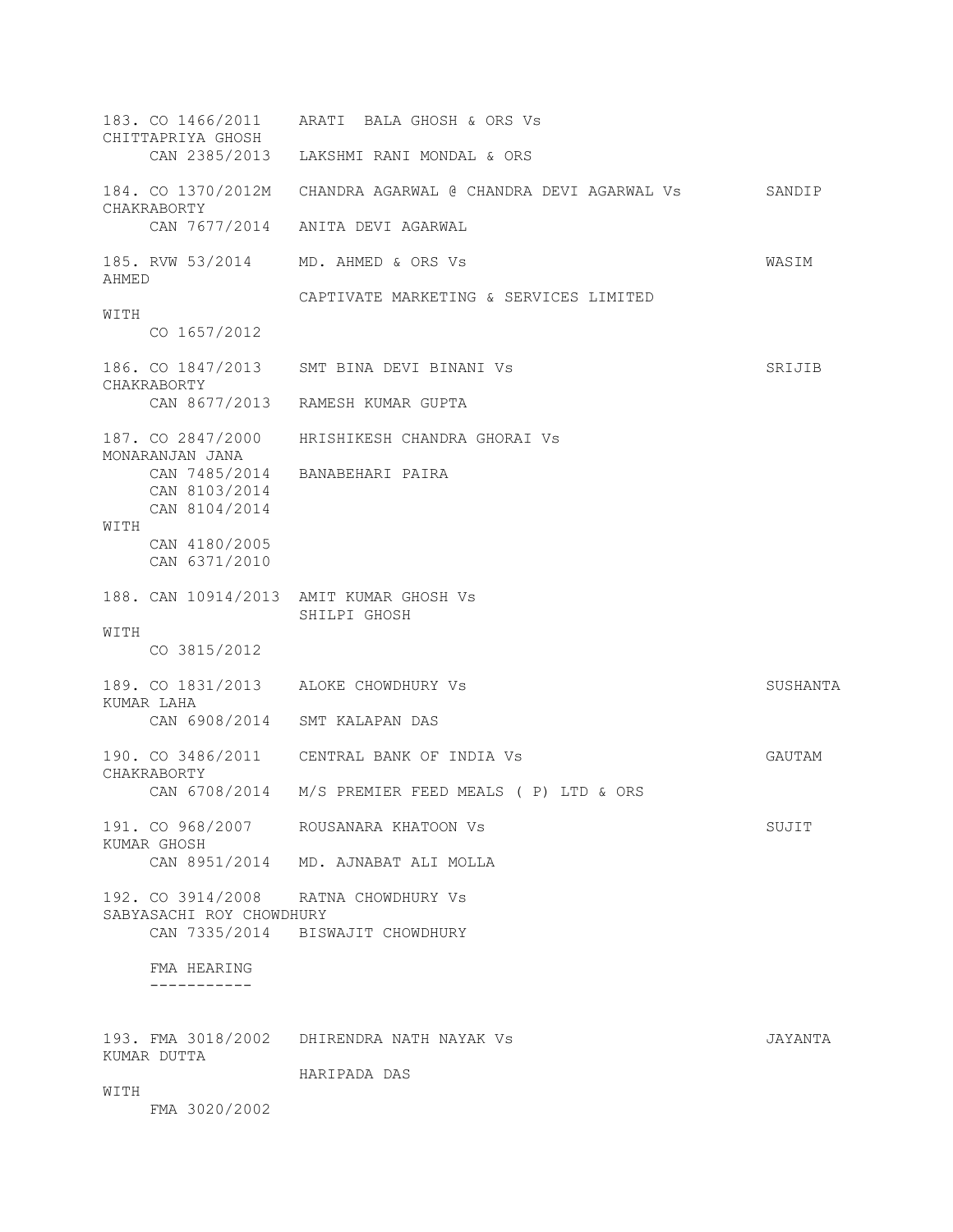| DE     |                                             | 194. FMA 600/2004 ALIMUDDIN KHAN & ORS Vs              | RUDRANIL  |
|--------|---------------------------------------------|--------------------------------------------------------|-----------|
|        |                                             | BINODINI MONDAL                                        |           |
|        | BHATTACHARYA                                | 195. FMA 1392/2007 KALYAN KR. GANGULY Vs               | Ρ.        |
| WITH   |                                             | CAN 6245/2014 ASIS KR. BURMAN                          |           |
|        | COT 2360/2007                               |                                                        |           |
|        |                                             | 196. FMA 934/2008 JAMUNA KOLEY & ORS Vs<br>SANAT NAYEK | KAJAL RAY |
| SUR    |                                             | 197. FMA 882/2009 BIBHABATI NANDI VS                   | SUHRID    |
|        |                                             | SUNIL DUTTA                                            |           |
|        | CHANDRA MANNA                               | 198. FMA 1527/2009 BYOMKESH PRAMANICK Vs               | BHASKAR   |
|        |                                             | HRISHIKESH PRAMANICK                                   |           |
|        | NATH HALDER                                 | 199. FMA 1357/2013 LAKSHMI KUILA & ANR Vs              | TARAK     |
|        |                                             | SURATH CHANDRA HALDER & ORS                            |           |
|        | APPLICATION<br>-----------                  |                                                        |           |
|        | RELATING TO S. A.                           |                                                        |           |
|        | 200. SA 491/2007 SANJOY SEN VS              |                                                        | ARNAB ROY |
|        | CAN 9889/2012 BINDU RANI DAS                |                                                        |           |
|        |                                             | 201. SA 98/2009 SANDHYA DUTTA & ORS. Vs                |           |
|        | SANGHAMITRA NANDY                           | CAN 5278/2014 KHAGENDRA NATH BURMAN                    |           |
|        | KR. MUKHERJEE                               | 202. SA 429/2005F UMA BANERJEE & ORS Vs                | PROBAL    |
| WITH   | CAN 2329/2011                               | SUKUMAR BANERJEE                                       |           |
|        | FMA 2506/2005                               |                                                        |           |
| MONDAL | 203. SA 228/1981                            | RENUKA DHAR & ORS Vs                                   | DIPANKAR  |
| WITH   | CAN 8056/2012<br>CAN 8794/2012              | PROVAT KR.JANA                                         |           |
|        | CAN 8810/2012<br>SA 1008/1980               |                                                        |           |
|        | 204. SA 469/1977<br>MR.C.C.MUKHERJEE        | BHUTNATH DAS & ANR Vs                                  |           |
|        | CAN 3488/2014 BASANTA DAS<br>MR.P.K.SAMANTA |                                                        |           |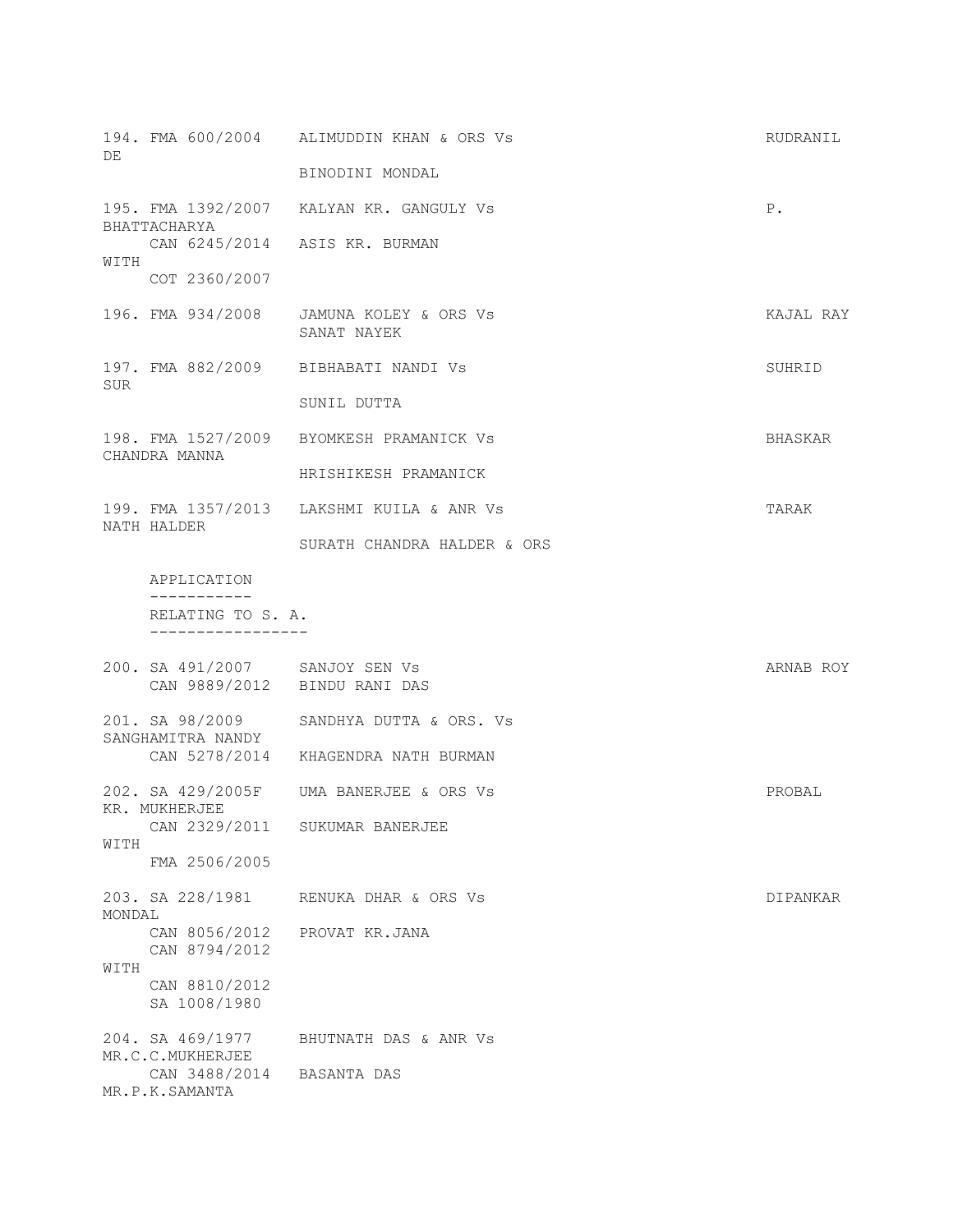205. SA 227/2001 SANJOY KUMAR BISWAS Vs SIBASISH GHOSH CAN 7988/2013 BALARAM MONDAL WITH CR 525S/1999 206. CR 1970S/1994 KALIPADA GOPE & ANR. Vs MISS. S.SARKAR SM. SHIBANI ROY N.Y.A. MR. B.K.BANERJEE WITH CAN 11460/2012 207. CAN 6499/2014 AMAL BISWAS & ORS. Vs RADHARANI MONDAL & ORS. WITH SA 263/2009 208. SA 177/1998 MOLOY KR .GHOSH & ORS Vs CAN 9122/2013 SAMARENDRA KR.GHOSH CAN 9123/2013 209. CPAN 861/2014 SACHIN CHANDRA MONDAL Vs SAHABUDDIN SARDAR ASHOKE KR SAIGAL WITH SAT 525/1994 210. CAN 6461/2011 MINATI BHOWMIK Vs SAMARENDRA NATH BHOWMICK WITH SA 150/1992 211. SAT 1798/2004 NIRMALA RANI BELEL & ORS Vs DIPANJAN SINHA ROY CAN 11983/2013 AJIT KR. DAS @ PAIRA 212. SA 482/2003 ANIL NASKAR Vs Sandwick Control of Hiranmoy BHATTACHARYA CAN 528/2011 ASHOKE CHATTERJEE 213. FMA 433/2008 SUSHEN CHANDRA BISWAS Vs SUBHABRATA DAS CAN 3742/2013 JAMINI MONDAL 214. FMA 982/2012 SAILENDRA KR DUTTA & ORS. Vs ARNAB ROY CAN 7163/2014 ARINDAM CHATTERJEE & ORS 215. SA 280/2013 GOPESWAR DAS & ORS. Vs PRATIP KR. CHATTERJEE CAN 112/2009 RABI DAS 216. SA 551/1999 EASTERN COALFIELDS LTD. Vs MR B. BORAL CAN 4599/2014 ATUL CHANDRA GARAI N.Y.A.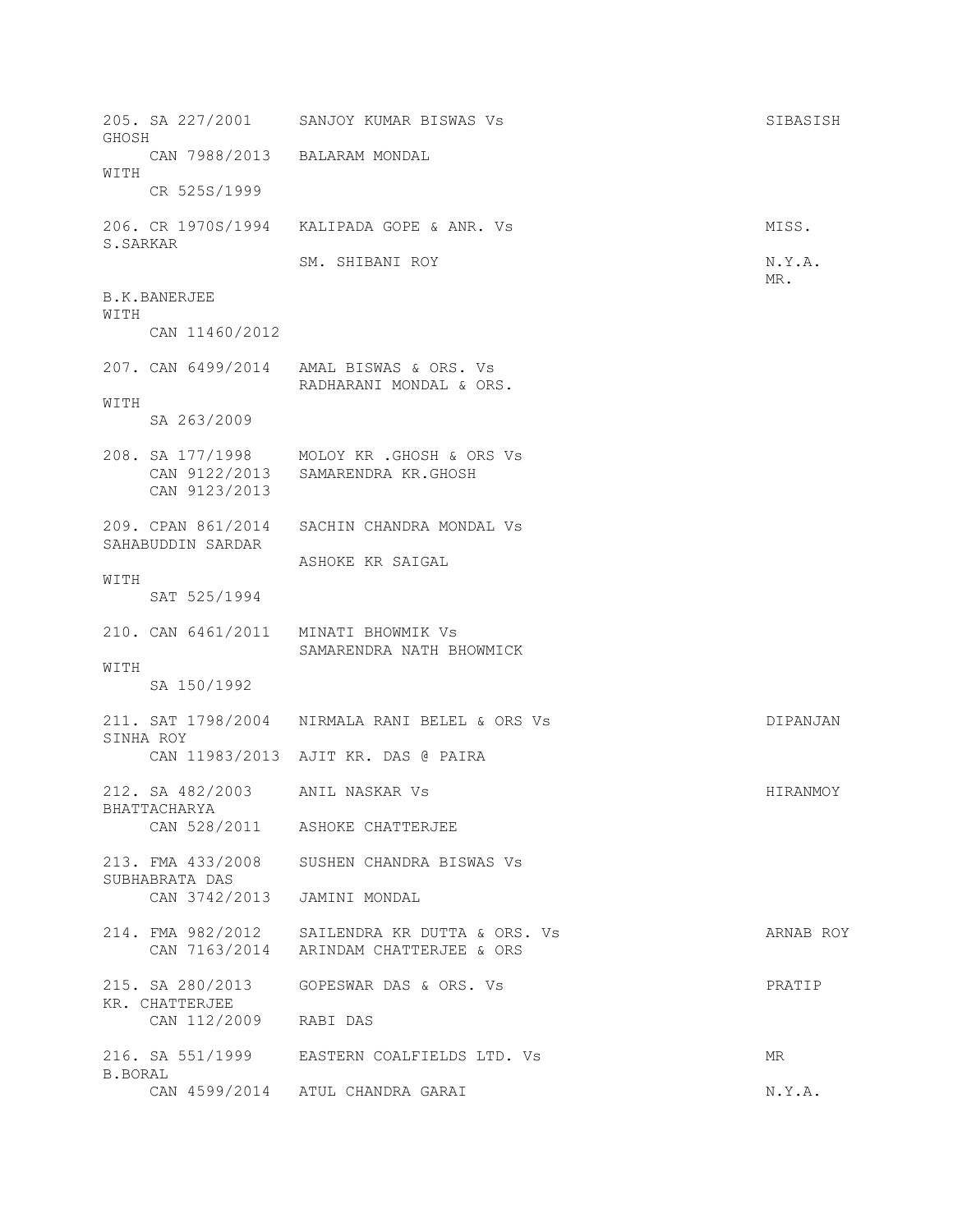|          | 217. SA 368/2009<br>PROSAD GHOSE<br>CAN 739/2014                                                    | LAKSHMI RANI DUTTA & ANR VS<br>RAHILA BIBI & ORS                                       | SIVA      |
|----------|-----------------------------------------------------------------------------------------------------|----------------------------------------------------------------------------------------|-----------|
|          | 218. SA 342/2009                                                                                    | LAKSHMI RANI DUTTA & ANR VS                                                            | SIVA      |
|          | PRASAD GHOSH<br>CAN 740/2014                                                                        | RAHILA BIBI & ORS                                                                      |           |
|          | 219. SAT 507/2012                                                                                   | SANJOY KUMAR DAS & ORS Vs                                                              | RAJU      |
|          | BHATTACHARYYA<br>CAN 6417/2014<br>CAN 6418/2014<br>CAN 6419/2014                                    | SISIR KUMAR DAS & ORS                                                                  |           |
|          | NATH SARDAR                                                                                         | 220. SAT 463/2011 RAJU GHOSH & ANR Vs                                                  | SAMBHU    |
|          |                                                                                                     | KALIDAS NASKAR & ORS                                                                   |           |
| WITH     | CAN 1112/2014<br>CAN 1114/2014<br>CAN 1115/2014<br>CAN 11258/2011<br>CAN 9216/2012<br>CAN 9866/2012 |                                                                                        |           |
|          |                                                                                                     | 221. CAN 2205/2014 HARINARAYAN GHOSH & ANR. Vs<br>DINABANDHU MONDAL                    |           |
|          | CAN 2206/2014<br>CAN 2207/2014                                                                      |                                                                                        |           |
| WITH     | SA 199/1981                                                                                         |                                                                                        |           |
| DAS      |                                                                                                     | 222. SAT 1343/2001 MD. IBRAHIM BAIDYA & ORS. Vs                                        | SANDIP    |
|          | CAN 7565/2014                                                                                       | ARSAD ALI LASKAR                                                                       |           |
| TALUKDAR | 223. SAT 280/2014                                                                                   | KOLKATA METROPOLITAN DEVELOPMENT AUTHORITY Vs                                          | SATYAJIT  |
|          | CAN 7051/2014                                                                                       | SONMOHAN CHATATERJEE & ORS                                                             |           |
|          | CAN 4083/2014                                                                                       | 224. SA 965/1975 SHEIKH ALI MISA CHOWDHURY Vs<br>CAN 1100/2014 NIRMAL KUMAR SINGHA ROY | C.F ALI   |
| DAS      |                                                                                                     | 225. FMAT 673/2014 MAZILA MAHATO Vs                                                    | MANAS KR. |
|          |                                                                                                     | CAN 7961/2014 KIRTAN MAHATO & ORS.                                                     |           |
|          | MITRA NANDY                                                                                         | 226. SA 148/2002 LALIT MOHAN GHOSH Vs                                                  | SANGHA    |
|          |                                                                                                     | LALA NETAI CHANDRA BABU @ BASU                                                         |           |
| WITH     | CAN 1238/2014                                                                                       |                                                                                        |           |
|          |                                                                                                     | 227. CAN 6596/2014 TUKU BIBI & ANR. Vs<br>BAIDYANATH MONDAL                            |           |
| WITH     |                                                                                                     |                                                                                        |           |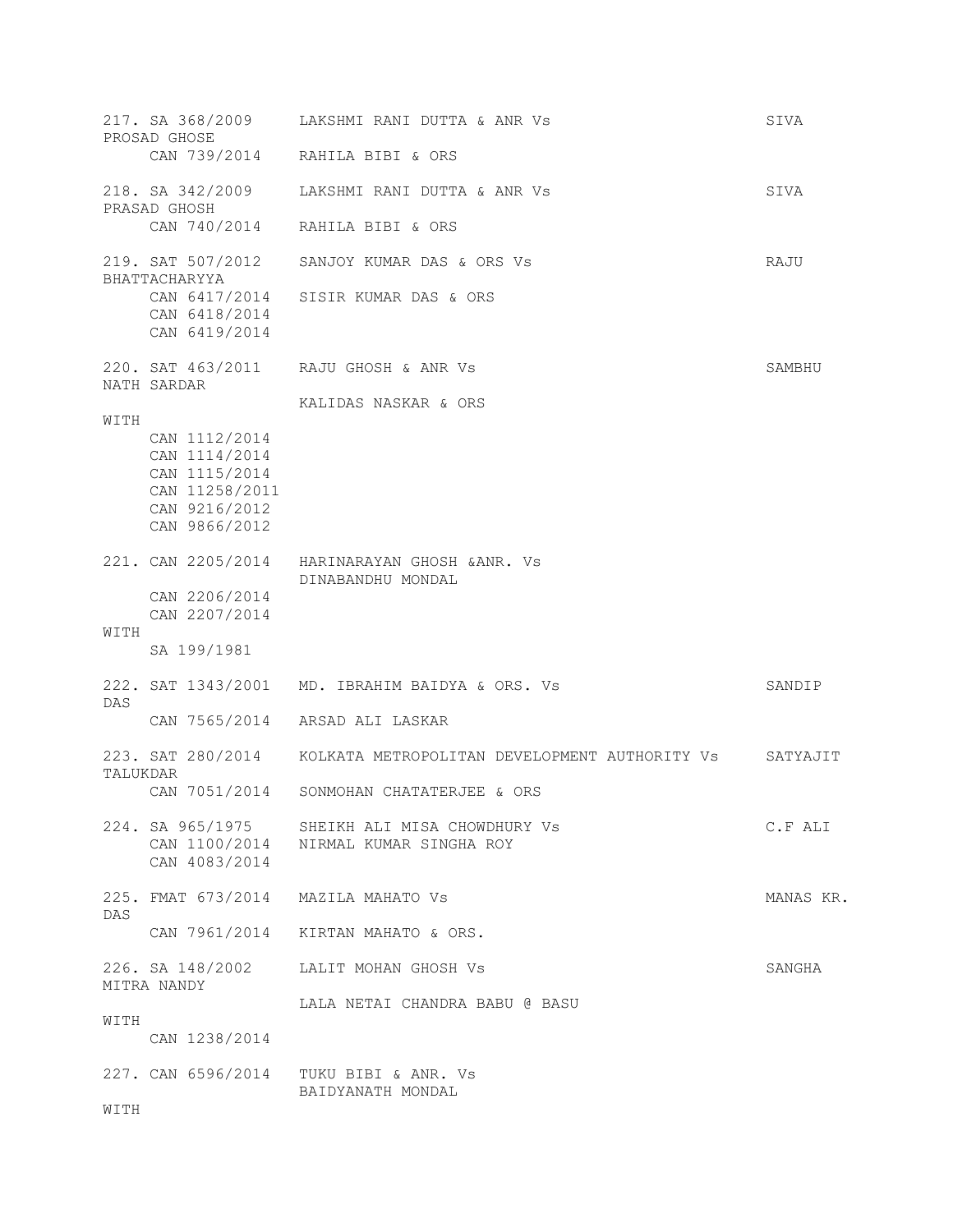SA 21/2007

|                 | KUMAR DAS                               | 228. SAT 364/2011 BASIRANNESSA BIBI Vs                  | GOUTAM   |
|-----------------|-----------------------------------------|---------------------------------------------------------|----------|
|                 |                                         | CAN 4408/2012 SK. YEAR MOHAMMAD                         |          |
|                 | KUMAR MAZUMDER                          | 229. SA 192/2005     REKHA RANI DAS BISWAS & ORS. Vs    | UTTAM    |
|                 |                                         | CAN 7301/2014 SUPRIYA BANDYOPADHYAY                     |          |
| MITRA           |                                         | 230. FMA 877/2009 GOPAL CH. KARMAKAR Vs                 | SULEKHA  |
|                 |                                         | CAN 7962/2014 BISWANATH KUMAR & ORS.                    |          |
| PAL             |                                         | 231. SA 27/2014 SMT TRIPTI BANERJEE & ORS Vs            | SUSANTA  |
|                 |                                         | CAN 4633/2014 NIRMAL CHANDRA BANERJEE & ORS             |          |
| <b>BANERJEE</b> |                                         | 232. SAT 276/2014 MANJARI ACHARYA & ORS Vs              | SUBHENDU |
|                 |                                         | CAN 6745/2014 BIBEKANANDA ACHARYA & ORS                 |          |
|                 | TAREQ MINA                              | 233. SAT 328/2014 GAUTAM PRASAD SAHA & ANR Vs           | SHEHNAZ  |
|                 |                                         | CAN 7799/2014 GURU PRASAD SAHA & ANR                    |          |
| GIRI            |                                         | 234. FMAT 1300/2011 SANTOSH KR. CHOWDHURY & ORS Vs      | SAMIRAN  |
|                 |                                         | CAN 8084/2014 GHOPAL CHANDRA CHOWDHURY & ORS            |          |
|                 | MR.ABINASH C.BHATTACHARYA               | 235. SA 1518/1966 RABINDRA NATH DAS Vs                  |          |
|                 | CAN 12550/2013 JIBAN MONDAL             |                                                         | N.Y.A    |
|                 | CAN 12551/2013<br>CAN 5460/2014         |                                                         |          |
| GHOSH           |                                         | 236. SA 400/2003 SRI SHANKAR PROSAD CHATTERJEE & ORS Vs | SUBRATA  |
|                 | CAN 6105/2011                           | SMT. MADHURI DAS @ MADHURI CHAKRABORTY                  |          |
|                 | CAN 4100/2014<br>CAN 6411/2014          |                                                         |          |
|                 | CAN 6412/2014<br>CAN 6413/2014          |                                                         |          |
|                 | 237. SMA 317/2006                       | BIDHAN BASAK Vs                                         | SUDIPTA  |
| KR. BOSE        | CAN 9594/2013                           | MANAS GUHA                                              |          |
|                 | CAN 9595/2013                           |                                                         |          |
|                 | 238. SA 722/1987<br>A.K.RAKSHIT         | ANIL KUMAR MALLIK & ORS. Vs                             | MR.      |
|                 | CAN 10575/2013                          | SM. KALYANI BHATTACHARJEE                               | N.Y.A.   |
|                 | 239. SA 431/1999<br>KUMAR BHATTACHARJEE | GITA RANI DAS Vs                                        | TAPAS    |
|                 | CAN 4656/2014                           | JAYABATI DUTTA                                          |          |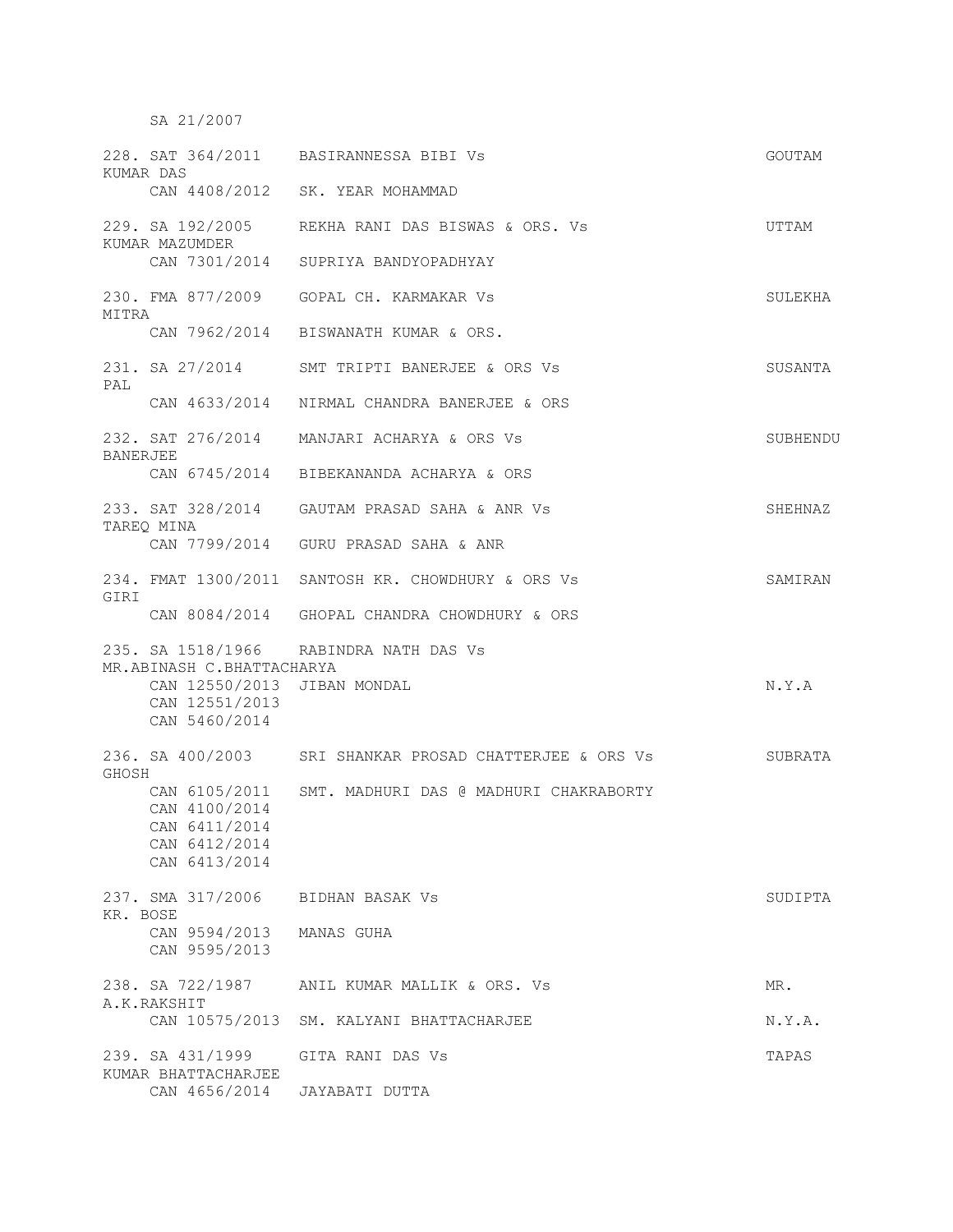| DUTTA    |                                                           | 240. SA 59/2009 MOLOY KUMAR GANGULY & ORS Vs              | SRIKANTA |
|----------|-----------------------------------------------------------|-----------------------------------------------------------|----------|
|          |                                                           | CAN 6336/2014 REBA CHATTERJEE & ANR                       |          |
| MOKIM    |                                                           | 241. SA 170/2014 HARAN MOLLA @ HARAN MONDAL Vs            | ABDUL    |
|          | CAN 9744/2012                                             | IMAM BAKSHA MOLLA                                         |          |
|          | 242. SA 1142/1973<br>A.K.BANERJEE                         | ASOKE KUMAR CHANDRA & ORS. Vs                             |          |
|          | M.B.MALLLAHANDY<br>CAN 837/2006<br>CAN 836/2006           | CAN 838/2006 HARI CHARAN PAUL                             |          |
|          |                                                           | 243. FMA 40/1992 SHRI DASHARATH MAHATO AND ORS Vs         | MR       |
|          | ISANATH JANA                                              | CAN 6527/2014 SMT. SIDHESWARI MAHATO                      | N.Y.A    |
|          | CAN 6528/2014                                             |                                                           |          |
| BASU     |                                                           | 244. SA 388/2008 CHAIRMAN-CUM-MANAGING DIRECTOR, E.C.L Vs | PARTHA   |
|          | CAN 8974/2013                                             | SADHAN CH. MONDAL                                         |          |
|          | 245. SA 108/2005<br>BHATTACHARYYA                         | MD. SELIM (RAJ MISTRY) Vs                                 | HIRANMOY |
|          |                                                           | CAN 12697/2013 SK. ABDUL RAZZAK                           |          |
|          | 246. SA 526/1988 NESSA BIBI VS                            |                                                           | MR       |
|          |                                                           |                                                           |          |
|          | M.M.GOSWAMI<br>CAN 1242/2009 PALAN MONDAL<br>A.K.SENGUPTA |                                                           | MR.      |
| WITH     | CAN 3173/2007                                             |                                                           |          |
|          | CAN 6499/2004                                             |                                                           |          |
|          | CHAKRABORTY                                               | 247. SA 150/1977F MAHANANDA GHORUI VS                     | ANIMA    |
|          |                                                           | CAN 2501/2014 KARTICK CH. GHORUI & ANR                    |          |
|          | 248. SA 301/2010                                          | SANAT MANNA & ORS. Vs                                     | SOMNATH  |
|          | ROY CHOWDHURY<br>CAN 4456/2014<br>CAN 4457/2014           | DASARATHI DHARA                                           |          |
|          | 249. SAT 541/2012                                         | PRAKRITI KUMAR DAS & ORS Vs                               | D. K.    |
| ADHIKARI | CAN 10581/2012<br>CAN 6993/2013                           | ARABINDA DAS & ORS                                        |          |
|          | 250. CAN 9878/2013                                        | CHARU BHUSAN SARKAR VS                                    |          |
| WITH     | CAN 9879/2013                                             | SUBHENDU MOHAN MOHINTA                                    |          |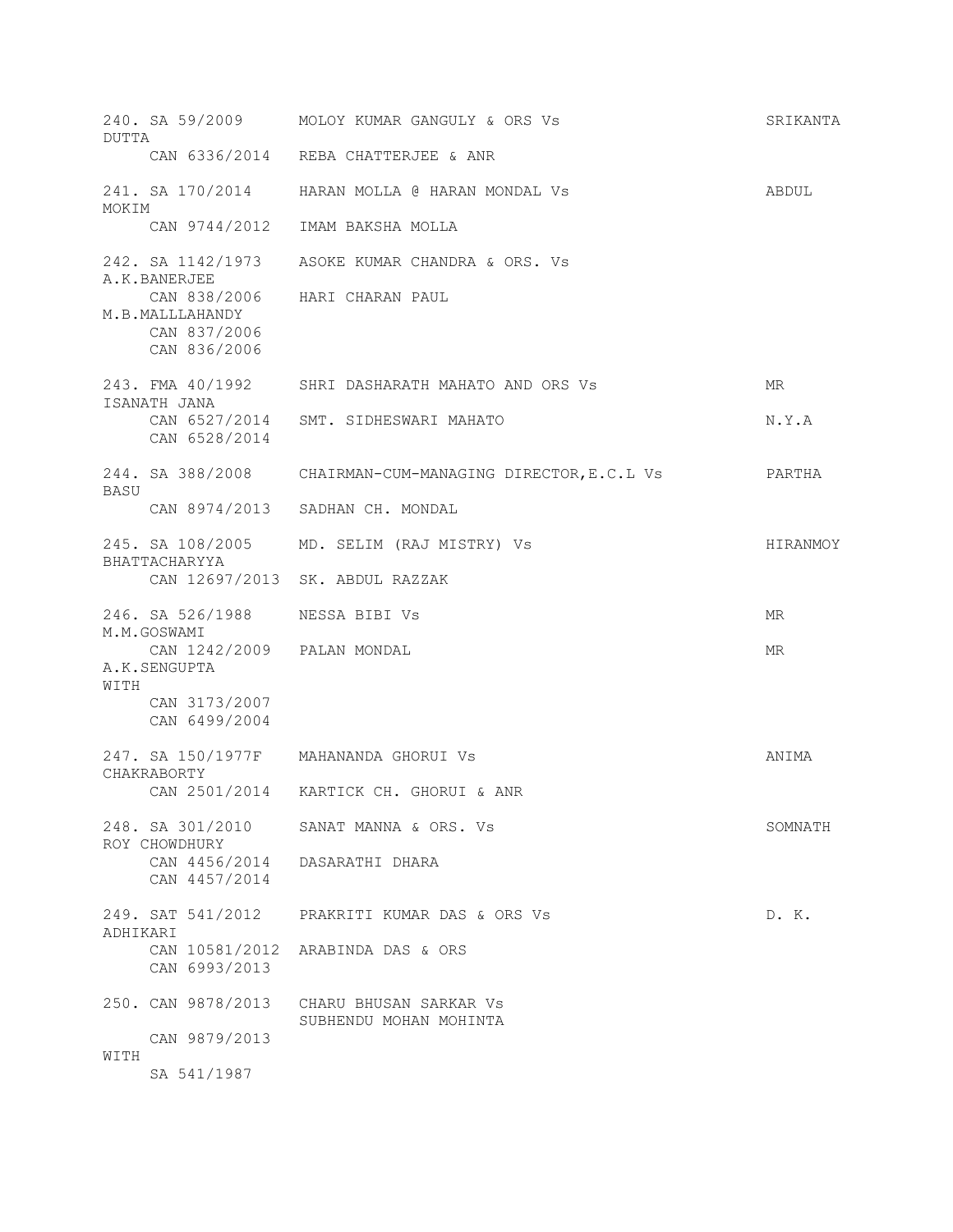251. SAT 410/2010 REBA DAS & ORS. Vs DAISY **BASU**  CAN 5948/2012 BIMALA HAZRA CAN 5404/2012 252. SAT 25/2014 MAHESH KUMAR SRIVASTAVA Vs SUSMITA CHATTERJE KRISHNA SRIVASTAVA **WITH**  CAN 5348/2014 253. SA 508/1994 NALIN DOSHI Vs CAN 6390/2013 SHANTI MAJUMDER 254. SA 243/2009 ANANTA KUMAR SINHA ROY @ SINGHA ROY Vs ANINDA LAHIRI CAN 6224/2014 MAMATA RANI ROY 255. SA 265/2002 GIRIDHARILAL HANSRAJ KAMANI TRUST Vs SIB SHANKAR DAS CAN 7104/2013 RASIK LAL SHETH 256. SA 270/2001P GANESH CH. MISTRY Vs CAN 7750/2014 NEMAI CH. PAL **WITH**  SAT 278/2001 257. SA 439/1999 GIRIDHARILAL HANSRAJ KAMANI TRUST Vs MR SUSANTA KUMAR BASU CAN 7103/2013 MANSUKH LAL SHETH WITH SA 265/2002 258. SA 20/2009 SUDHIR KUMAR DAS Vs SATYAJIT TALUKDAR CAN 8271/2014 CHHABI RANI DUTTA & ORS. WITH CAN 5395/2008 259. SAT 312/2009 SHITAL GHORUI Vs NIBEDITA CHANDAN DEY CAN 6684/2014 SUBODH CHANDRA GHORUI & ORS. CAN 6685/2014 260. CAN 4716/2013 INDU RANI SAHA Vs GOPAL CHANDRA SAHA WITH SA 269/1994 261. SA 55/2013 KEDARNATJ MULLICK & ANR. Vs CHAITALI CHATTERJEE CAN 2727/2013 SANDHYA RANI JANA 262. CAN 4687/2014 M/S. HOOGRAJULI (ASSAM) TEA CO. LTD. Vs RABINDRA NATH SHOME **WITH** SA 38/2008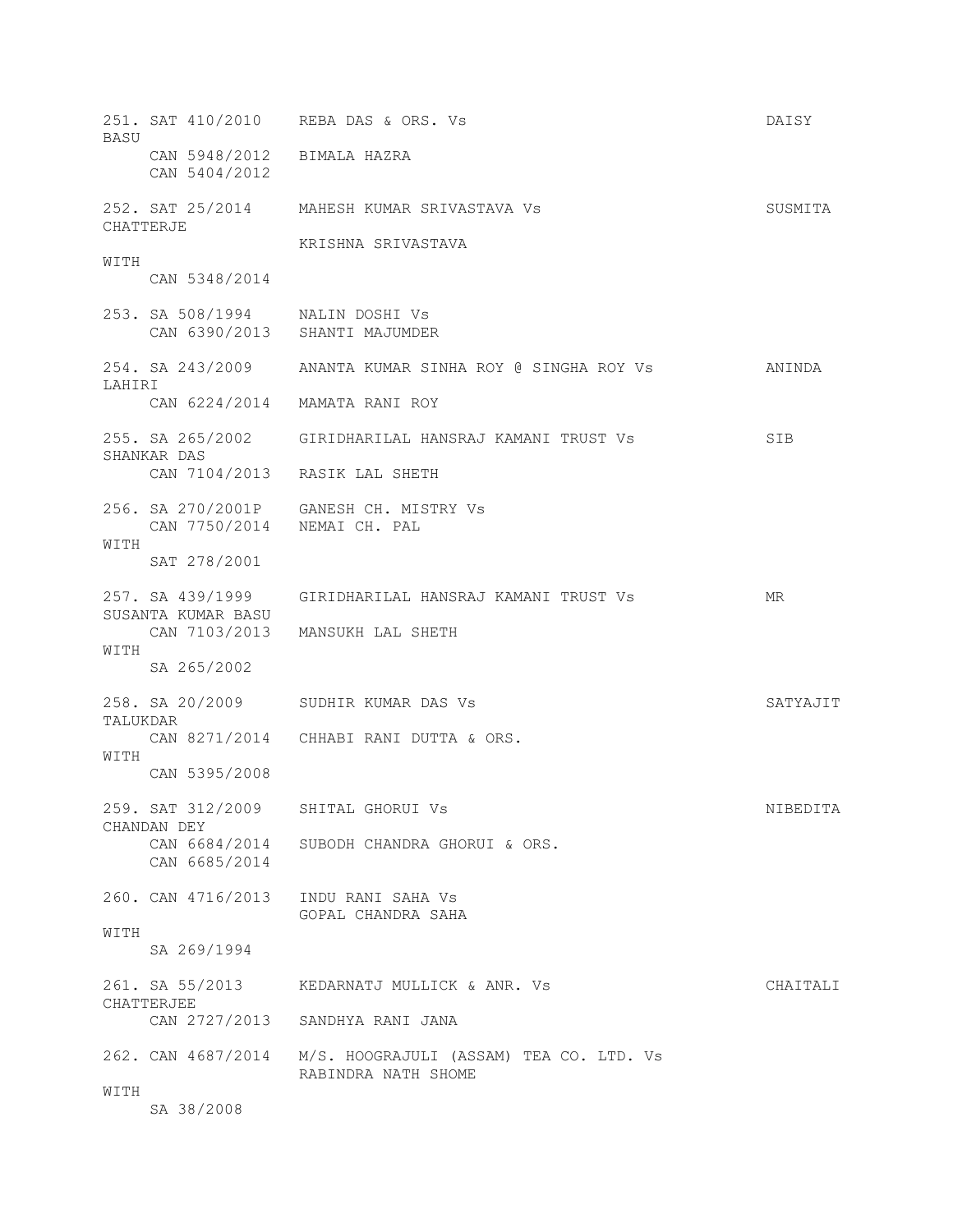263. CAN 8305/2014 IDRISH ALI BISWAS Vs RAFIJUDDIN SK. & ORS. WITH SA 78/2012 264. SAT 4235/2006 GANESH @ LACHMAN SHAW Vs ABDULLA RAHAMANI CAN 9247/2014 AMARNATH SHAW CAN 9248/2014 265. SA 53/2013 PARUL BERA Vs SANJIB KUMAR MUKHOPADHYAY CAN 8909/2012 MRIGENDRA CHANDRA DE & ORS CAN 8910/2012 266. SA 475/1973 KHUDIRAM GHORAI & ORS. Vs CAN 7838/2014 STATE OF WEST BENGAL & ORS. CAN 7839/2014 CAN 7846/2014 CAN 7847/2014 267. Appl in BIPUL ROY CHOWDHURY Vs TANMOY CHOWDHURY CAN 8334/2014 GOSWAIN DASI SAHA SAT 1564/2006 268. CAN 6634/2010 SAMAR ROY @ SAMARENDRA NATH ROY & ORS. Vs USHARANI KUNDU & ORS. CAN 981/2014 CAN 4557/2014 WITH FMA 331/2014 269. SA 221/2012 TRIPURESWAR CHONGDAR Vs DIPAK DAS NIKHILESWAR PARAMANIK WITH CAN 6805/2014 270. SA 156/2010 SK. SARFUDDIN & ORS. Vs RABINDRA NATH MAHATO CAN 9053/2014 GOLAM NABI KHAN WITH CAN 3497/2013 271. SA 381/2010 ANUKUL MONDAL Vs ALOK ROY CHOUDHURY CAN 8672/2014 PURNA CHANDRA MONDAL & ANR. 272. FMA 336/2014 M/S S.JAY KISHAN (I) LTD Vs RAJIB MOHAN CHATTERJEE CAN 9709/2014 SREE SATYANARAYAN RAY 273. SAT 41/2014 SAHANAWAJ MIA Vs SHAMIM UL BARI CAN 9954/2014 MD. MOAZZAM HOSSAIN WITH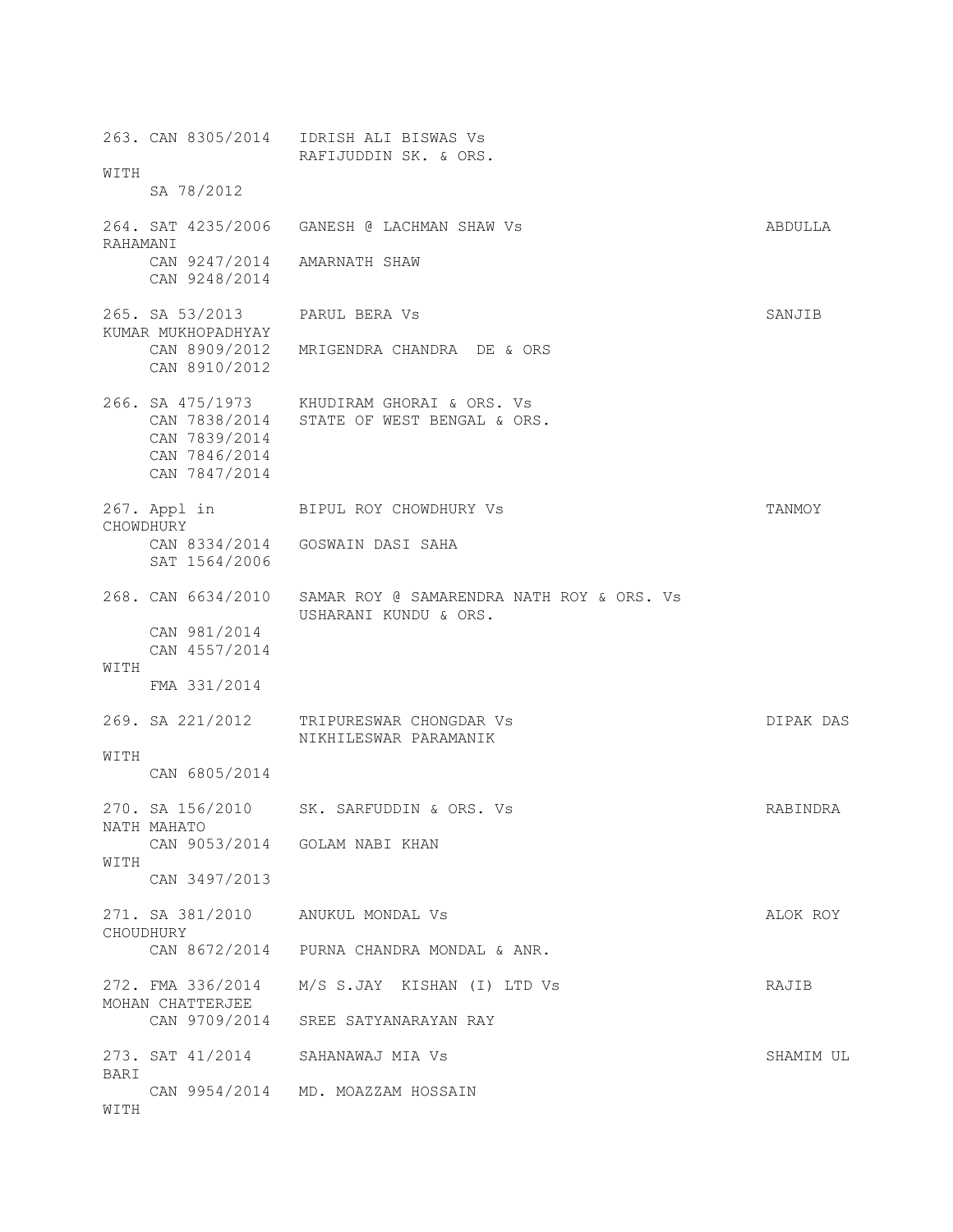```
 CAN 8944/2014
```
 S.A. HEARING -------------

| A.N.BOSE   |                                                                                                     | 274. SA 1071/1976 SRI BODHI SATTA BOSE AND ORS Vs                                                     | ΜR              |
|------------|-----------------------------------------------------------------------------------------------------|-------------------------------------------------------------------------------------------------------|-----------------|
| FOR 1      | CAN 6353/2012                                                                                       | THE COMMISSIONER OF WAKFS W.B.                                                                        | B.CH.ROY        |
| WITH       | CAN 6354/2012<br>CAN 4576/2012<br>CAN 4289/2012<br>CAN 4290/2012<br>CAN 10421/2011<br>CAN 1113/2013 |                                                                                                       |                 |
|            | CAN 4284/2012<br>CAN 6351/2012<br>CPAN 999/2012                                                     |                                                                                                       |                 |
| <b>BAG</b> | 275. SA 335/1985                                                                                    | JITENDRA NATH PARIA ALIAS GHOSH Vs                                                                    | BASUDEV         |
|            |                                                                                                     | AJIT KUMAR GHOSH                                                                                      |                 |
|            | BHATTACHARYYA                                                                                       | 276. SA 640/1985P MIRZA AKBAR HOSSAIN Vs                                                              | $R_{\bullet}$   |
| WITH       |                                                                                                     | THE STATE OF W.B.                                                                                     | N.Y.A           |
|            | CR 1699S/1985                                                                                       |                                                                                                       |                 |
|            | 277. SA 339/1986                                                                                    | SK. MD. YASIN & ORS Vs<br>SK. ASRAF ALI                                                               |                 |
|            | 278. SA 472/1988<br>MR.S.K.MUKHERJEE                                                                | ALOKE KR. GANGULY & ANR. Vs                                                                           |                 |
|            | MR.S.PANDA                                                                                          | NAGENDRA NATH GANGULY                                                                                 |                 |
|            | 279. SA 403/1988<br>MR.SUDHAKAR BISWAS                                                              | SMT. NILIMA RANI SASMAL Vs                                                                            |                 |
|            |                                                                                                     | THE STATE OF WEST BENGAL                                                                              | N.Y.A           |
|            | 280. SA 844/1990                                                                                    | DHIREN DAS Vs<br>JIBAN CHAKRABARTY                                                                    |                 |
|            | 281. SA 145/1991                                                                                    | SHRI GITAPATI @ GURUDAS BHATTACHARYYA Vs<br>SRI HRISHIKESH SANTRA                                     | J.K.DE<br>N.Y.A |
|            | VSMR MUKTI NARAYAN BANERJEE                                                                         | 282. SA 27/1993 SM. KATYANI ROY CHOWDHURY, BEING DEC. REP BY PRATIVA GHOSH<br>SHREE CHITTA RANJAN ROY |                 |
|            | BHASKAR PROSAD VAISY                                                                                | 283. SA 95/1994 NIRMALENDU CHAKRABORTY Vs                                                             | MR.             |
|            |                                                                                                     | SMT. SUDHARANI BASU                                                                                   | N.Y.A           |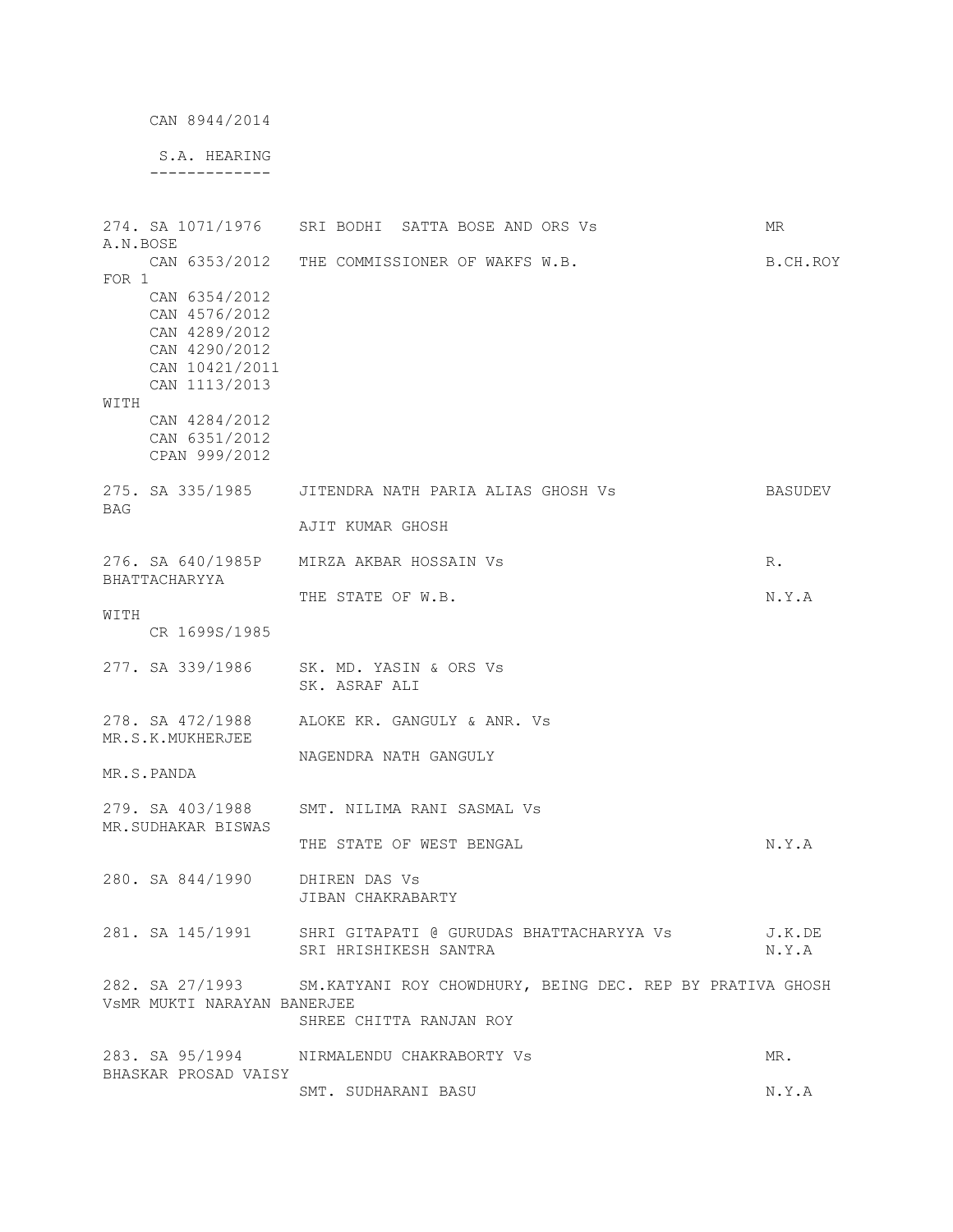| 284. SA 432/1994 JARIMAN BIBI VS                                                                  | MR.                                  |
|---------------------------------------------------------------------------------------------------|--------------------------------------|
| SK. SOLEMAN                                                                                       | N.Y.A.                               |
| 285. SA 322/1994 SUDHANGSHU SEKHAR SAMANTA & ORS Vs<br>HARI PADA PRAMANIK                         |                                      |
|                                                                                                   |                                      |
| 286. SA 17/1995 MUSSMMAT MAJEDA KHATUN & ORS. Vs                                                  | A.K.                                 |
| CAN 2518/2014 SHERAJUL HAQUE                                                                      |                                      |
| 287. SA 351/1995 DIPAK KUMAR SENGUPTA AND ORS Vs                                                  |                                      |
| CAN 11642/2013 SMT. PUSPARANI BANERJEE                                                            | MR.                                  |
|                                                                                                   | SMT.                                 |
|                                                                                                   |                                      |
| 288. SA 428/1996 SRI. MADAN MOHAN HALDER Vs<br>REKHA RANI SAMANTA                                 |                                      |
| 289. SA 601/1997 KALPANA DAS Vs<br>BHARATI DAS                                                    |                                      |
| 290. SA 117/1997 DEBENDRA CHANDRA DAS VS                                                          | DILIP                                |
|                                                                                                   |                                      |
| 291. SA 173/1997 MURARI MOHAN MISHRA Vs<br>SABYASACHI BHATTACHARYYA<br>SHYAMA CHARAN MISHRA & ORS | MR                                   |
| 292. SA 47/1998 HARIHAR PRASAD MALI Vs                                                            | JAHAR LAL                            |
| GOMATI DEVI                                                                                       |                                      |
| 293. SA 533/1999 LEELA DEBI VS<br>CAN 10214/2013 M/S INDIA PIN MANUFACTURING CO. (P) LTD.         |                                      |
|                                                                                                   |                                      |
| 294. SA 789/1999 MANORANJAN BAIRAGI VS                                                            | GOPAL                                |
| MINTU RANI JANA @ RADHARANI KAR                                                                   |                                      |
| 295. SA 196/1999 PRAVA RANI GOSWAMI & ORS Vs<br>SABYASACHI BHATTACHARYA                           |                                      |
| 296. SA 32/2001    UUGAL MONDAL & ORS Vs                                                          | DR.                                  |
|                                                                                                   | NARAYAN CH. DAS<br>BIREN KR. GOSWAMI |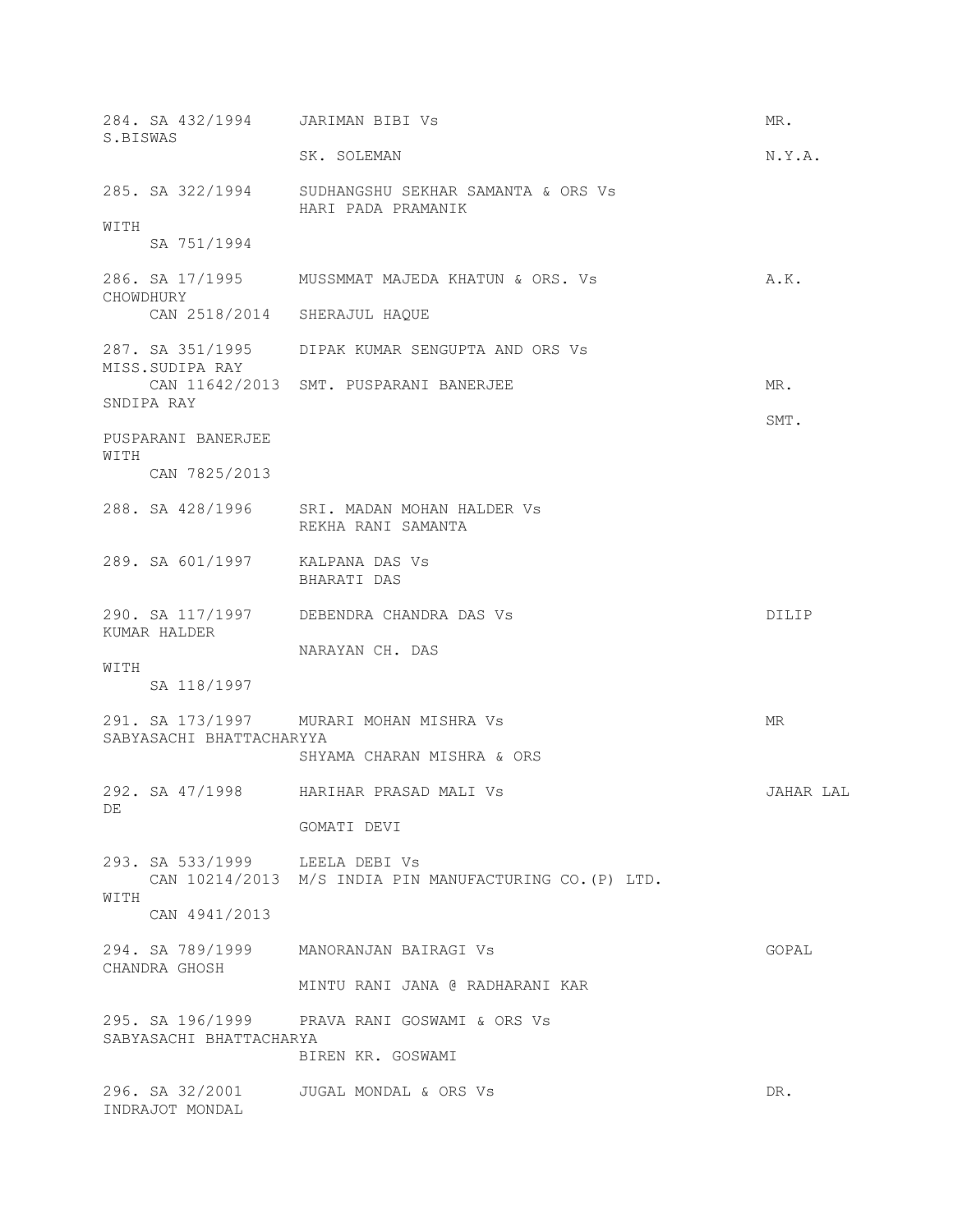MADAN MOHAN MONDAL

| KUMAR CHEL                                            | 297. SA 22/2001F ASHOKE KUMAR GUPTA Vs                                       | SAJAL     |
|-------------------------------------------------------|------------------------------------------------------------------------------|-----------|
|                                                       | SHEFALI PATRA                                                                |           |
| WITH<br>SA 255/2000                                   |                                                                              |           |
| SAHOO                                                 | 298. SA 193/2002 ABHIMANYU BARIK & ORS. Vs                                   | BALAI LAL |
|                                                       | SRIPATI CHARAN JANA                                                          |           |
| 299. SA 351/2002<br>BASU                              | SANKAR PROSAD Vs                                                             | DEBJYOTI  |
|                                                       | SAHEB SINGH                                                                  |           |
|                                                       | 300. SA 328/2002 SMT. MAHAMAYA DASGUPTA & ORS. Vs<br>KARNANI PROPERTIES LTD. |           |
| RAKSHIT                                               | 301. SA 319/2003 LAXMI KANTA MONDAL Vs                                       | ANIT KR.  |
|                                                       | MINOR ACHINTA MONDAL                                                         |           |
| BHATTACHARYA                                          | 302. SA 261/2003 FIROJ AHMED MONDAL & ANR. Vs                                | SITARAM   |
|                                                       | AJIT MOLLA                                                                   |           |
| PAKRASI                                               | 303. SA 307/2003 BIRENDRA NATH SIL Vs                                        | DANIEL    |
|                                                       | ADARIBALA NATH                                                               |           |
| KR. DUTTA                                             | 304. SA 258/2004 NARAYAN CHANDRA TRIPATHI VS                                 | KHOKAN    |
|                                                       | S. S. ISWAR NITAI CHAITANYA MAHAPRABHU                                       |           |
| 305. SA 388/2004<br>PRASAD GUPTA                      | SUSHIL KUMAR DAS Vs                                                          | MAHENDRA  |
|                                                       | SHIBNATH KUNDU                                                               |           |
| SANTANU DAS                                           | 306. SA 326/2004 MAHABIR PROSAD AGARWALA Vs                                  | MR.       |
|                                                       | BISHAMVAR DAYAL AGARWAL & ORS                                                |           |
| WITH<br>COT 1441/2003<br>COT 1689/2003<br>SA 327/2004 |                                                                              |           |
| 307. SA 47/2005P<br>SINGH                             | ADWAITA KR. SAHA Vs                                                          | PARBINDER |
|                                                       | MAYA RANI SINGHA                                                             |           |
| 308. SA 179/2005<br>DUTTA                             | ASHOKE SAHA Vs                                                               | RAJAT     |
|                                                       | SMT. LIPIKA BANERJEE                                                         |           |
| 309. SA 73/2005<br><b>BISWAS</b>                      | SUNIL BAIN & ORS. Vs                                                         | BISWARUP  |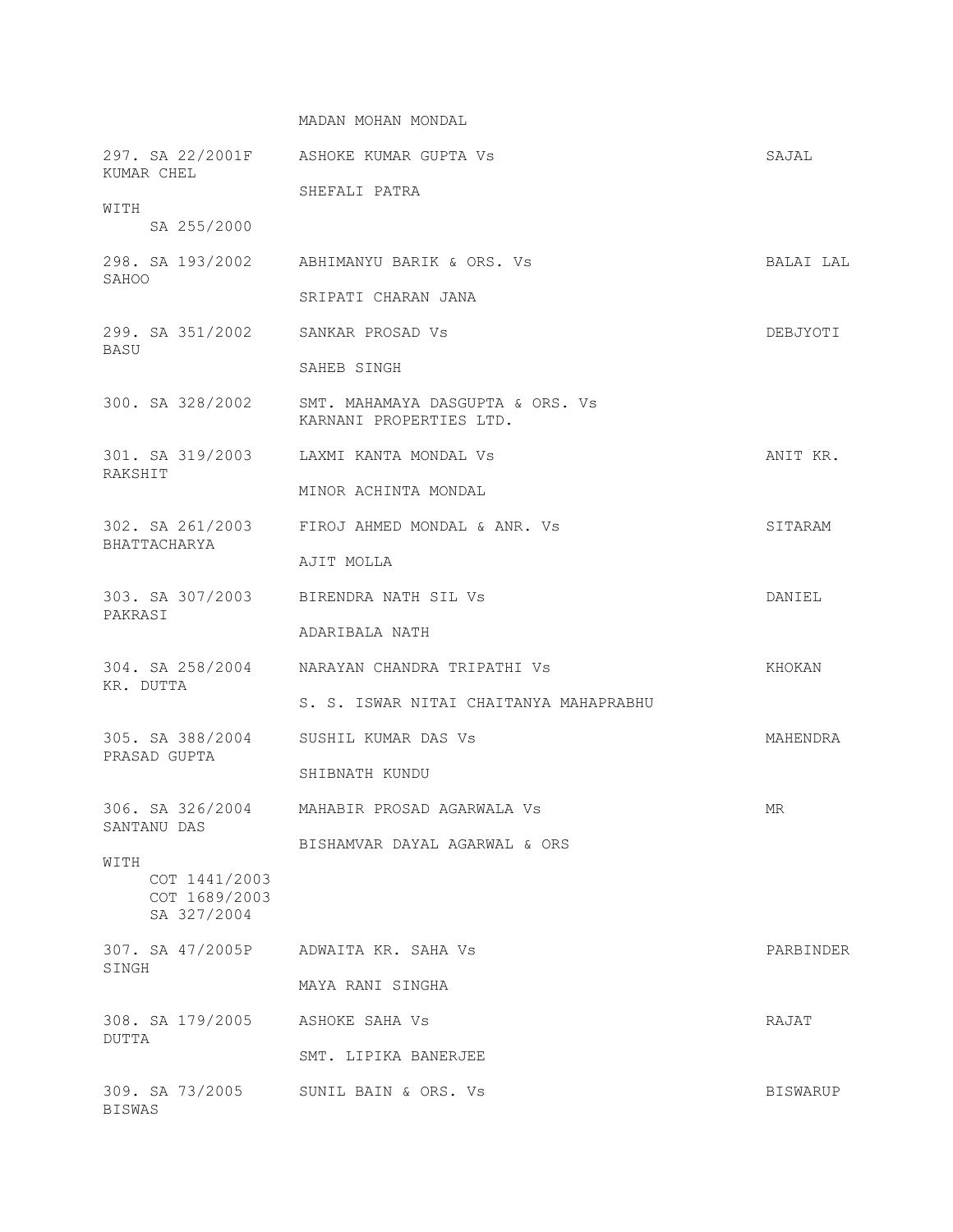## BHAJAHARI BAIN

| 310. SA 56/2005P ADHIR KR. PAUL Vs<br>JANA   |                                                                   | ARINDAM   |
|----------------------------------------------|-------------------------------------------------------------------|-----------|
|                                              | ASIT BARAN MONDAL                                                 |           |
| BHATTACHARYE                                 | 311. SA 103/2005 KARAMSHI WALJI PATEL VS                          | $P$ .     |
|                                              | PRABIR KUMAR BANERJEE                                             |           |
| BERA                                         | 312. SAT 2089/2005 MADAN MOHAN MONDAL Vs                          | KAJAL KR. |
|                                              | AKHIL CHANDRA SAHA                                                |           |
| 313. SA 320/2006<br>MANABENDRA THAKUR        | THE ISLAMPUR REGULATED MARKET COMMITTEE Vs                        |           |
|                                              | MD. ABBAS ALAM                                                    |           |
| 314. SA 261/2006F<br>NATH HALDER             | INDUBALA BASAK Vs                                                 | TARAK     |
|                                              | GOUR GOPAL BASAK                                                  |           |
| CHATTOPADHYAY                                | 315. SA 426/2006 CHANDI CHARAN MALO Vs                            | DEBASISH  |
|                                              | KALYANI MUNICIPALITY                                              |           |
| CHATTERJEE                                   | 316. SA 448/2006 ASMAN MONDAL & ORS. Vs                           | RAJIB     |
|                                              | ABDUL KUDDUS                                                      |           |
| 317. SA 468/2006 SHAW WALLACE CO. Vs<br>AICH |                                                                   | TARUN     |
|                                              | SANTANU CHOWHDURY                                                 |           |
| MUKHERJEE                                    | 318. SA 416/2006 DR. MAHESH KUMAR MASKARA Vs                      | ARUNDHATI |
|                                              | M/S. GENERAL FILM DISTRUBUTORS LTD.                               |           |
|                                              |                                                                   |           |
|                                              | 319. SA 514/1982G ARUN KR. BANDOPADHAYAY Vs<br>AMRITA LAL RAKSHIT |           |
| 320. SAT 2557/2006 C.J.CHEN Vs               |                                                                   | PRADYOT   |
| KR. NANDI                                    | SHAMSI BEGUM                                                      |           |
| 321. SA 53/2006<br>MOHAN MUKHERJEE           | TUKUN GANGULY VS                                                  | MOHINI    |
|                                              | PRITWISH CHANDRA SEN                                              |           |
| 322. SA 517/2006<br>SANTRA                   | BUDDHADEB MAITY Vs                                                | SUBRATA   |
|                                              | SWADESH RANJAN MAITY                                              |           |
| SAHA                                         | 323. SA 373/2006 DIPSHIKHA CHAKRABORTY & ANR. Vs                  | BADAL     |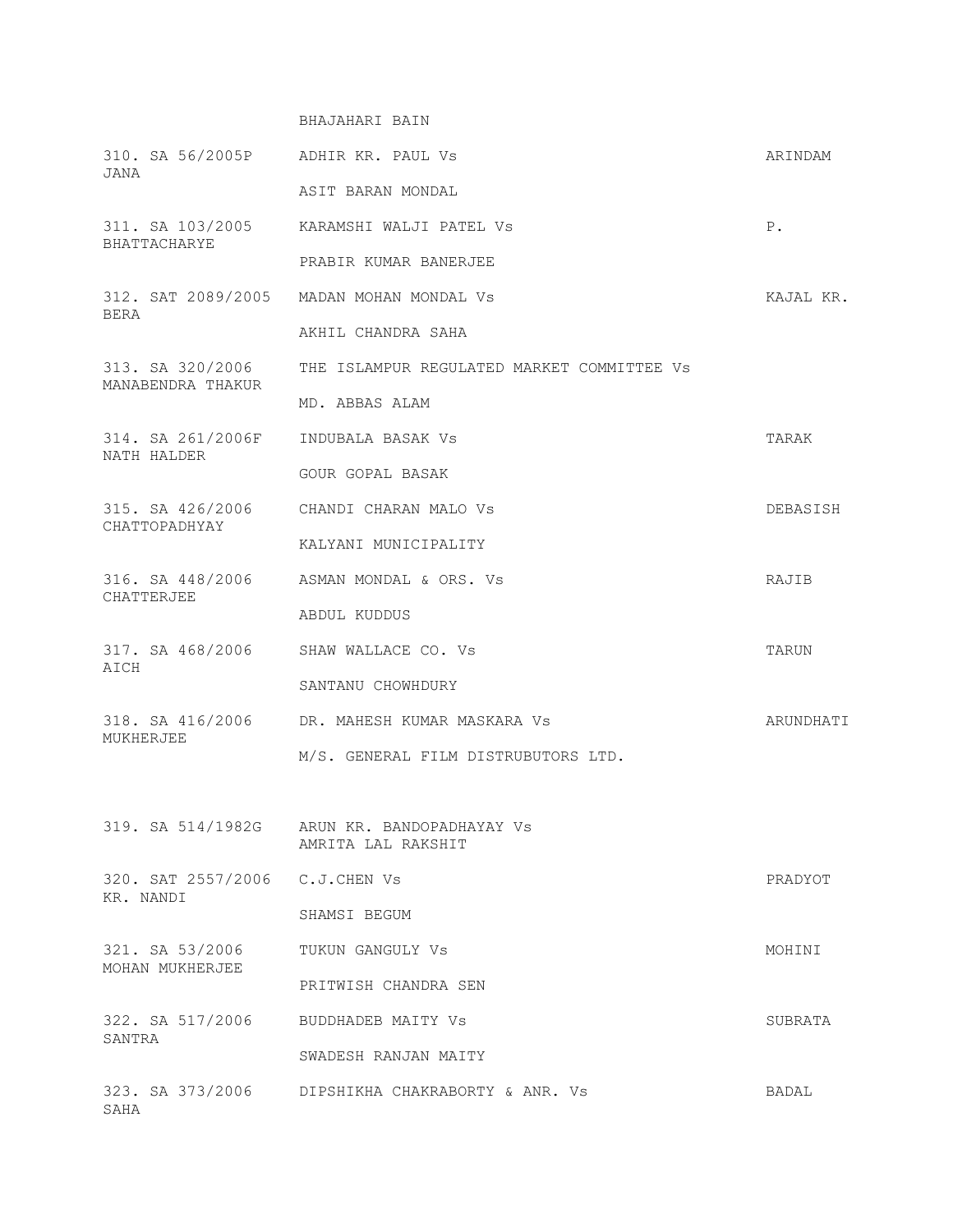## ARUN KANTI BASU

| MOHAN RAY                              | 324. SA 425/2006 BADAL MAITY & ORS. Vs              | MURALI    |
|----------------------------------------|-----------------------------------------------------|-----------|
|                                        | SAKUNTALA BANERJEE                                  |           |
| WITH<br>CAN 1096/2010<br>CAN 9302/2005 |                                                     |           |
|                                        | 325. SA 187/2006 TUSHAR KANTI MONDAL & ANR. Vs      | CHITTA    |
| RANJAN DAS                             | KASHI NATH BARDHAN                                  |           |
| SANGHAMITRA NANDY                      | 326. SA 488/2007 DOLGOBINDA ROY CHOWDHURY Vs        |           |
|                                        | CAN 2188/2007 ANGUR BALA BHATTACHARJEE              |           |
| NATH MAHATO                            | 327. SA 639/2007 BENODE BEHARY DHUR Vs              | RABINDRA  |
|                                        | EASTERN STOCK AND AGENCY PVT.LTD.                   |           |
|                                        | 328. SA 54/2007 RATISH CHANDRA PODDAR Vs            | KRISHAN   |
| RENU DAS                               | HARI SANKAR RAY                                     |           |
| 329. SA 646/2007                       | SURENDRA NATH MONDAL Vs                             | MD.       |
| MOKARAM HOSSAIN                        | SANTA MONDAL                                        |           |
| SIDDHESWAR CHANDRA                     | 330. SMA 36/2007 M/S. LUXMI PHARMACEUTICAL WORKS Vs |           |
|                                        | SANGHA MITRA BARUA                                  |           |
| 331. SA 66/2007                        | BHOLANATH BHATTACHARJEE VS                          | GIASUDDIN |
| MULLA                                  | MILAN KR. BHATTACHARJEE                             |           |
|                                        | 332. SA 361/2007 KALIKA PRASAD SEN Vs               | SANJAY    |
| JHUNJHUNWALA                           | BROJO GOPAL DUTTA                                   |           |
| 333. SA 238/2007<br>MONDAL             | BISWANATH PANDA Vs                                  | HARADHAN  |
|                                        | HARADHAN KARMAKAR                                   |           |
| 334. SA 607/2007                       | JHARNA BISWAS & ORS. Vs                             | ANIRUDDHA |
| DASGUPTA                               | JHARNA BHATTACHARYA                                 |           |
| 335. SA 72/2007                        | PRASANTA DOLOI Vs<br>SREE SREE JANARDAN JEW THAKUR  | M.A.SAMAD |
| 336. SA 420/2007P<br>KR. KUNDU         | SUNIL KUMAR KUNDU & ARN. Vs                         | PRADIP    |
|                                        | PURNENDU SASMAL                                     |           |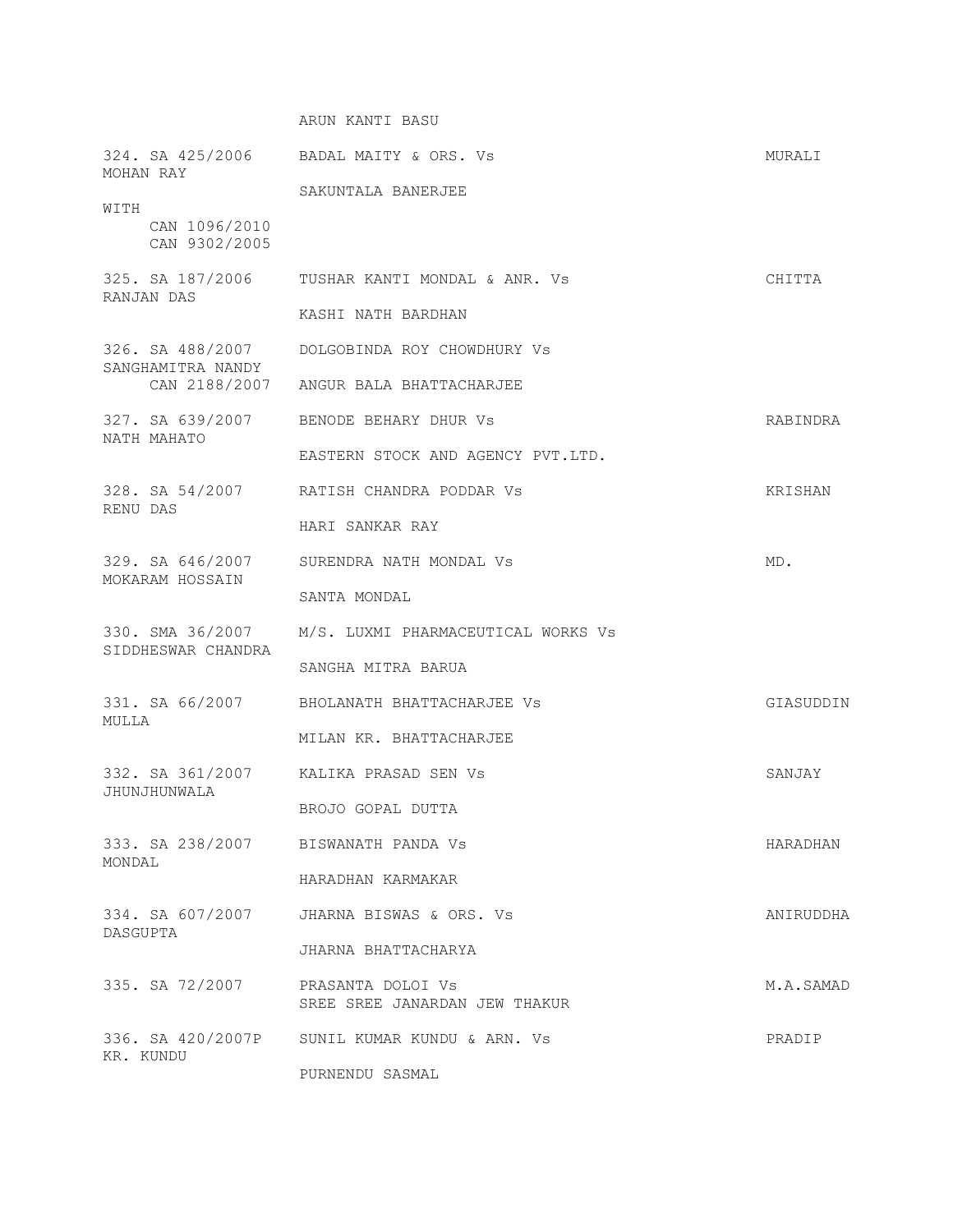| 337. SA 584/2007 SUKUMARI BALA Vs<br>KR.GHOSH |                                               | RANJAN    |
|-----------------------------------------------|-----------------------------------------------|-----------|
|                                               | MANORANJAN BALA                               |           |
| MIR<br>WITH<br>COT 3630/2005                  | 338. SA 552/2007 RENUKA CHAKROBORTY & ORS. Vs | MD. BASHA |
|                                               | TAPAN KR. BOSE                                |           |
|                                               |                                               |           |
| MIR                                           | 339. SMA 63/2007F GOPINATH CHAUDHURY Vs       | MD. BASHA |
|                                               | KALPANA CHAUDHURY                             |           |
| MUKHERJEE                                     | 340. SA 401/2007 ABUL KASHEM KHAN & ORS Vs    | TAPAS     |
|                                               | NUR ISLAM KHAN & ORS                          |           |
| CHANDRA SAHA                                  | 341. SA 48/2008 SUSANTA KUMAR MANDI VS        | SUBHAS    |
|                                               | CHANCHALA MALIK                               |           |
| <b>BASU</b>                                   | 342. SA 296/2008 SAJAHAN SHAH & ORS Vs        | DEBDUTTA  |
|                                               | FAZILA BIBI                                   |           |
| SARKAR                                        | 343. SA 384/2008 ALOKE KUMAR DUTTA & ORS Vs   | SHILA     |
|                                               | TARUN KUMAR GHOSE & ORS                       |           |
|                                               | 344. SA 584/2008 STATE BANK OF INDIA Vs       | JAYANTA   |
| BHATTACHARYA                                  | LATIKA GOSWAMI                                |           |
| 345. SA 328/2008 HARIHAR MONDAL Vs<br>SINHA   |                                               | AMAR KR.  |
|                                               | DARSHAN MONDAL                                |           |
| 346. SA 267/2008 MANNAN SK. & ORS Vs          |                                               | MD.       |
| DOULET-E-KABIR                                | RAHIT SEKH                                    |           |
| 347. SA 321/2008 NIRMAL BHOWMIC Vs            |                                               | ABHIJIT   |
| RAY                                           | SAMBHU NATH BOSE                              |           |
|                                               | 348. SA 540/2008 ANUP PRAMANICK & ORS Vs      | SUSMITA   |
| <b>BISWAS</b>                                 | MD. NUR ISLAM MONDAL                          |           |
| 349. SA 463/2008<br>PRATIM MUKHERJEE          | SK. CHAND Vs                                  | PARTHA    |
|                                               | MD. SAFIUR RAHMAN                             |           |
| 350. SA 619/2008<br>SYAMAL                    | MANTU ROY Vs                                  | SUPRATICK |
|                                               | SHAKTI DAS & ORS                              |           |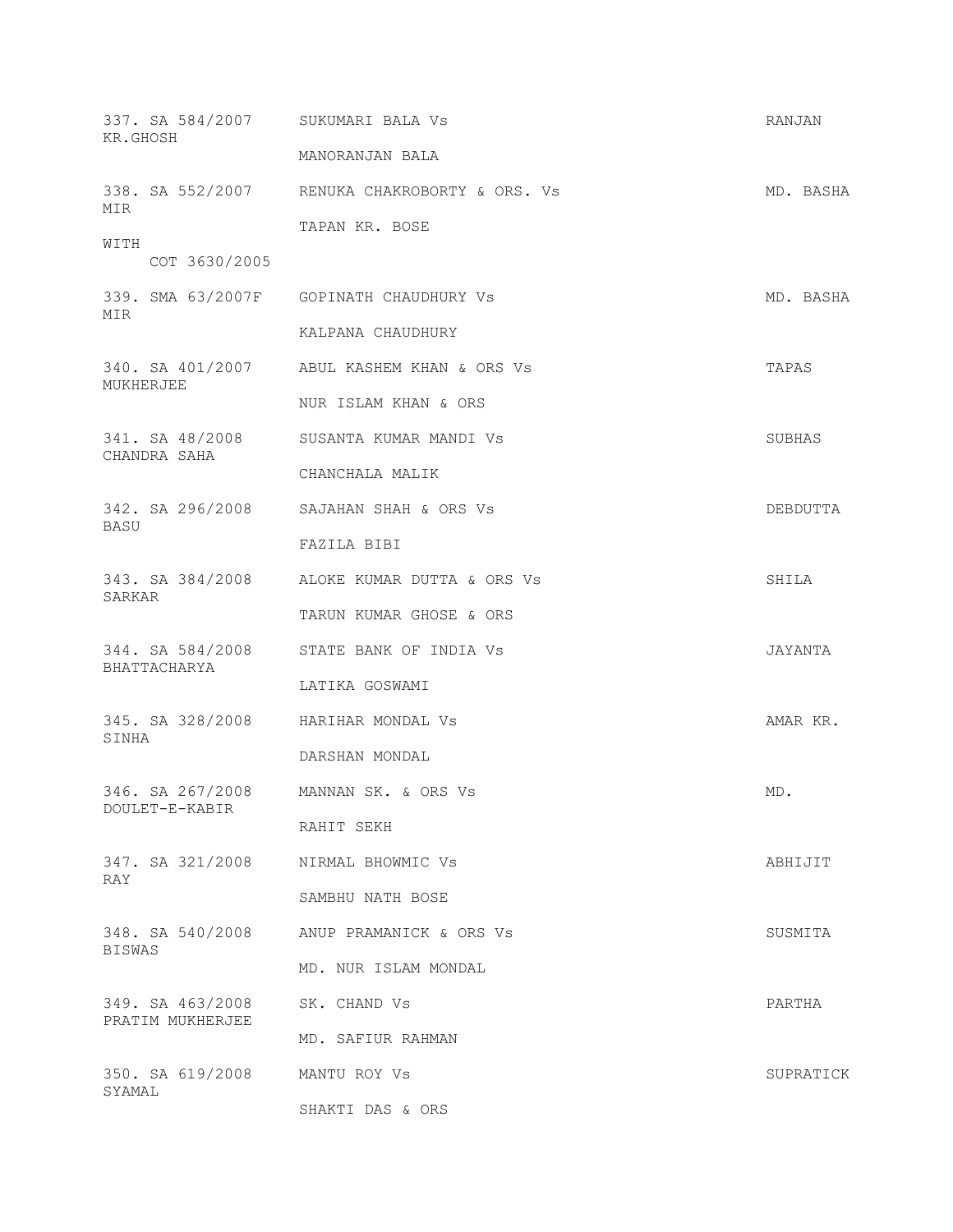| 351. SA 173/2008 SWAPAN KR. DE VS<br>KRISHNA SAHA   |                                                        | AMAL      |
|-----------------------------------------------------|--------------------------------------------------------|-----------|
|                                                     | KAUSHIK DASGUPTA                                       |           |
| 352. SA 100/2008 ABHAYA SAMANTA VS<br>KR. SAHA      |                                                        | PRADYOT   |
|                                                     | KUMARI ISHANI SAMANTA                                  |           |
| WITH<br>COT 5/2008                                  |                                                        |           |
| SAHABUDDIN SARDAR & ANR.                            | 353. SA 391/2008 AVA MUKHERJEE & OTHS. Vs              |           |
|                                                     | ASHOKE KUMAR DEY & ANR.                                |           |
| 354. SA 43/2008 ANCHAR ALI & ORS Vs<br>DAS          |                                                        | MANAS KR. |
|                                                     | MAJEDAR RAHAMAN & ORS                                  |           |
| MANDAL                                              | 355. SA 120/2008 AMITAVA BHATTACHARJEE & ORS. Vs       | SUBRATA   |
|                                                     | ARUN KR. J. MEHTA                                      |           |
| KR. DUTTA                                           | 356. SA 136/2008 BISWANATH PAUL & ORS Vs               | SOUMEN    |
|                                                     | NATENDRA NATH JANA & ORS                               |           |
| WITH<br>CAN 6706/2012<br>CAN 6707/2012              |                                                        |           |
| ROY.                                                | 357. SA 135/2008 PRASANTA KR. SADHUKHAN Vs             | KOUSHIK   |
|                                                     | NITAI CHANDRA SADHUKHAN                                |           |
| <b>BANERJEE</b>                                     | 358. SA 578/2008 CHINTAMONI DAS & ORS Vs               | BIVASH    |
|                                                     | PARUL KAIRI & ORS                                      |           |
| 359. SA 542/2008 RAM PRASAD SINGH Vs<br>KUMAR GUPTA |                                                        | ANIL      |
|                                                     | MANINDRA MOHAN SADHUKHAN                               |           |
| KR. ROY                                             | 360. SA 30/2008 PANCHUGOPAL DHALI & ORS. Vs            | PABITRA   |
|                                                     | RENU BALA DHALI                                        |           |
| CH. BASU                                            | 361. SA 461/2008 DIRECTOR, W.B.FIRE SERVICES & ANR. Vs | SUBHASH   |
|                                                     | SHYAM SUNDAR KALRA                                     |           |
| 362. SA 341/2009<br>NATH CHATTERJEE                 | BROJENDRA NATH GHOSH Vs                                | DINENDRA  |
|                                                     | PRATIMA RANI DAS                                       |           |
| 363. SA 307/2009 LAXMI KANTA BERA VS<br>GANGULY     |                                                        | SIBNATH   |
|                                                     | KAMAL CHANDRA BERA & OTHS.                             |           |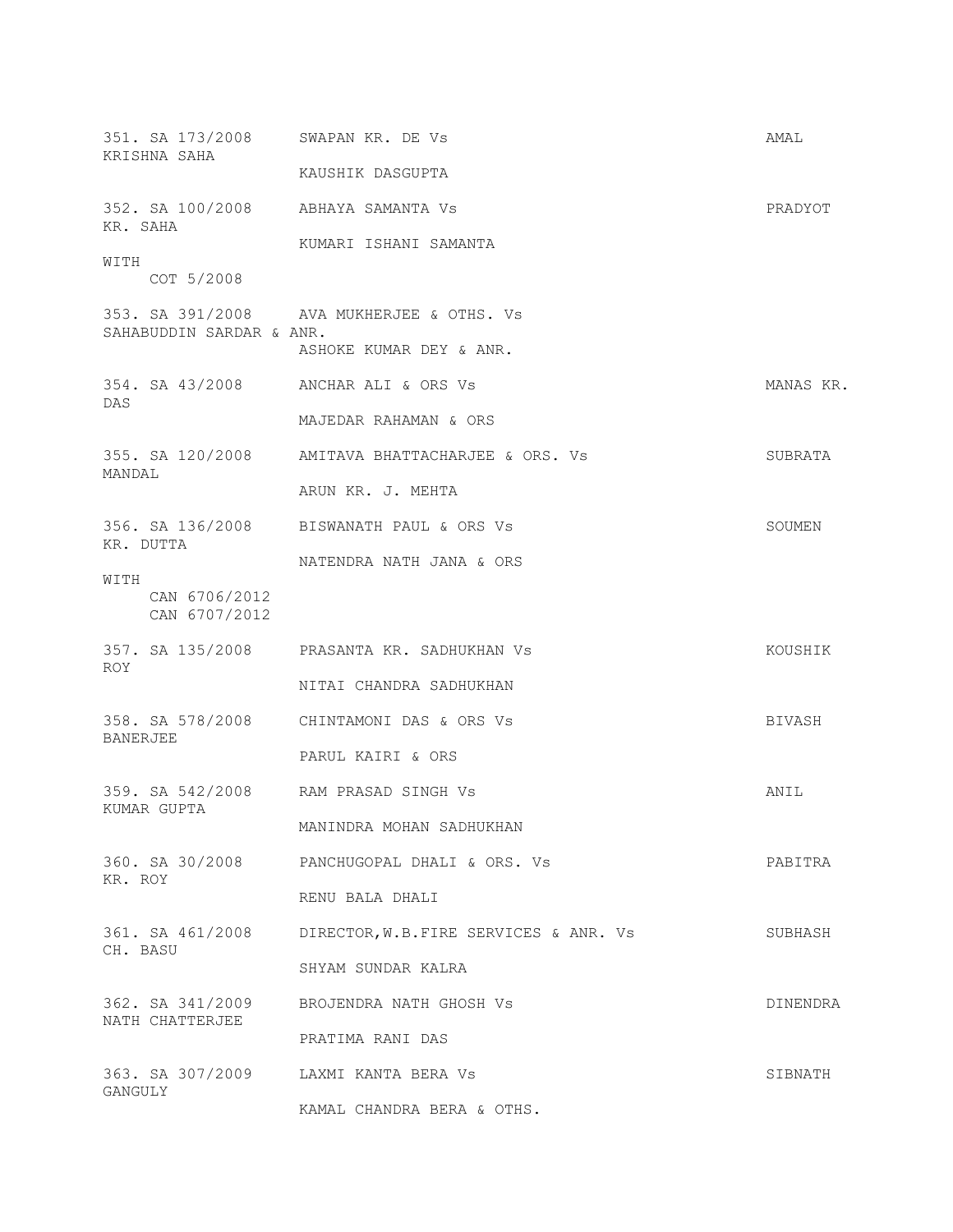| CHAKRABORTY                                      | 364. SA 103/2009 LAKSHMI NARAYAN SAHA Vs                   | SUKANTA   |
|--------------------------------------------------|------------------------------------------------------------|-----------|
|                                                  | DIPNARAYAN BASU & ORS.                                     |           |
| CHOUDHURY                                        | 365. SA 336/2009 HUMAYUN KABIR & ANR. Vs                   | PRITAM    |
|                                                  | SUBRATA KUMAR GHOSH CHOWDHURY                              |           |
| 366. SA 209/2009 ASHOK KR. PAN Vs                |                                                            | SIVA      |
| PROSAD GHOSE                                     | CAN 8817/2012 ARUN KR. PAN & ORS                           |           |
|                                                  | 367. SA 85/2009 ANANDAMOYEE DASI @ ANANDABALA DASI Vs      | PARTHA    |
| PRATIM ROY                                       | RUPALI DAS                                                 |           |
| WITH<br>CAN 3676/2007                            |                                                            |           |
|                                                  | 368. SA 97/2009 KRISHNA MOHAN GHOSH Vs                     |           |
| ANANDAMAYI GHOSH                                 | TULSI GAYEN & ORS                                          |           |
|                                                  | 369. SA 334/2009 ASHRU KUMAR MONDAL & OTHS. Vs             | ANANYA    |
| DAS                                              | USANATH CHAKROBORTY                                        |           |
|                                                  | 370. SA 29/2009 JOGYESHWAR MONDAL & ORS. Vs                |           |
| JAGABANDHU MONDAL                                | CAN 10089/2002 HAREN CH. MANNA                             |           |
| 371. SA 489/2009 GOPAL RAM GUPTA Vs              |                                                            | MUSHARROF |
| HOSSAIN                                          | JITENDRA NATH DUTTA (DECEASED) SUBTD. BY ATANU DUTTA & ORS |           |
| WITH<br>COT 79/2009                              |                                                            |           |
|                                                  | 372. SA 135/2009 CHHANDA CHAKRABORTY Vs                    | MANAS KR. |
| SADHU                                            | ANWARA BIBI                                                |           |
| 373. SA 400/2009 HIRALAL SHOW Vs                 | OMNATH RAMJI & ORS.                                        | KAJAL RAY |
| 374. SA 276/2009P MD. YUNUS MOLLA Vs<br>BANERJEE |                                                            | INDRANIL  |
|                                                  | ASRAFAN BIBI & ORS.                                        |           |
| 375. SA 79/2009<br>SARKAR                        | SACHIDANANDA @ SACHCHIDANANDA DHAL & ANR. Vs               | SHILA     |
|                                                  | GANESH CHANDRA DHAL                                        |           |
| GIRI                                             | 376. SA 275/2009 APARNA PAUL & ORS. Vs                     | SAMIRAN   |
|                                                  | ANIL KUMAR GIRI & ORS.                                     |           |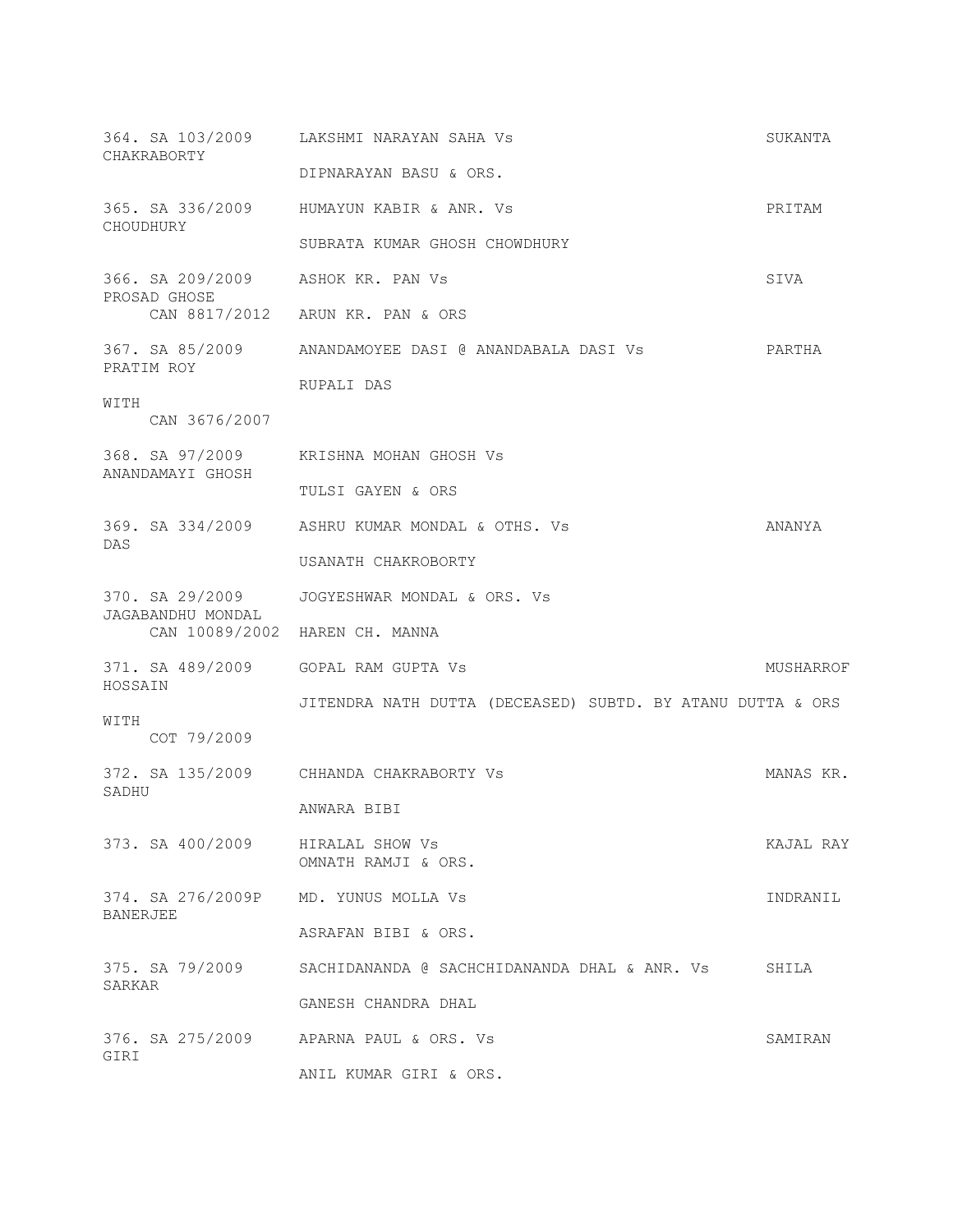| <b>BANERJEE</b>                                                                                                    | 377. SA 80/2009 RATAN KUMAR CHOWDHURY & ORS. Vs               | AMIT      |
|--------------------------------------------------------------------------------------------------------------------|---------------------------------------------------------------|-----------|
|                                                                                                                    | JOLO BIBI                                                     |           |
| 378. SA 492/2009 SARFARAZ AHAMED Vs<br>NARAYAN RAY                                                                 |                                                               | BRATINDRA |
|                                                                                                                    | MANZAR ALAM                                                   |           |
| BANERJEE                                                                                                           | 379. SA 118/2010 DILIP KR. MITRA & ANR Vs                     | SUDIP KR. |
| CAN 8462/2011 PRABIR KR. NAG<br>CAN 8463/2011<br>CAN 8464/2011<br>CAN 8883/2011<br>CAN 2552/2012<br>CAN 10596/2013 |                                                               |           |
| <b>ROY</b>                                                                                                         | 380. SA 202/2010 PARTHA PRATIM BISWAS & ORS Vs                | SUCHARITA |
| WITH<br>SA 203/2010                                                                                                | RANA PROTAP GHOSH                                             |           |
| BASAK                                                                                                              | 381. SA 223/2010 NARAYAN CHANDRA PAL Vs                       | TANUJA    |
|                                                                                                                    | PREMHARI ROY                                                  |           |
| 382. SA 292/2010 TARAPADA JANA VS<br>KR. DUTTA                                                                     |                                                               | SOUMEN    |
|                                                                                                                    | KUMAR BHAWANI GIRI & ANR.                                     |           |
| 383. SA 312/2010 CHABI DIGAR Vs<br>PRATIM ROY                                                                      |                                                               | PARTHA    |
|                                                                                                                    | LAKSHMAN KUMBHAR                                              |           |
| SYAMAL                                                                                                             | 384. SA 371/2010     LATIKA PRATIHAR @ LATIKA SARKAR & ORS Vs | SUPRATICK |
|                                                                                                                    | BIBHUTI BHUSAN GHOSH                                          |           |
| 385. SA 365/2010 ANIL KUMAR PAL Vs<br>SARKAR                                                                       |                                                               | SHILA     |
|                                                                                                                    | CHABI PAL & ORS.                                              |           |
| 386. SAT 125/2010                                                                                                  | SHIB SANKAR DHAR & ORS. Vs                                    | ARNAB     |
| SHIT                                                                                                               | SUBHAS KUNDU & ORS.                                           |           |
| 387. SA 25/2010 BALAILAL DAS Vs<br>MUKHOPADHYAY                                                                    |                                                               | SUBHASISH |
|                                                                                                                    | TARAPADA DAS & ORS.                                           |           |
| 388. SA 342/2010<br>SARWAR JAHAN                                                                                   | SOHAGI BEWA Vs                                                | MD.       |
|                                                                                                                    | STATE & ORS                                                   |           |
| SARKAR                                                                                                             | 389. SA 315/2010 DILIP KUMAR DUTTA & ORS. Vs                  | SHILA     |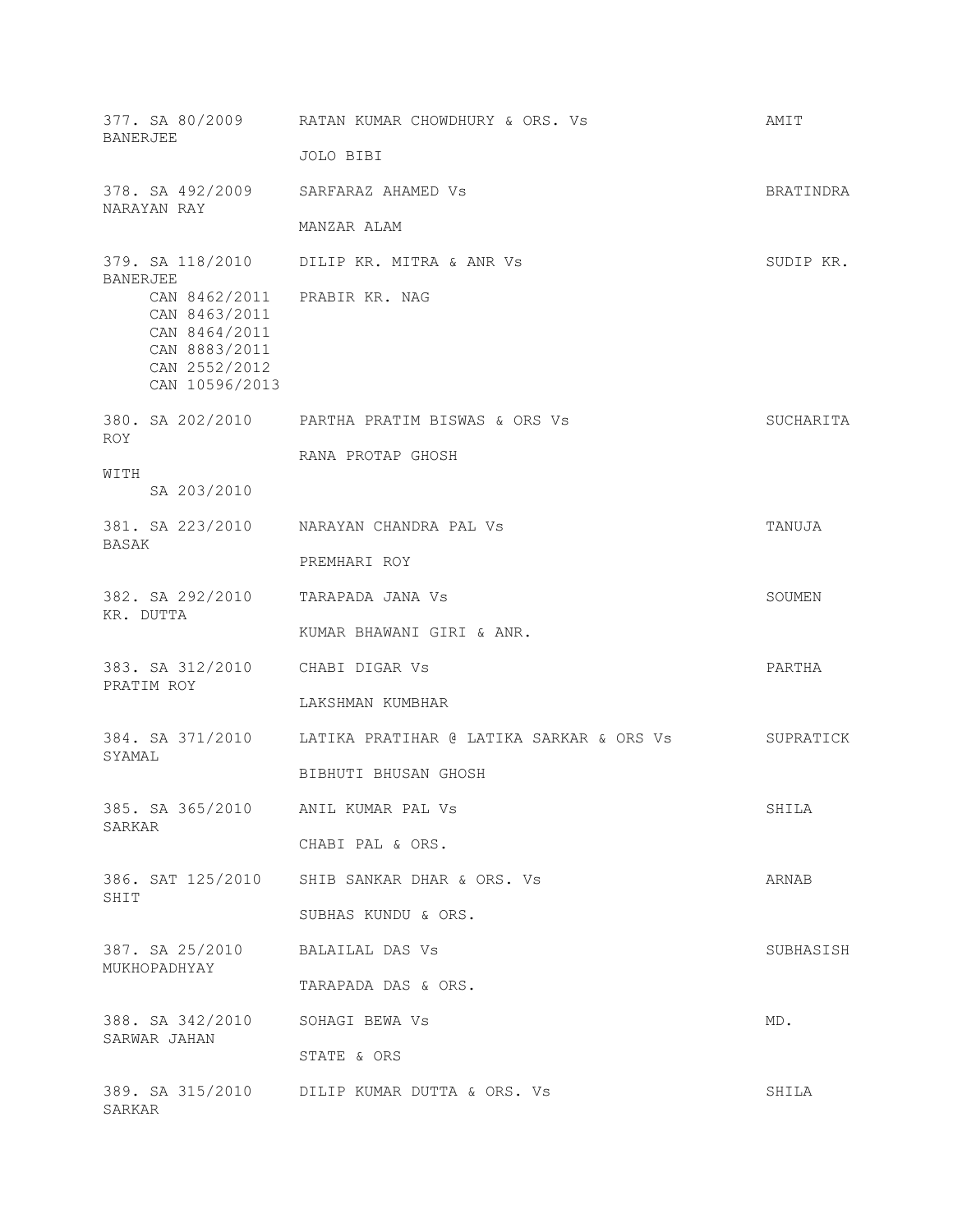ARATI BARMAN & ORS. 390. SA 11/2011 MONTU MONDAL Vs SHILA SARKAR BHOLANATH MONDAL 391. SA 247/2011 SMT. MAYARANI KARMAKAR Vs MR. HIRANMAY BHATTACHARYYA SRI ASIM BOSE 392. SA 318/2011P SMT. RASHMONI PYNE Vs JAYANTA PAIN KRISHNA CHANDRA HALDER 393. SA 109/2011 SMT.MINATI GOON Vs SK.AKHTAR HOSSAIN JAY KISHAN DAS JINDAL 394. SA 206/2011 NIRMAL KR. UTHASINI Vs BHASKAR CHANDRA MANNA SANJOY KR. MAITY 395. SA 119/2011 PANKAJ KR. CHAKRABORTY & ORS Vs RAJU BHATTACHARYYA PRAVASH CH. CHAKRABORTY & ORS WITH CAN 1164/2014 396. SA 293/2012 DIPAK KUMAR LAHIRI & ORS Vs AVIRUP CHATTERJEE MONOMOHAN ROY & ORS 397. SA 146/2012 SMT. GOURI PATRA & ORS Vs ANIRBAN GHOSH KUMARI SOVA DAS & ORS 398. SA 304/2012 DR. SOMNATH DHAR Vs JAYANTA KUMAR DHAR MANABI DEY & ORS 399. SA 111/2012P CHARU CHITRA Vs BISWARUP BISWAS ANADI KUMAR MAJEE 400. SA 88/2012 DILIP KR. SINHA Vs HIURANMAY BHATTACHARYYA SANJOY SINHA 401. SA 14/2013 BROJODHULA GHOSH Vs MR. SABYASACHI MUKHOPADHYAY SRI SUNIL KUMAR BANDHOPADHYAY 402. SA 206/2013 LAXMAN CHANDRA BANIK Vs ARUP BANERJEE NANI BALA DEY & ORS